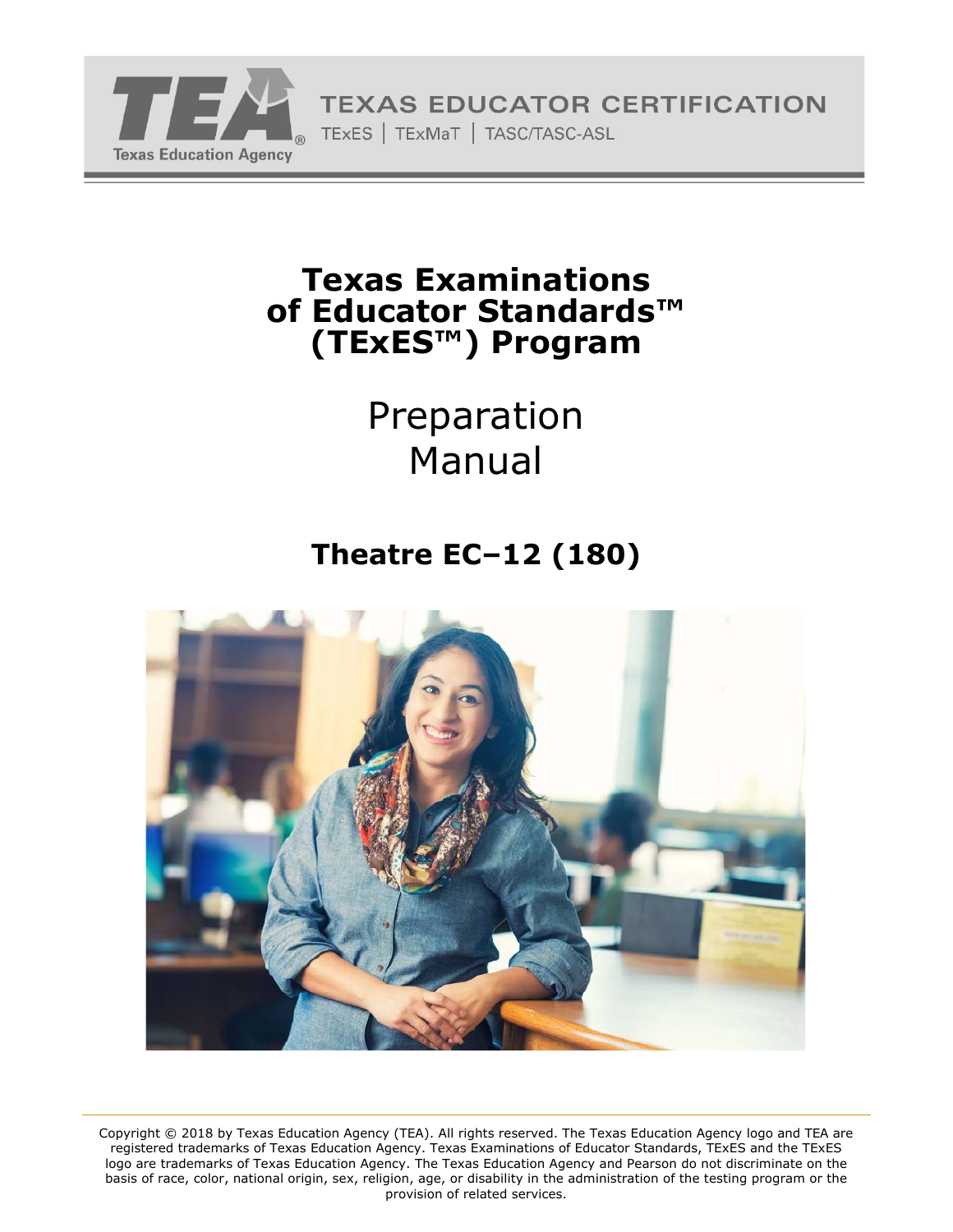# **Table of Contents**

| Domain IV - Responding to and Analyzing Theatre 13     |  |
|--------------------------------------------------------|--|
|                                                        |  |
| Approaches to Answering Selected-Response Questions 17 |  |
|                                                        |  |
|                                                        |  |
|                                                        |  |
|                                                        |  |
|                                                        |  |
|                                                        |  |
|                                                        |  |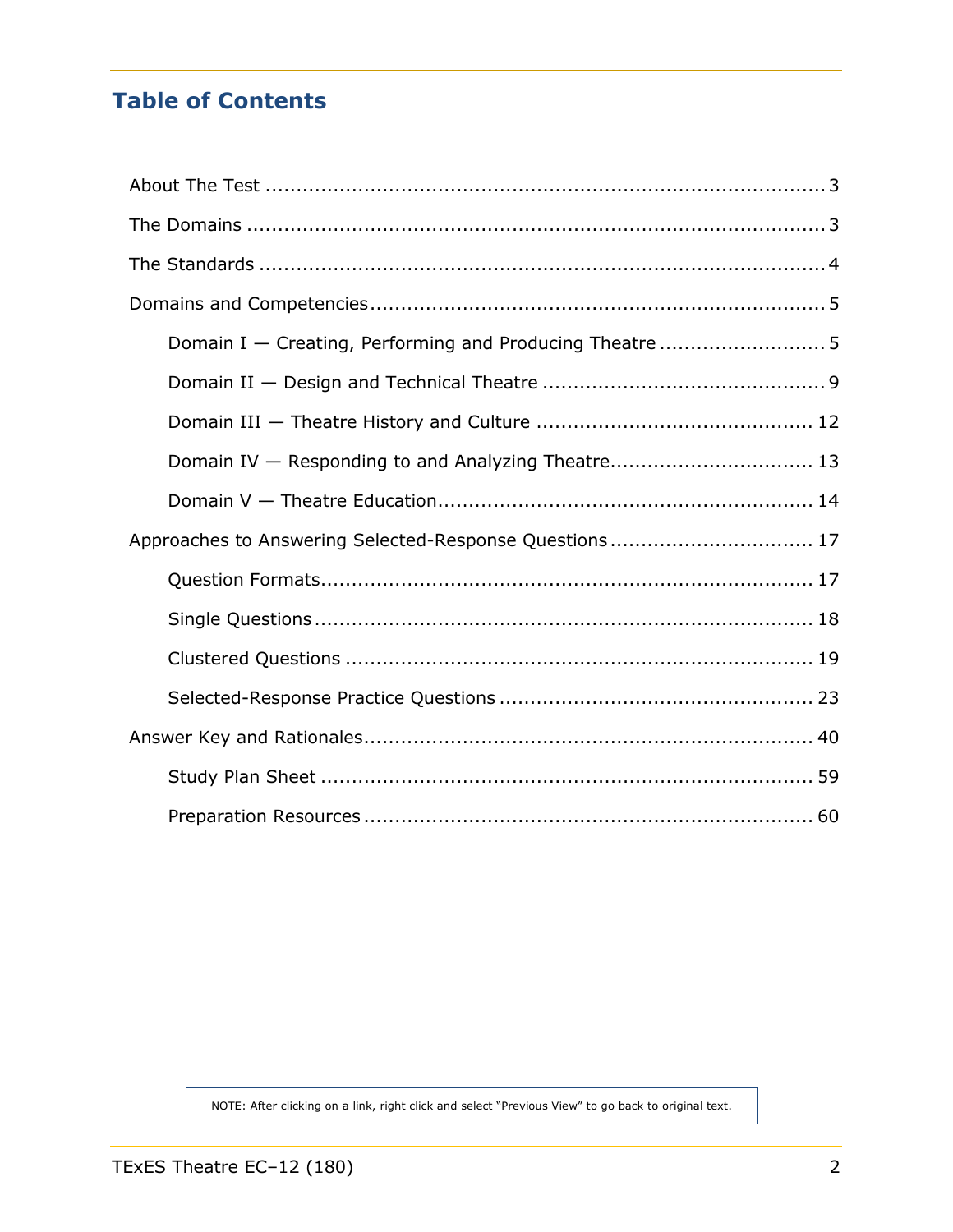# <span id="page-2-0"></span>**About The Test**

| <b>Test Name</b>    | Theatre EC-12                    |
|---------------------|----------------------------------|
| <b>Test Code</b>    | 180                              |
| Time                | 5 hours                          |
| Number of Questions | 100 selected-response questions  |
| Format              | Computer-administered test (CAT) |

The TExES Theatre EC–12 (180) test is designed to assess whether a test taker has the requisite knowledge and skills that an entry-level educator in this field in Texas public schools must possess. The 100 selected-response (multiple-choice) questions are based on the Theatre EC–12 test framework. Questions on this test range from grades EC–12. The test may contain questions that do not count toward the score. Your final scaled score will be based only on scored questions.

# <span id="page-2-1"></span>**The Domains**

| <b>Domain</b> | Domain Title                                  | Approx. Percentage<br>of Test* | <b>Standards Assessed</b> |
|---------------|-----------------------------------------------|--------------------------------|---------------------------|
| Ι.            | Creating, Performing and<br>Producing Theatre | 25%                            | Theatre EC-12 II-III      |
| II.           | Design and Technical<br>Theatre               | 31%                            | Theatre EC-12 IV          |
| III.          | Theatre History and<br>Culture                | 13%                            | Theatre EC-12 V           |
| IV.           | Responding To and<br><b>Analyzing Theatre</b> | 13%                            | Theatre EC-12 VI          |
| v.            | <b>Theatre Education</b>                      | 19%                            | Theatre EC-12 I-VI        |

\*Percentages do not add up to 100 due to rounding.

NOTE: After clicking on a link, right click and select "Previous View" to go back to original text.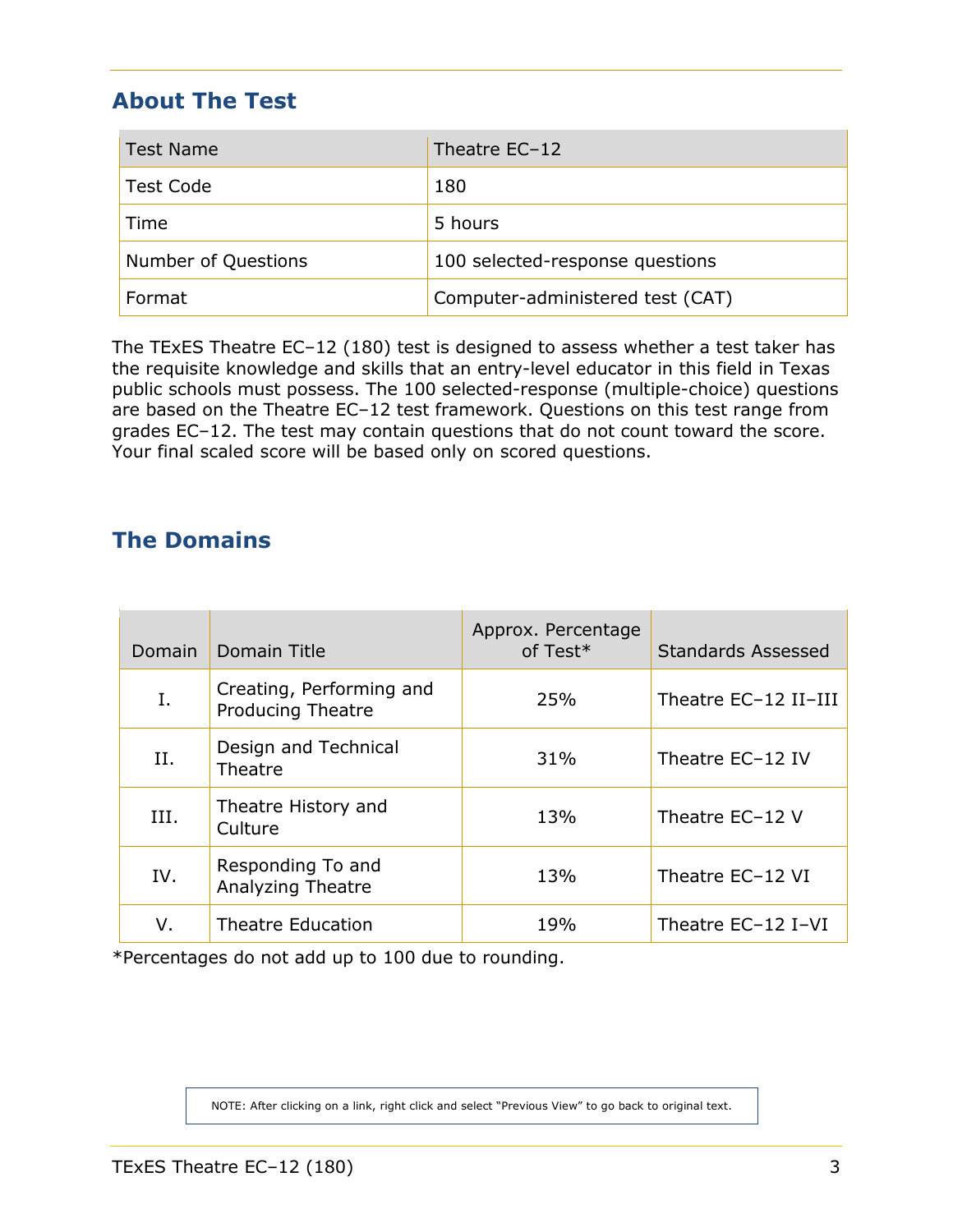# <span id="page-3-0"></span>**The Standards**

## **Theatre EC–12 Standard I**

The theatre teacher knows how to plan and implement effective theatre instruction and assessment and provide students with learning experiences that enhance their knowledge, skills and appreciation in theatre.

# **Theatre EC–12 Standard II**

The theatre teacher understands and applies skills for creating, utilizing and/or performing dramatic material.

# **Theatre EC–12 Standard III**

The theatre teacher understands and applies skills for producing and directing theatrical productions.

#### **Theatre EC–12 Standard IV**

The theatre teacher understands and applies knowledge of design and technical theatre.

#### **Theatre EC–12 Standard V**

The theatre teacher understands and applies knowledge of theatre from different cultures and historical periods.

# **Theatre EC–12 Standard VI**

The theatre teacher understands and applies skills for responding to, analyzing and evaluating theatre and understands the interrelationship between theatre and other disciplines.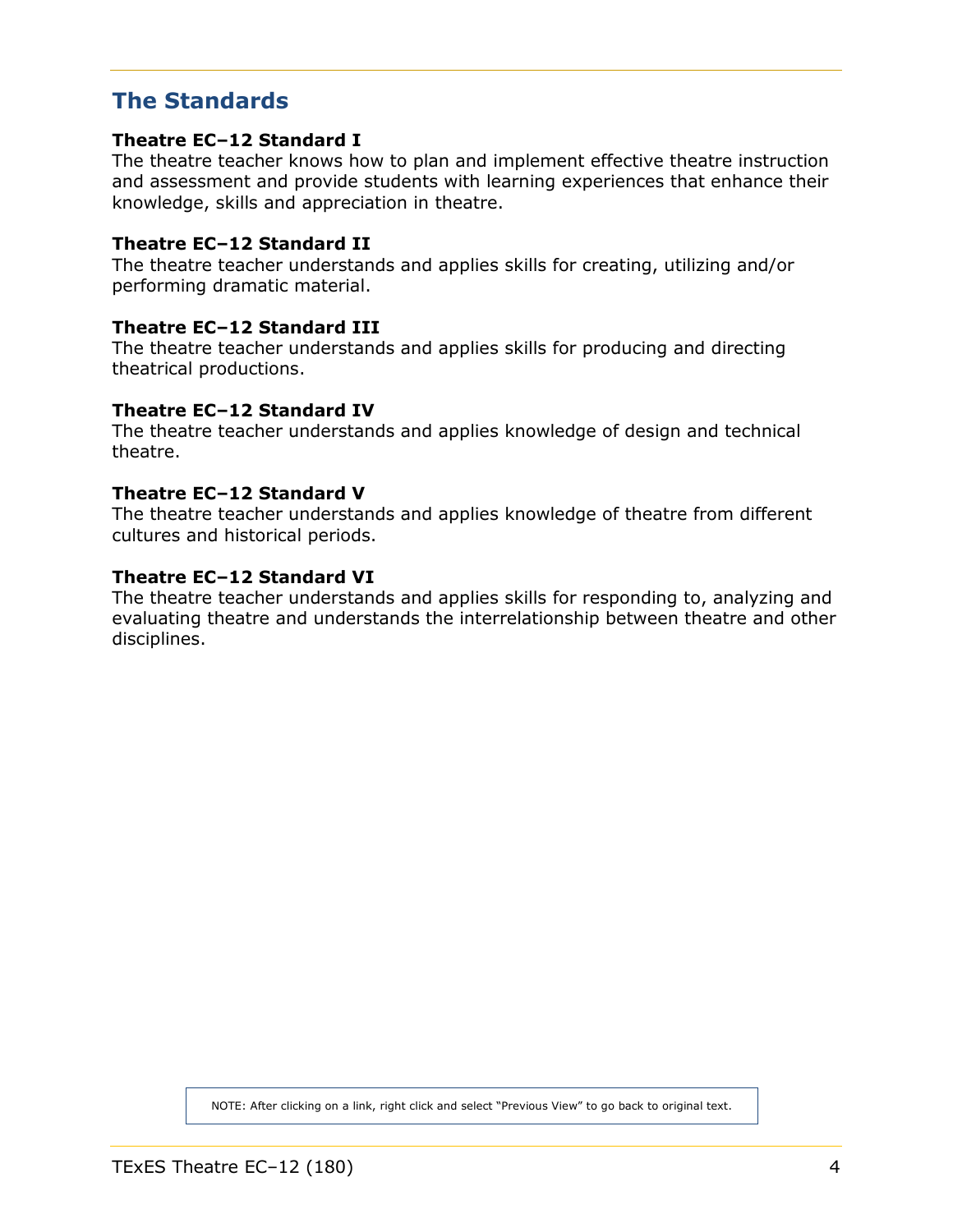# <span id="page-4-2"></span><span id="page-4-0"></span>**Domains and Competencies**

The content covered by this test is organized into broad areas of content called **domains**. Each domain covers one or more of the educator standards for this field. Within each domain, the content is further defined by a set of **competencies**. Each competency is composed of two major parts:

- The **competency statement**, which broadly defines what an entry-level educator in this field in Texas public schools should know and be able to do.
- The **descriptive statements**, which describe in greater detail the knowledge and skills eligible for testing.

# <span id="page-4-1"></span>**Domain I — Creating, Performing and Producing Theatre**

Competency 001: *The teacher demonstrates knowledge of the basic principles, forms and methods of process-centered drama.*

The beginning teacher:

- A. Recognizes and describes process-centered drama methods (e.g., creative drama, theatre in education) for communicating ideas, feelings and experiences through improvisation, pantomime, dramatic play, story dramatization, storytelling, puppetry, role playing and playwriting.
- B. Knows how to use improvisation and theatre games as preparatory techniques for performance and process-centered drama.
- C. Demonstrates knowledge of source materials for improvisation and dramatic play (e.g., literature, history, current events, imagination, personal stories, folklore).
- D. Recognizes the difference between process-centered and production-centered theatre experiences and knows how to use improvisation to generate ideas for stories, movements, characters and environments for both.
- E. Knows how to apply skills for improvising, writing and refining monologues and scenes that effectively communicate character, plot, setting, theme and mood.
- F. Demonstrates understanding of proper formatting for a script (e.g., identifying stage directions, characters, acts and scenes; spacing).
- G. Understands methods for interacting effectively with others in role playing, improvisation, rehearsal and performance.
- H. Demonstrates knowledge of techniques for engaging in ensemble work and collaborative creative processes.
- I. Understands critical-thinking skills used in creating, utilizing and/or performing dramatic material.

NOTE: After clicking on a link, right click and select "Previous View" to go back to original text.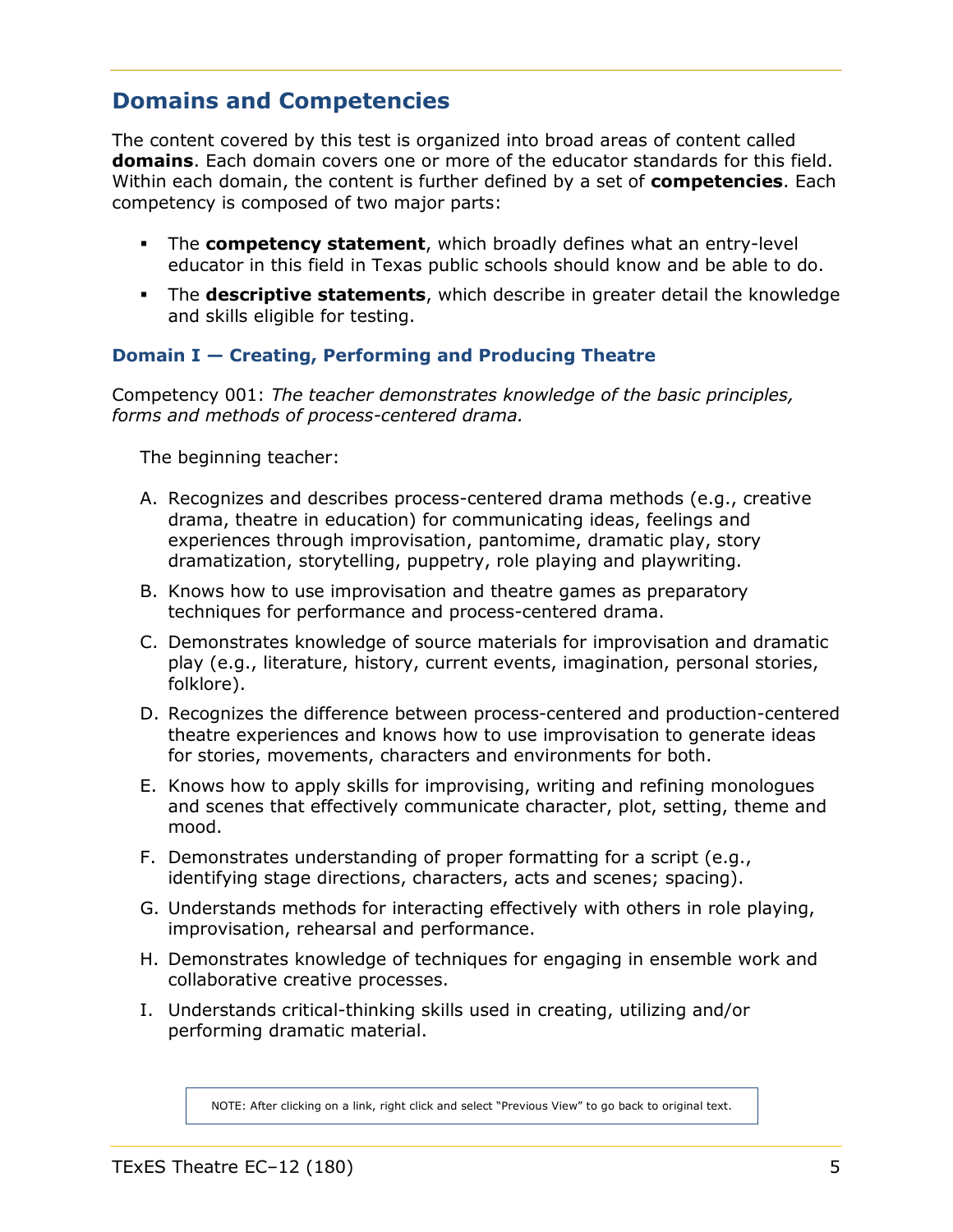<span id="page-5-0"></span>Competency 002: *The teacher demonstrates knowledge of acting methods and techniques.*

The beginning teacher:

- A. Recognizes and describes various classical and contemporary acting techniques, methods and styles, including emergent performance practices.
- B. Demonstrates knowledge of methods for developing an actor's focus, sensory perception and characterization skills, including activities directed at sensory awareness and emotional and sensory recall.
- C. Understands methods for strengthening focus, sensory perception and characterization.
- D. Understands skills for creating roles, developing character relationships and reflecting on human experiences in improvised and scripted scenes.
- E. Recognizes and describes elements related to an actor's analysis of a text, including identification of movement, beats, subtext, actions, objectives and key words and phrases.
- F. Analyzes scripts to determine the physical, intellectual, psychological, cultural, political and social dimensions of characters and character relationships and divides scripts into their component parts.
- G. Understands vocal techniques used in acting, including warm-ups to prepare the voice, elements of sound production (e.g., diction, phrasing, pitch, breath control, projection), vocal safety and injury avoidance procedures, dialect work and ways to use voice and speech (e.g., pitch, tempo, tone, timing, pacing) to communicate feelings and ideas and to develop characterization.
- H. Demonstrates knowledge of skills for using the voice and body expressively to perform scripts written in a variety of time periods and styles.
- I. Understands physical techniques used in acting, including warm-ups to prepare the body, relaxation techniques, centering, isolation of body parts, psychological gesture, neutral and character masks and techniques for using body position and gesture to communicate meaning and develop characterization.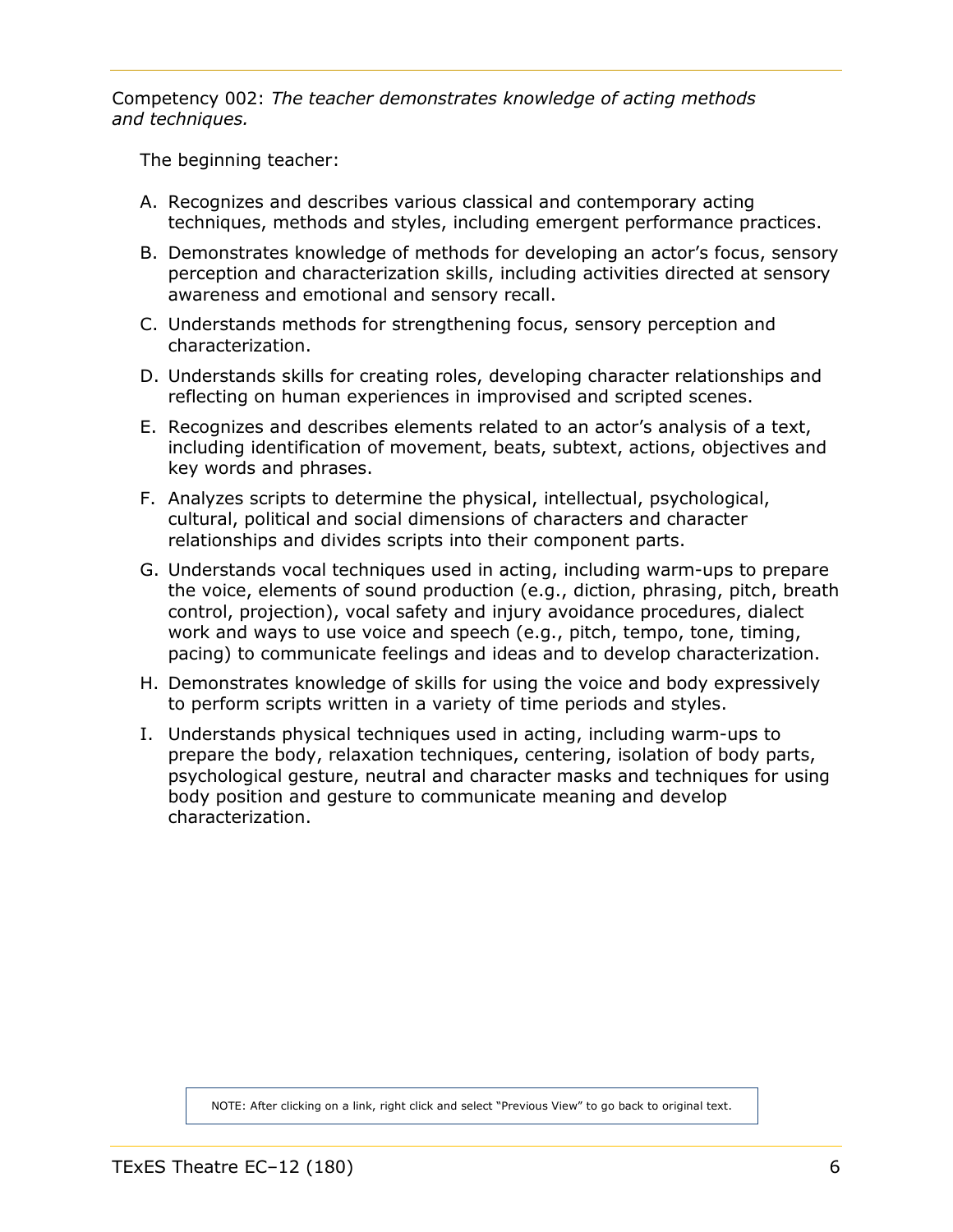<span id="page-6-0"></span>Competency 003: *The teacher demonstrates knowledge of the principles and techniques of directing theatrical productions.*

The beginning teacher:

- A. Understands the director's role as a leader, communicator, unifying force, problem solver, interpreter of script and collaborator.
- B. Recognizes the director's relationship and responsibility to the actors, designers, stage manager and audience as well as the director's responsibility to the script.
- C. Knows how to create and communicate a unified vision that results in a clear production concept for company members.
- D. Demonstrates familiarity with skills and techniques for creating a safe and positive working environment that encourages and promotes collaboration, trust, consensus building and creativity among all members of the production team.
- E. Demonstrates knowledge of methods for analyzing a script to determine a message for the work and how its component parts help communicate that message to an audience.
- F. Knows how to motivate and guide company members through rehearsal and performance, using communication, collaboration, trust, consensus building and creativity.
- G. Knows how to apply methods for guiding actors in creating roles and developing character relationships.
- H. Analyzes elements (e.g., focus, levels, balance) and factors involved in developing a ground plan, stage movement and blocking and selects composition techniques appropriate for various needs and goals.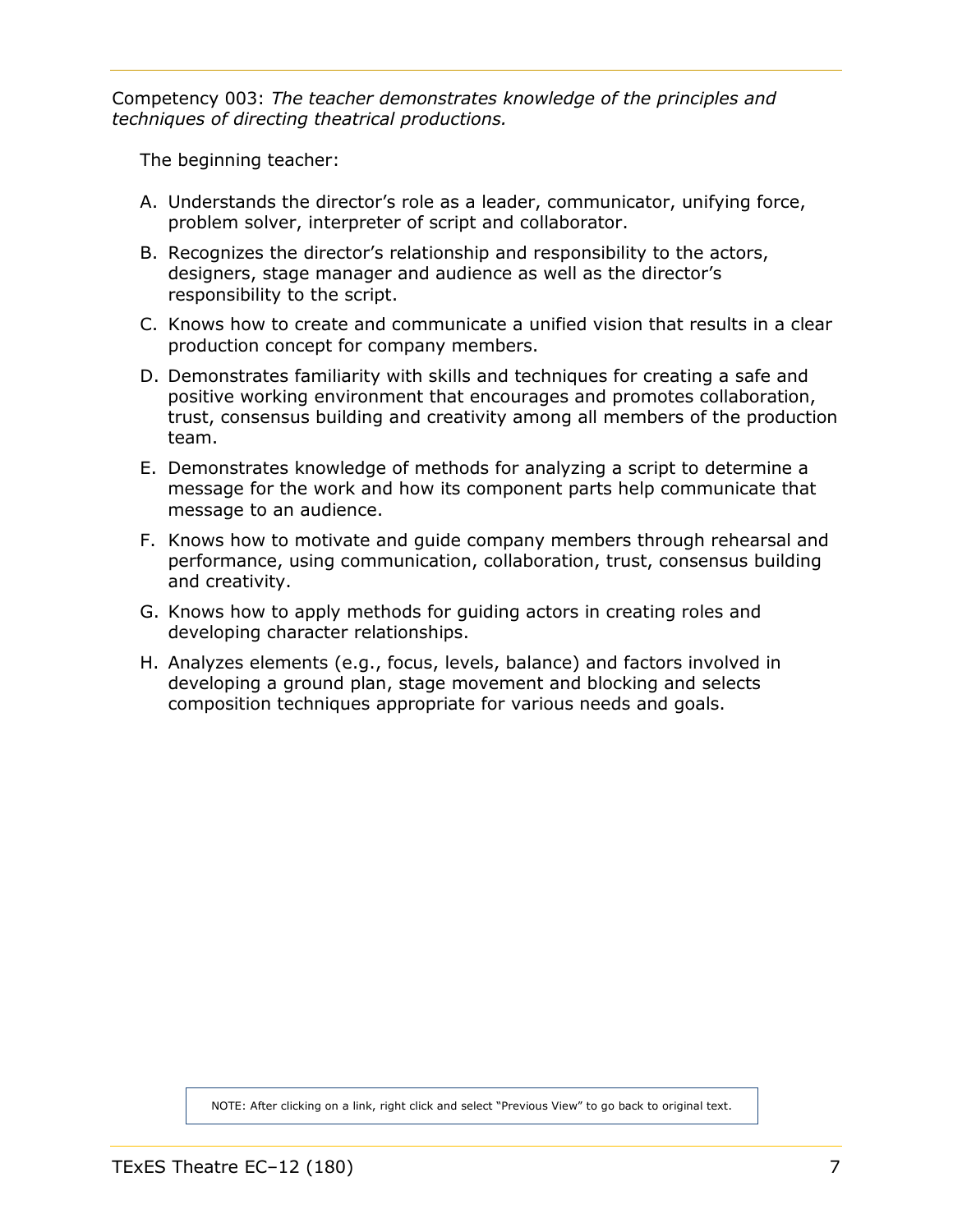<span id="page-7-0"></span>Competency 004: *The teacher demonstrates knowledge of the principles of producing theatrical performances.*

The beginning teacher:

- A. Understands considerations and procedures for selecting and researching a script.
- B. Evaluates and compares various methods of holding auditions (e.g., prepared monologues, cold readings, improvisation) and casting (e.g., casting according to learning objectives, nontraditional casting).
- C. Knows how to coordinate an efficient rehearsal schedule.
- D. Demonstrates knowledge of procedures for scheduling, budgeting, planning, promoting and managing theatrical performances.
- E. Demonstrates knowledge of legal issues (e.g., royalties, copyrights, liability, contracts) related to theatrical productions.
- F. Identifies and analyzes elements involved in directing and producing student theatrical productions, including considerations of student development, cultural diversity, audience characteristics and production factors (e.g., performance space, number of participants) in the selection of works for performance.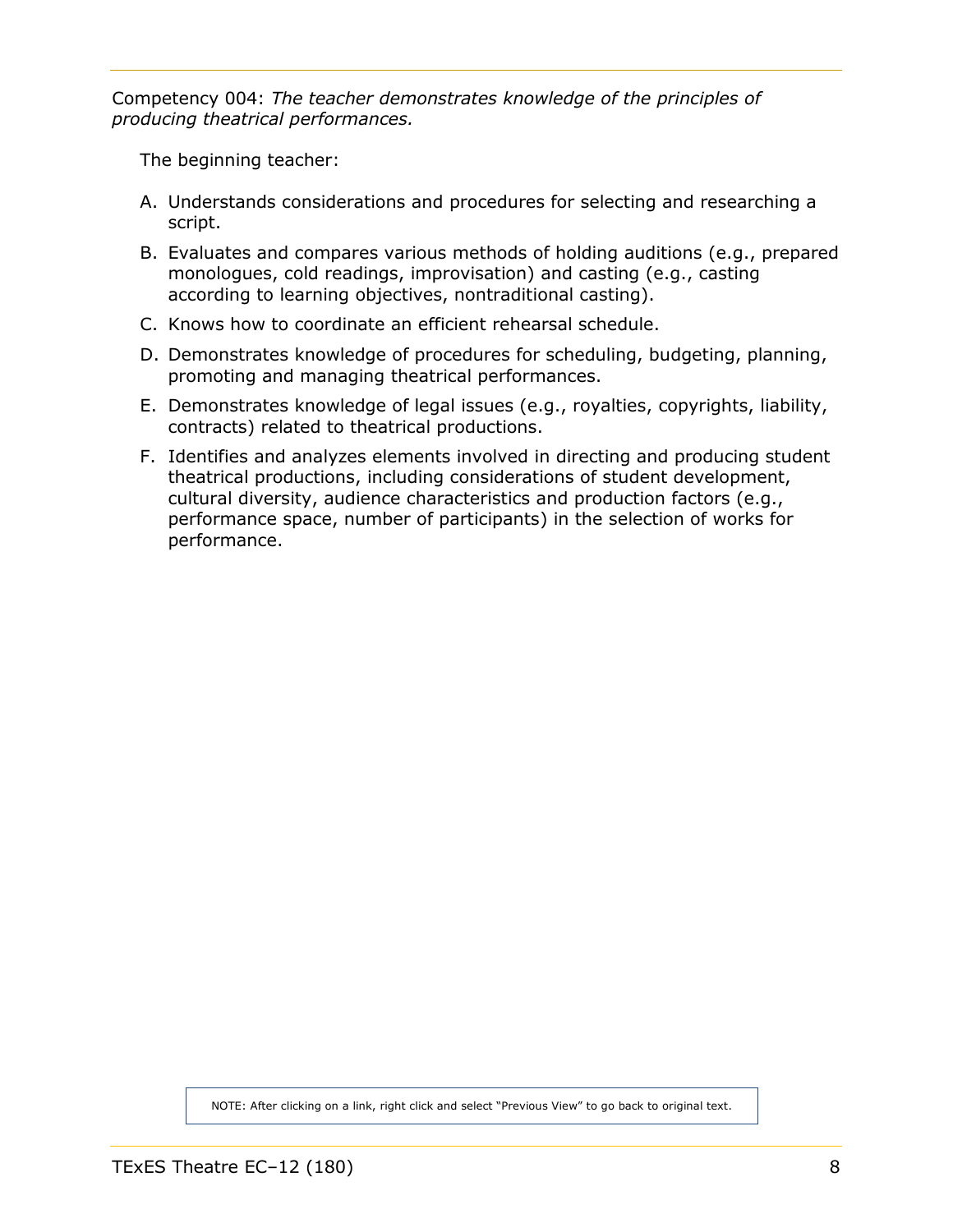# <span id="page-8-1"></span><span id="page-8-0"></span>**Domain II — Design and Technical Theatre**

Competency 005: *The teacher understands how to develop an overall technical and design environment for theatrical productions.*

The beginning teacher:

- A. Demonstrates knowledge of design principles and elements relevant to theatrical productions, the functions of design in theatrical productions and design styles and their characteristics.
- B. Recognizes the characteristics of different types of performance spaces (e.g., proscenium stage, studio/black box, thrust stage, classroom, arena, found space) and analyzes ways in which the characteristics of a performance space can influence production decisions.
- C. Knows how to analyze dramatic texts, including themes, settings, times, literary styles, genres and characters, to determine technical and design requirements.
- D. Understands how to analyze the effectiveness of lighting, sound, scenery, properties, costumes and makeup choices in communicating the concept of a production.

Competency 006: *The teacher demonstrates knowledge of principles and techniques of theatrical lighting and sound production.*

The beginning teacher:

- A. Demonstrates knowledge of basic lighting and sound technology, equipment and safety practices.
- B. Recognizes the principles, elements and techniques of lighting and sound design for a theatrical production.
- C. Knows how to apply basic techniques of theatrical lighting and sound production (e.g., using color mediums [gels], designing and reading a lighting plot and instrument schedule, selecting and designing sound effects and background music).
- D. Demonstrates an understanding of safety considerations and procedures associated with the use of theatrical lighting and sound equipment.
- E. Understands considerations in selecting lighting and sound to help create a particular theatrical environment.

NOTE: After clicking on a link, right click and select "Previous View" to go back to original text.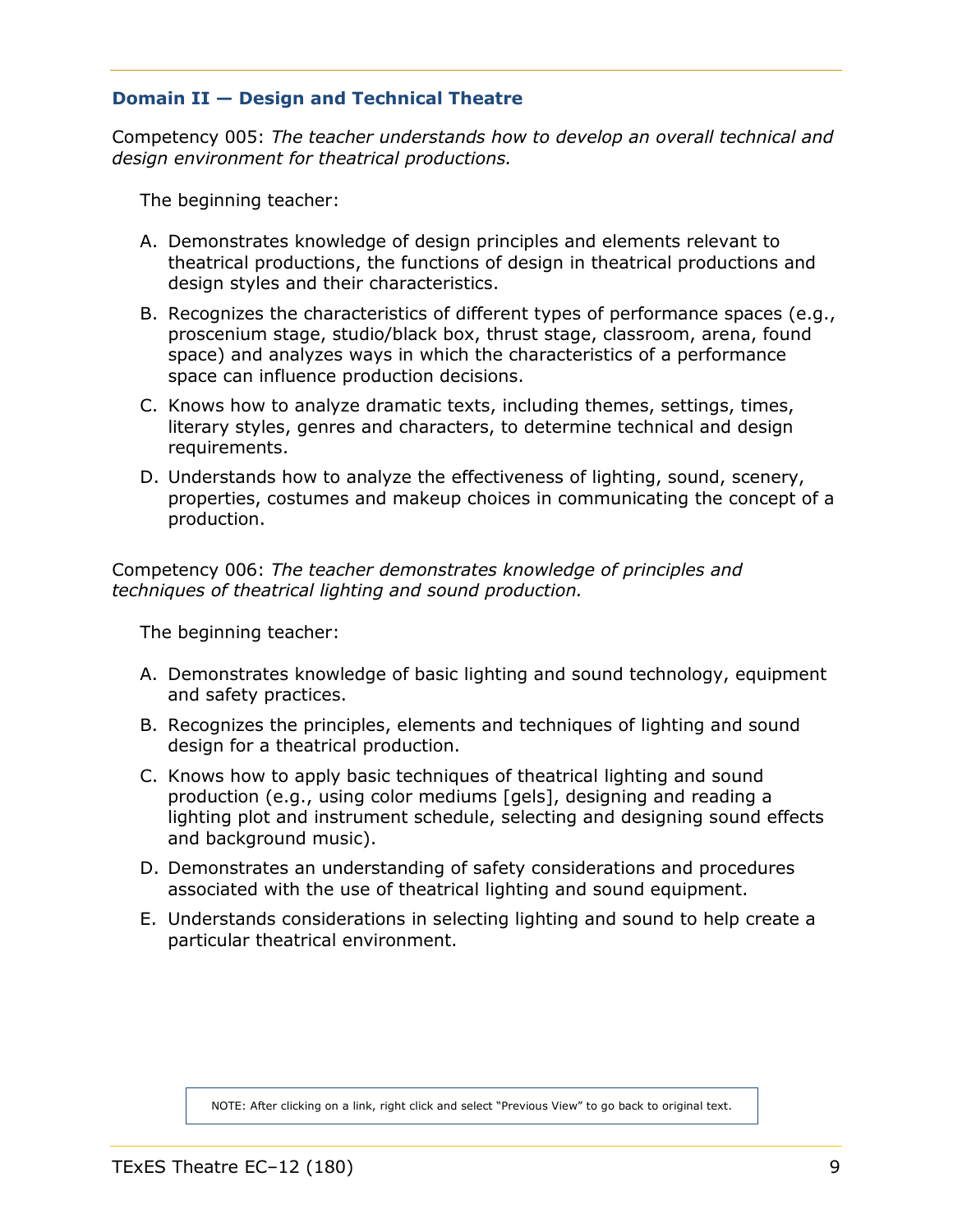<span id="page-9-0"></span>Competency 007: *The teacher demonstrates knowledge of principles and techniques for designing and creating theatrical sets and properties.*

The beginning teacher:

- A. Recognizes and describes the technical aspects of set and property construction (e.g., unit set, flats, drops, platforms, painting), including the use of power tools and safety practices.
- B. Knows how to apply basic techniques of scenery and property construction (e.g., manufacturing flats, constructing a unit set, painting scenery, operating tools and machinery).
- C. Demonstrates an understanding of safety considerations and procedures associated with the design and construction of theatrical sets and properties.
- D. Understands the design considerations in selecting or creating scenery and properties to help create a particular theatrical environment.

Competency 008: *The teacher demonstrates knowledge of principles and techniques for designing and creating theatrical costumes and makeup.*

The beginning teacher:

- A. Recognizes the basic functions of costumes in theatrical production.
- B. Recognizes and describes historical, regional and cultural styles of dress.
- C. Demonstrates knowledge of construction techniques and materials for creating costumes and demonstrates familiarity with other methods of obtaining costumes.
- D. Recognizes the characteristics and functions of different types of makeup, makeup materials and techniques for applying makeup to suggest character and communicate the concept of the production.
- E. Knows how to apply basic principles and techniques of costume construction and makeup application (e.g., cutting, dyeing, sewing, care and maintenance of costumes; character makeup and simple prosthetics).
- F. Demonstrates an understanding of safety considerations and procedures associated with the design, construction and use of theatrical costumes and makeup.
- G. Understands considerations in selecting costumes and makeup to help create a particular theatrical environment.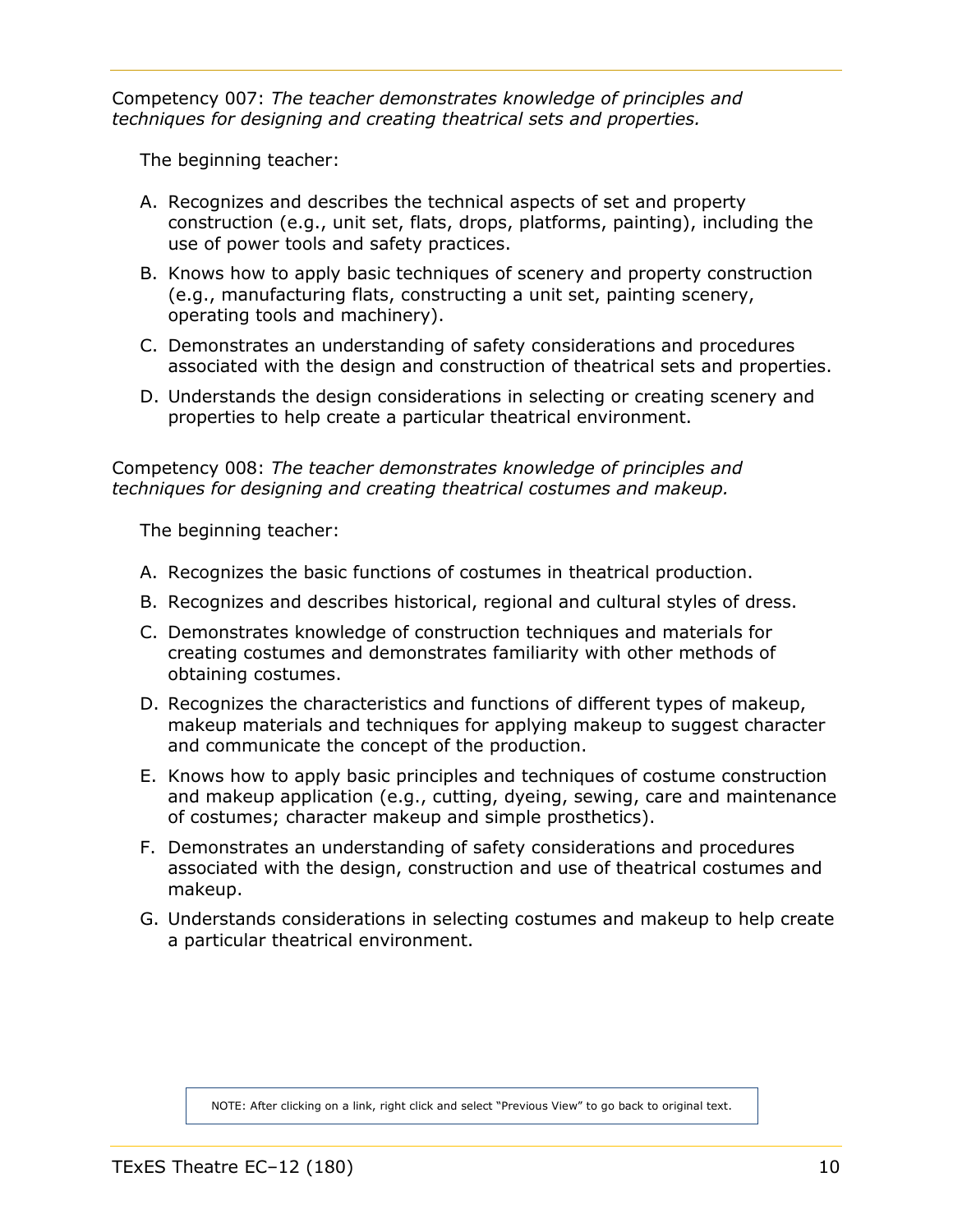<span id="page-10-0"></span>Competency 009: *The teacher demonstrates knowledge of backstage procedures and the roles of backstage personnel.*

The beginning teacher:

- A. Knows backstage procedures (e.g., setting and striking techniques, unit set preparation, curtain and fly rail operation, set and lighting crew preparation, backstage etiquette and safety).
- B. Recognizes and describes roles and responsibilities of individuals involved in technical theatre (e.g., stage manager, production manager, technical director, production crew).
- C. Knows safety practices and procedures relevant to technical theatre, including practices related to emotional and physical well-being.
- D. Knows strategies for assembling a production crew and teaching them proper etiquette, safety and backstage techniques.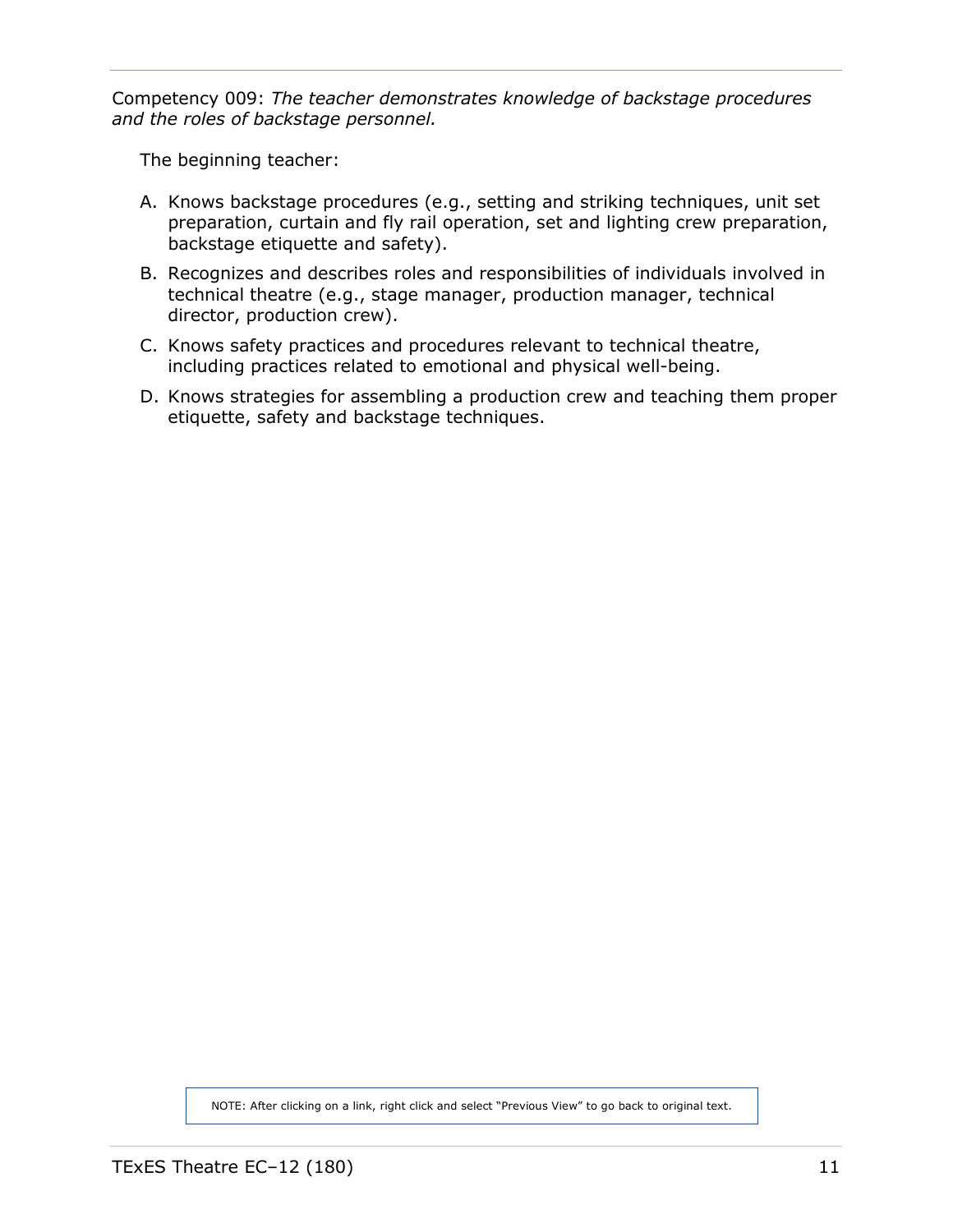# <span id="page-11-1"></span><span id="page-11-0"></span>**Domain III — Theatre History and Culture**

Competency 010: *The teacher demonstrates knowledge of the history of theatre in cultures throughout the world.*

The beginning teacher:

- A. Recognizes and describes characteristics and techniques associated with theatre from different historical periods and cultural traditions.
- B. Demonstrates knowledge of historical and cultural developments in theatrical styles and genres.
- C. Understands theatre heritage as it is preserved in dramatic text, traditions and conventions.
- D. Analyzes the development of dramatic forms, production practices and theatrical traditions across cultures and historical periods.
- E. Recognizes major theatrical figures, plays and works from a variety of historical periods and cultural traditions.
- F. Analyzes ways in which specific dramatic texts and contemporary theatre conventions reflect theatre heritage.

Competency 011: *The teacher demonstrates knowledge of the role of theatre in society.*

The beginning teacher:

- A. Analyzes and evaluates influences on theatre in different times, places and cultures.
- B. Analyzes and compares aesthetic philosophies and the treatment of characters, situations and themes in dramatic works from various cultures and historical periods.
- C. Recognizes and describes the emotional and social effects of theatre on individuals, communities and cultures.
- D. Analyzes ways in which cultural diversity and other aspects of U.S. society have influenced contemporary theatre in the United States.
- E. Recognizes and describes the role and influence of live theatre and dramatic media in U.S. society (e.g., prompting examination of ideas and values, enhancing multicultural and gender awareness, promoting self-awareness).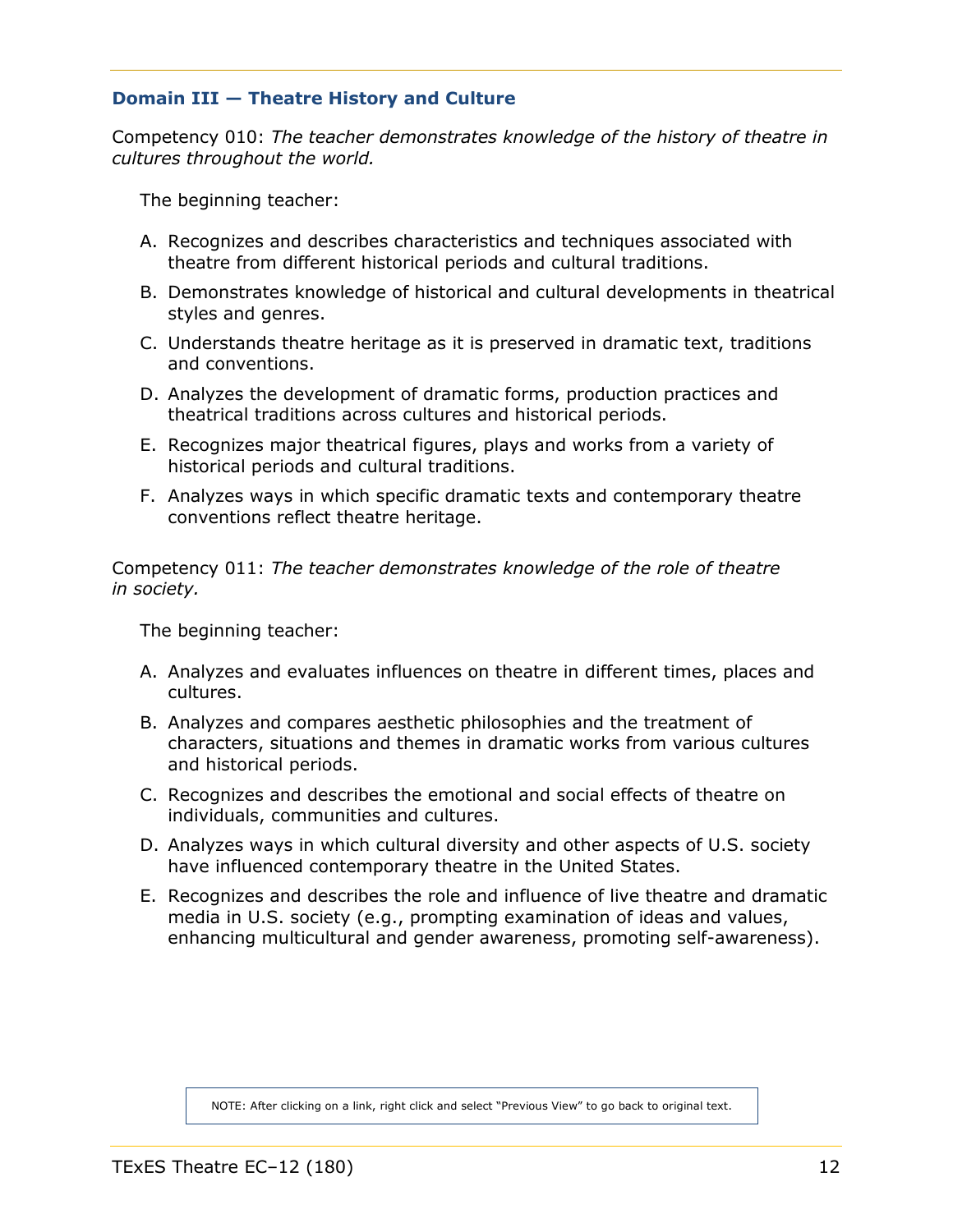# <span id="page-12-1"></span><span id="page-12-0"></span>**Domain IV — Responding to and Analyzing Theatre**

Competency 012: *The teacher knows how to use appropriate procedures, criteria and vocabulary in the evaluation, analysis and criticism of theatre and dramatic media.*

The beginning teacher:

- A. Knows the vocabulary of dramatic criticism and dramaturgy, including basic vocabulary related to theatrical conventions (e.g., fourth wall, catharsis, alienation effect).
- B. Understands techniques, procedures and the ethical considerations used in criticism of theatre and dramatic media (e.g., film, video, television, radio, electronic media).
- C. Understands how to apply concepts of evaluation to live theatre and dramatic media.
- D. Analyzes how specific artistic choices are used to support the major themes of theatrical productions.
- E. Analyzes the effects of various factors (e.g., publicity, physical environment, talkbacks, study guides) on an audience's response to and appreciation of a theatrical production.
- F. Demonstrates knowledge of resources available for research regarding theatrical productions (e.g., published scripted materials, electronic resources, current technologies, theatre professionals).

Competency 013: *The teacher understands the relationship of theatre to other art forms and other disciplines.*

The beginning teacher:

- A. Compares and contrasts theatre and other dramatic media, including their uses of dramatic structure.
- B. Analyzes the ways in which other art forms are used in theatrical productions.
- C. Recognizes and describes the relationship of theatre to other art forms and other disciplines.
- D. Analyzes similarities and differences between theatrical experiences and other literary and artistic experiences.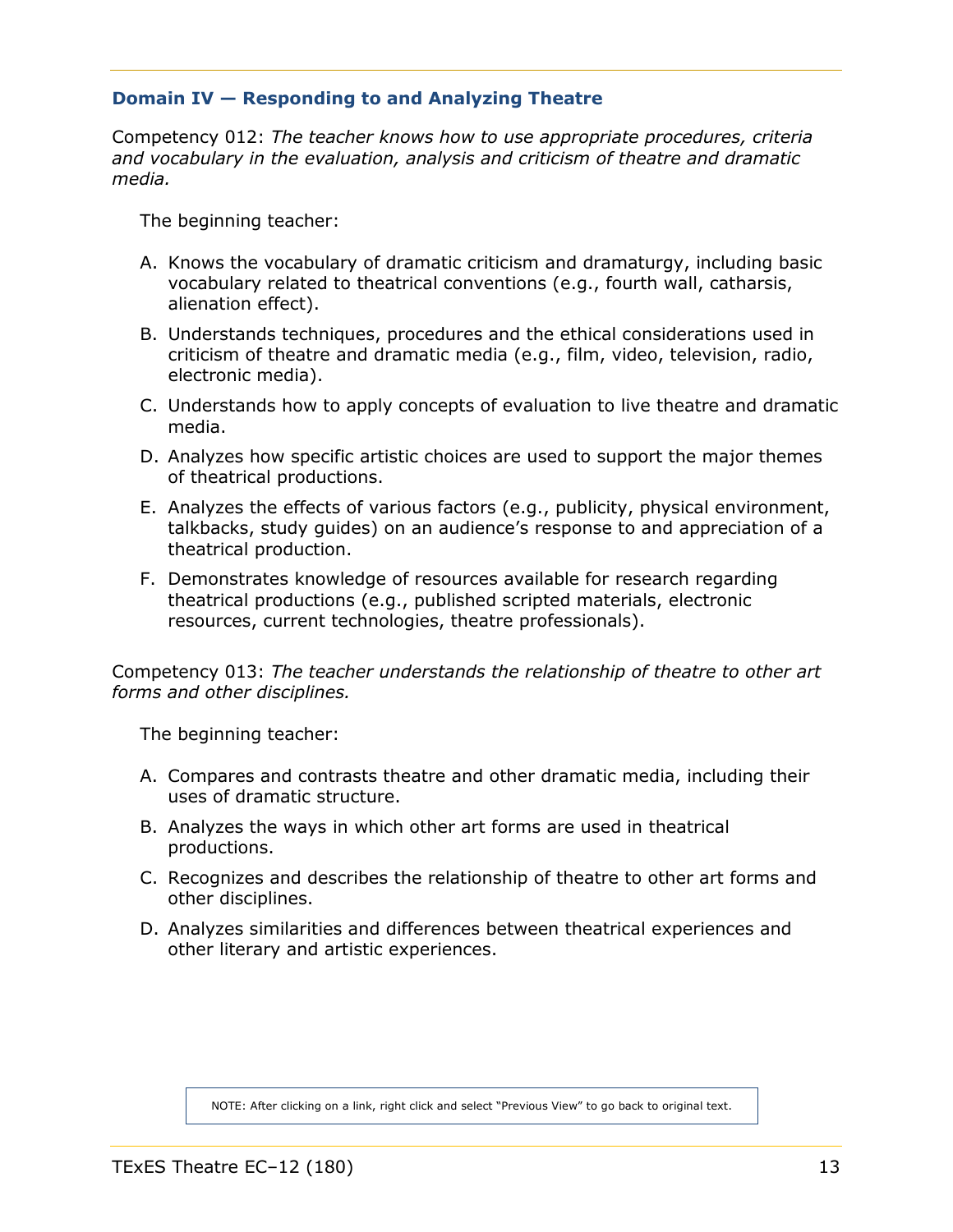# <span id="page-13-1"></span><span id="page-13-0"></span>**Domain V — Theatre Education**

Competency 014: *The teacher knows how to plan, implement and evaluate theatre instruction.*

The beginning teacher:

- A. Demonstrates knowledge of the content and performance standards for theatre that compose the Texas Essential Knowledge and Skills (TEKS) and recognizes the significance of the TEKS in developing a theatre curriculum.
- B. Knows how to organize, sequence and evaluate lessons in ways that promote effective student learning in theatre.
- C. Demonstrates understanding of teaching methods that effectively integrate theatre instruction with instruction in other art forms and other subject areas for students at different grade levels.
- D. Knows how to integrate instructional and communication technologies to enhance teaching and learning in theatre.
- E. Recognizes and describes effective strategies for teaching theatre effectively to students with diverse backgrounds and needs.
- F. Understands considerations and procedures for developing and using instructional strategies that encourage active learning and are responsive to the strengths and needs of all students, including students with diverse backgrounds and needs.
- G. Knows how to guide students with various skills and interests to explore avenues of self-discovery and self-expression through performance, dramatic play, design, play writing, technical production and other aspects of theatre.
- H. Demonstrates knowledge of methods for developing and applying appropriate evaluation standards based on students' abilities and experience, offering appropriate feedback to enhance students' performance and teaching students to critique their own and others' performances.
- I. Demonstrates familiarity with multiple forms of assessment and how they can be used to evaluate and monitor student progress and to plan instruction in theatre.
- J. Knows how to create, organize and manage a safe and supportive environment that encourages student learning, motivation, collaboration and positive forms of risk taking.
- K. Demonstrates knowledge of safety practices relevant to creative expression and performance, including practices related to emotional well-being and the safe use of the voice and body.

NOTE: After clicking on a link, right click and select "Previous View" to go back to original text.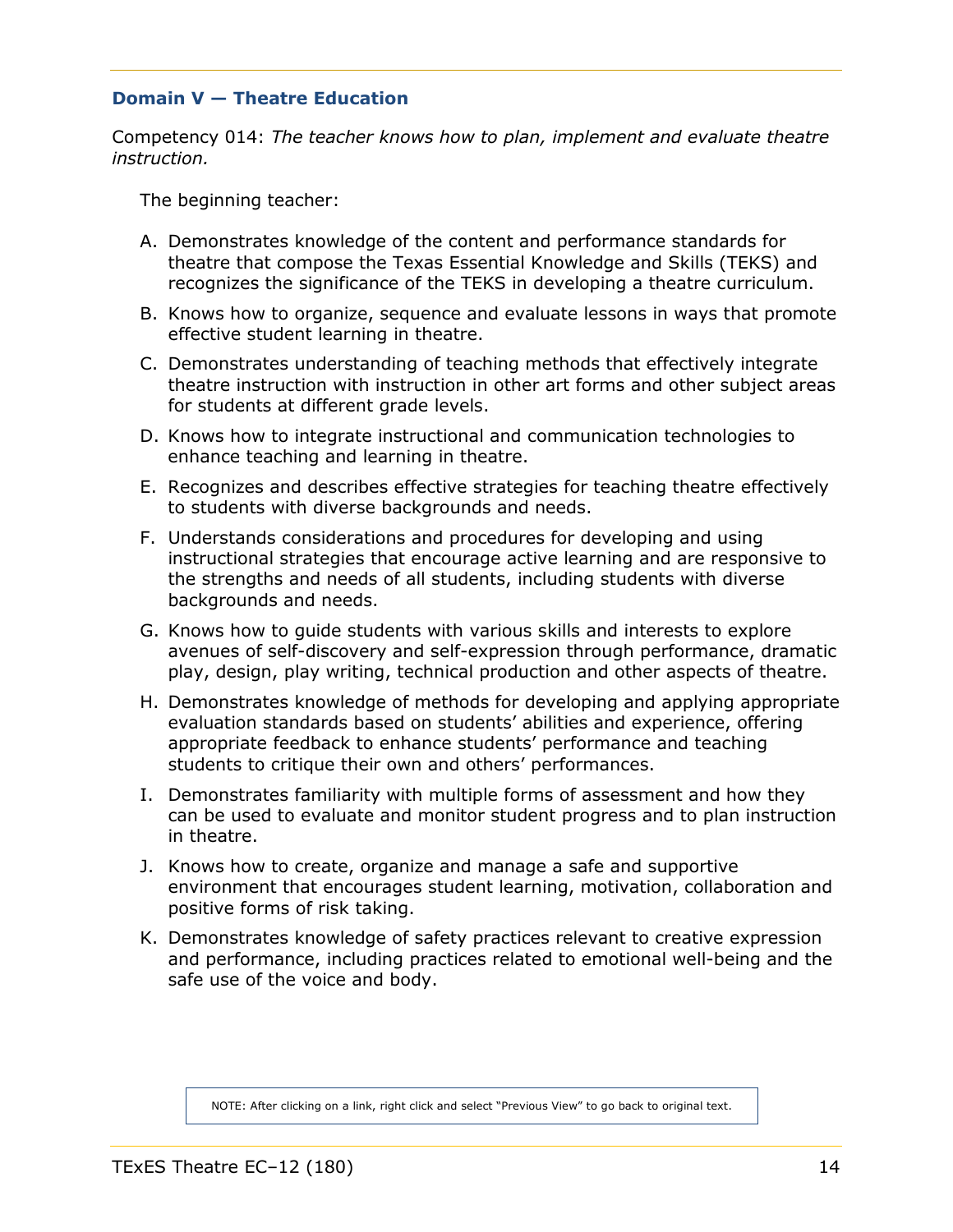<span id="page-14-0"></span>Competency 015: *The teacher understands developmentally appropriate skills, concepts and instructional strategies to promote students' development of theatre concepts, knowledge and skills; enhance critical and creative thinking in theatre contexts; and foster appreciation of the arts.*

The beginning teacher:

- A. Demonstrates knowledge of students' intellectual, social, emotional and physical development and the significance of developmental factors for theatre education in grades EC–12.
- B. Understands how to foster student learning and creativity by offering opportunities to engage in developmentally appropriate forms of drama, including forms that are process-centered (e.g., creative drama, theatre in education) and production-centered (e.g., scenes, plays, musicals).
- C. Uses knowledge of students' characteristics (e.g., prior experiences, developmental level, interests) to select appropriate materials and strategies for promoting learning and skills acquisition related to producing and directing theatrical productions.
- D. Knows how to provide students with developmentally appropriate opportunities to use movement and dialogue to portray characters and themes drawn from personal experience, heritage, literature, current events and history; to dramatize literary selections; and to create and improvise stories that include a beginning, a middle and an end.
- E. Recognizes and describes developmentally appropriate instructional strategies that provide students with developmentally appropriate opportunities to learn and apply skills and concepts for technical theatre, directing, scheduling, budgeting, planning, promoting and managing theatrical productions (e.g., demonstrating responsibility, creative problem solving, critical thinking, artistic discipline in a variety of contexts).
- F. Recognizes and describes developmentally appropriate instructional strategies for teaching students appropriate audience behavior, etiquette and safety for various types of theatrical performances and process drama experiences.
- G. Demonstrates familiarity with a variety of developmentally appropriate instructional approaches, activities and resources (e.g., films, websites) to promote students' ability to appreciate, understand and critically analyze theatre from different times, places and cultures.
- H. Knows how to provide students with varied, developmentally appropriate learning experiences that promote their ability to analyze, evaluate, appreciate and construct meaning from theatre, film and television and other electronic media productions.
- I. Knows how to provide students with developmentally appropriate opportunities to apply critical-thinking skills as they create and perform dramatic material.

NOTE: After clicking on a link, right click and select "Previous View" to go back to original text.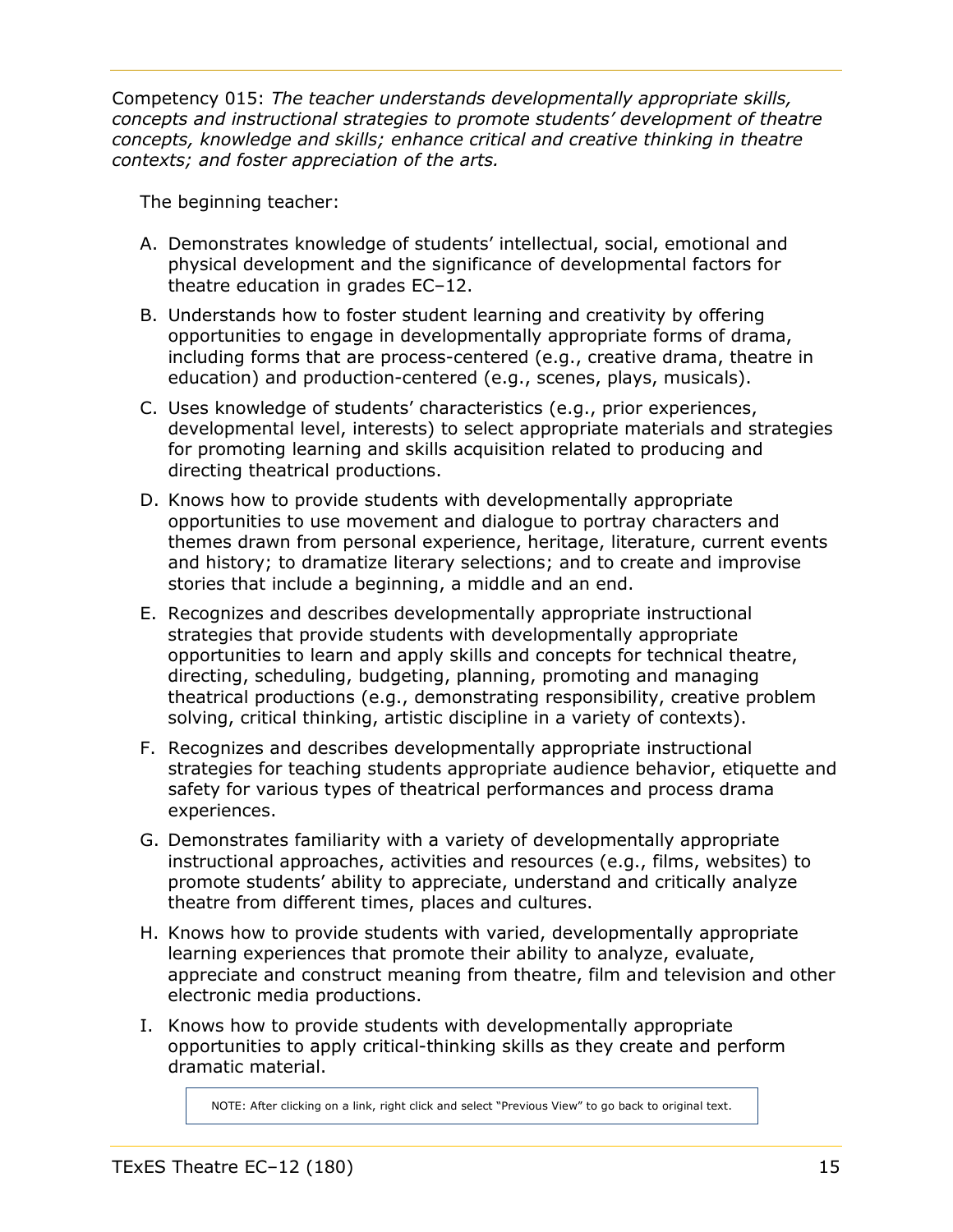<span id="page-15-0"></span>Competency 016: *The teacher understands the role of theatre and theatre education in everyday life.*

The beginning teacher:

- A. Analyzes the benefits and relevance of theatre experiences for students' academic and personal development (e.g., encouraging experiential exploration of content-area topics, facilitating creative problem solving, promoting self-knowledge, enhancing understanding of interpersonal relationships, improving self-confidence through performance, developing verbal and nonverbal communication skills).
- B. Demonstrates knowledge of career and avocational opportunities in theatre and dramatic media, the skills and preparation required for these careers and avocations and ways to integrate awareness of careers and avocational opportunities into theatre education.
- C. Demonstrates familiarity with theatrical resources, opportunities and experiences for students that are available outside the school.
- D. Knows the training, skills, self-discipline and artistic discipline needed to pursue career and avocational opportunities in theatre and dramatic media.
- E. Demonstrates knowledge of the characteristics, uses and benefits of various professional development resources and strategies for the theatre educator.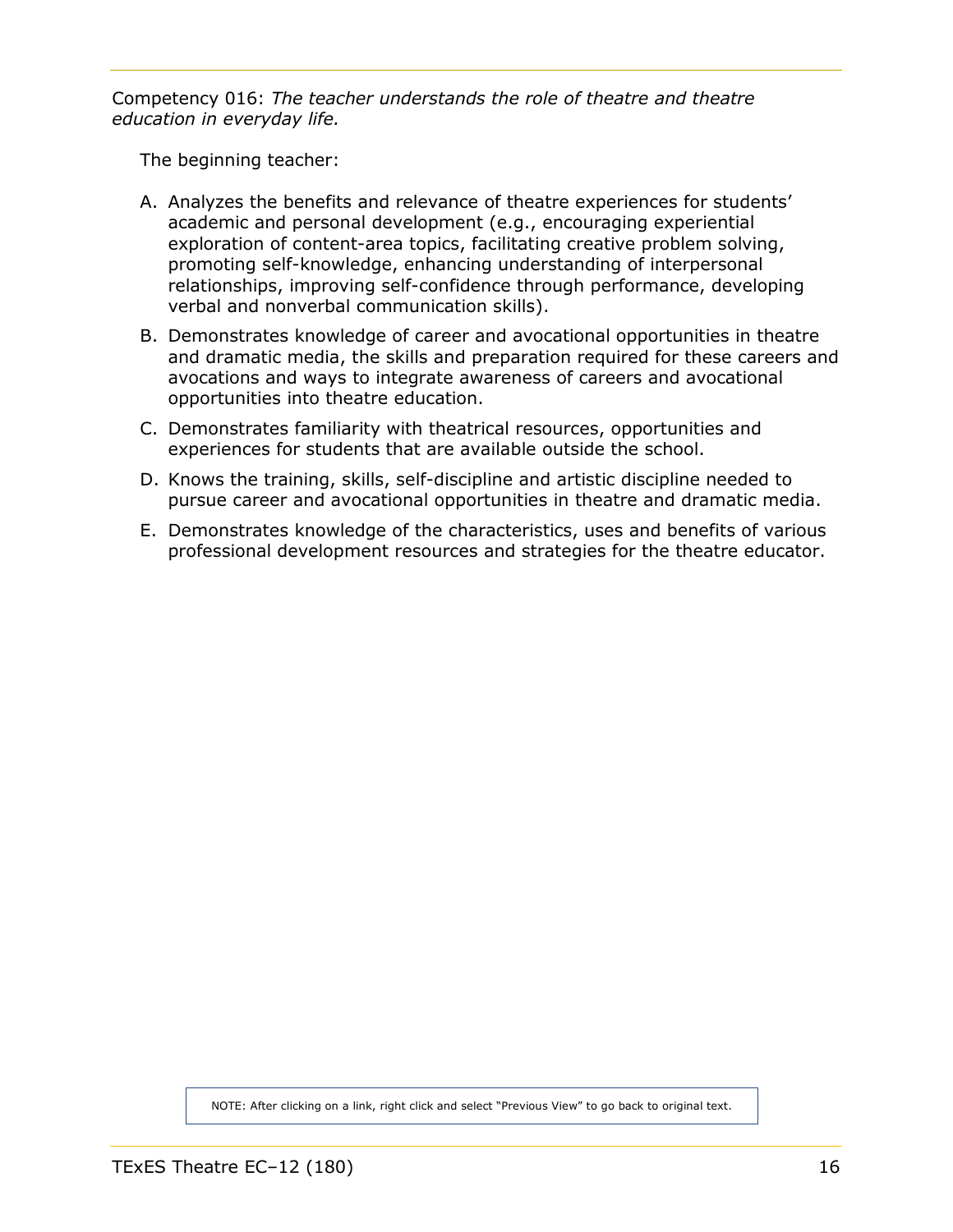# <span id="page-16-0"></span>**Approaches to Answering Selected-Response Questions**

The purpose of this section is to describe selected-response question formats that you will typically see on the Theatre EC–12 test and to suggest possible ways to approach thinking about and answering them. These approaches are intended to supplement and complement familiar test-taking strategies with which you may already be comfortable and that work for you. Fundamentally, the most important component in assuring your success on the test is knowing the content described in the test framework. This content has been carefully selected to align with the knowledge required to begin a career as a professional theatre educator.

The selected-response questions on this test are designed to assess your knowledge of the content described in the test framework. In most cases, you are expected to demonstrate more than just your ability to recall factual information. You may be asked to think critically about the information, to analyze it, consider it carefully, compare it with other knowledge you have or make a judgment about it.

When you are ready to respond to a selected-response question, you must choose one of four answer options. Leave no questions unanswered. Questions for which you mark no answer or more than one answer are counted as incorrect. Your score will be determined by the number of questions for which you select the correct answer.

The Theatre EC–12 test is designed to include a total of 100 selected-response questions. Your final scaled score will be based only on scored questions. The questions that are not scored are being pilot tested to collect information about how these questions will perform under actual testing conditions. These pilot questions are not identified on the test.

# **Question Formats**

<span id="page-16-1"></span>You may see the following types of selected-response questions on the test:

- Single Questions
- Clustered Questions

On the following pages, you will find descriptions of these commonly used question formats, along with suggested approaches for responding to each type.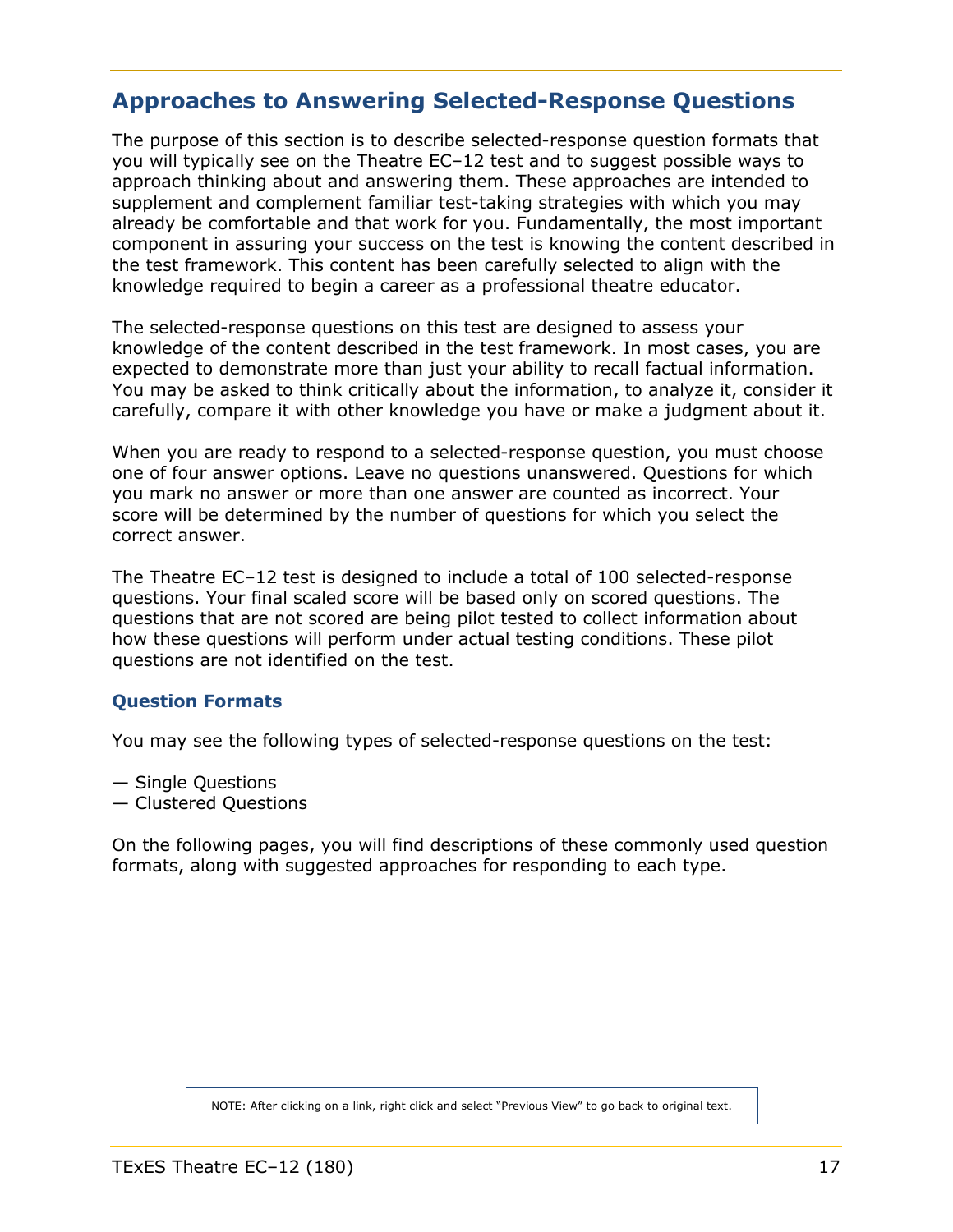# <span id="page-17-0"></span>**Single Questions**

The single-question format presents a direct question or an incomplete statement. It can also include a reading passage, graphic, table or a combination of these. Four answer options appear below the question.

The following question is an example of the single-question format. It tests knowledge of Theatre EC–12 Competency 002: *The teacher demonstrates knowledge of acting methods and techniques.*

## *Example*

Which of the following describes an effective way for an actor to develop a character?

- A. Determining the emotional changes that the character experiences from scene to scene
- B. Listing the blocking choices the character makes throughout the play
- C. Finding moments to increase the intensity of the performance as the play progresses
- D. Choosing specific words and phrases to emphasize in each scene

# *Suggested Approach*

Read the question carefully. Think about what it is asking and the context it is describing. Look at the answer options and consider which of them describes an effective way for an actor to develop a character. Eliminate any obviously wrong answers, select the correct answer choice and mark your answer.

Option A focuses on the emotional changes that the character experiences from scene to scene. By examining a character's emotional changes throughout the play, an actor learns how his or her character responds to events and other people and is then able to better understand the character's background, motivations and goals, which are essential to character development. This exercise will provide the actor with relevant information about the character that may not be stated explicitly in the script. Option A describes a response that is relevant to the topic of character development described in the question.

Option B presents the idea of listing the blocking choices the character makes throughout the play. Simply listing the character's blocking choices, which are usually determined by the director, might provide some information about the character and his or her relationships to others, but without some supplemental information from the script, this exercise would not provide enough information on which to base one's development of a character. Option B can be eliminated as the best response to this question.

NOTE: After clicking on a link, right click and select "Previous View" to go back to original text.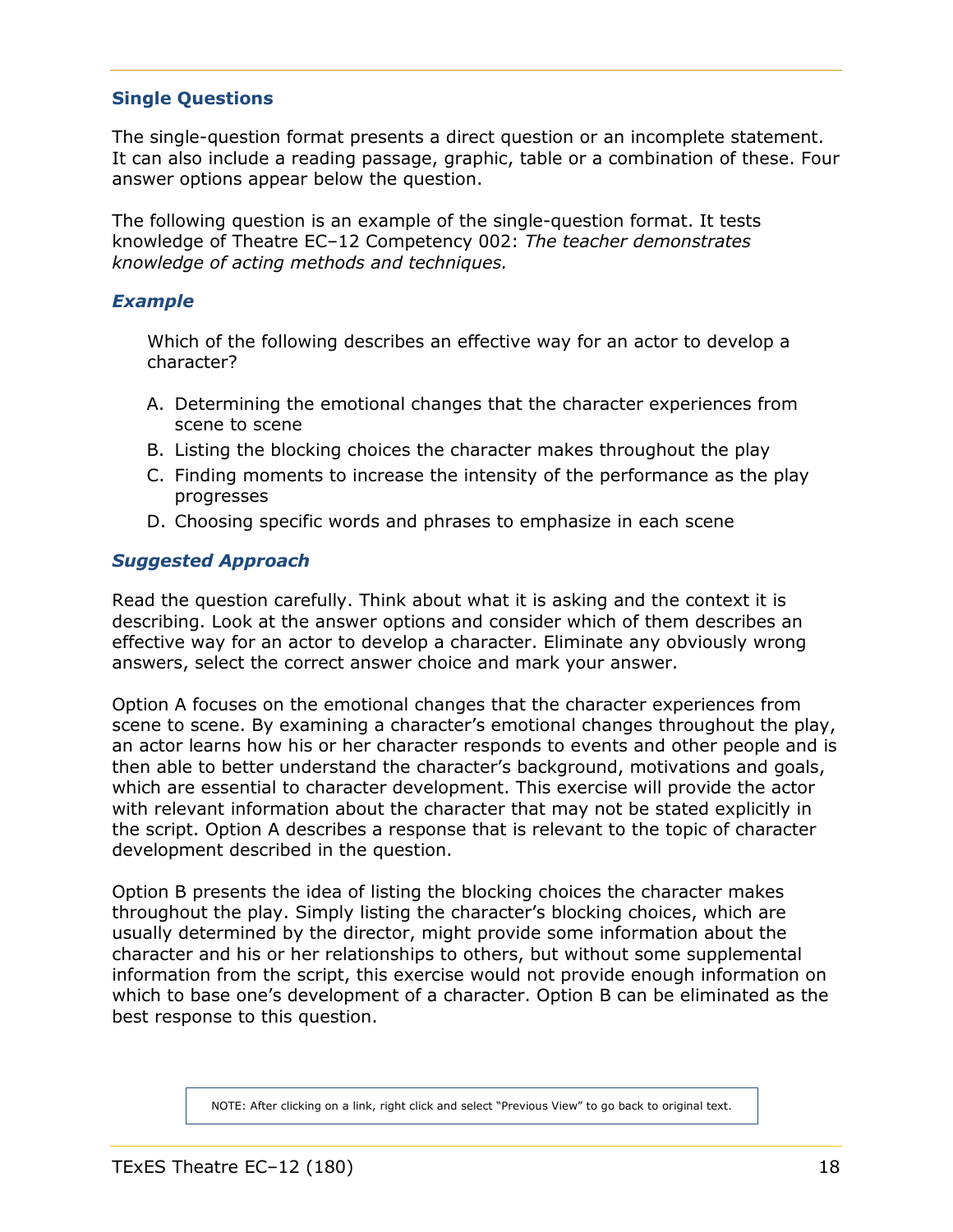Option C advocates finding moments to increase the intensity of the performance as the play progresses. This is a refinement more typical of specific moments in the performance and does not directly or deeply involve developing a character in the way option A does. In addition, continually increasing the intensity of a performance may not be appropriate for the portrayal of a given character. Option C can be eliminated as the best response to this question.

Option D suggests that an effective way for an actor to develop a character is to choose specific words and phrases to emphasize in each scene. Like option C, this approach is more relevant to the development of a performance than the development of a character. Since decisions about which words and phrases to emphasize are based on a complete knowledge of the character, they can be made only after the character has been developed. Option D can be eliminated as the best response to this question.

Of the four alternatives offered, determining the emotional changes that the character experiences from scene to scene is the most effective way for an actor to develop a character. Therefore, **the correct response is option A**.

# <span id="page-18-0"></span>**Clustered Questions**

Clustered questions are made up of a stimulus and two or more questions relating to the stimulus. The stimulus material can be a reading passage, graphic, table or any other information necessary to answer the questions that follow.

You can use several different approaches to respond to clustered questions. Some commonly used strategies are listed below.

- **Strategy 1** Skim the stimulus material to understand its purpose, its arrangement and/or its content. Then read the questions and refer again to the stimulus material to obtain the specific information you need to answer the questions.
- **Strategy 2** Read the questions *before* considering the stimulus material. The theory behind this strategy is that the content of the questions will help you identify the purpose of the stimulus material and locate the information you need to answer the questions.
- **Strategy 3** Use a combination of both strategies. Apply the "read the stimulus first" strategy with shorter, more familiar stimuli and the "read the questions first" strategy with longer, more complex or less familiar stimuli. You can experiment with the sample questions in this manual and then use the strategy with which you are most comfortable when you take the actual test.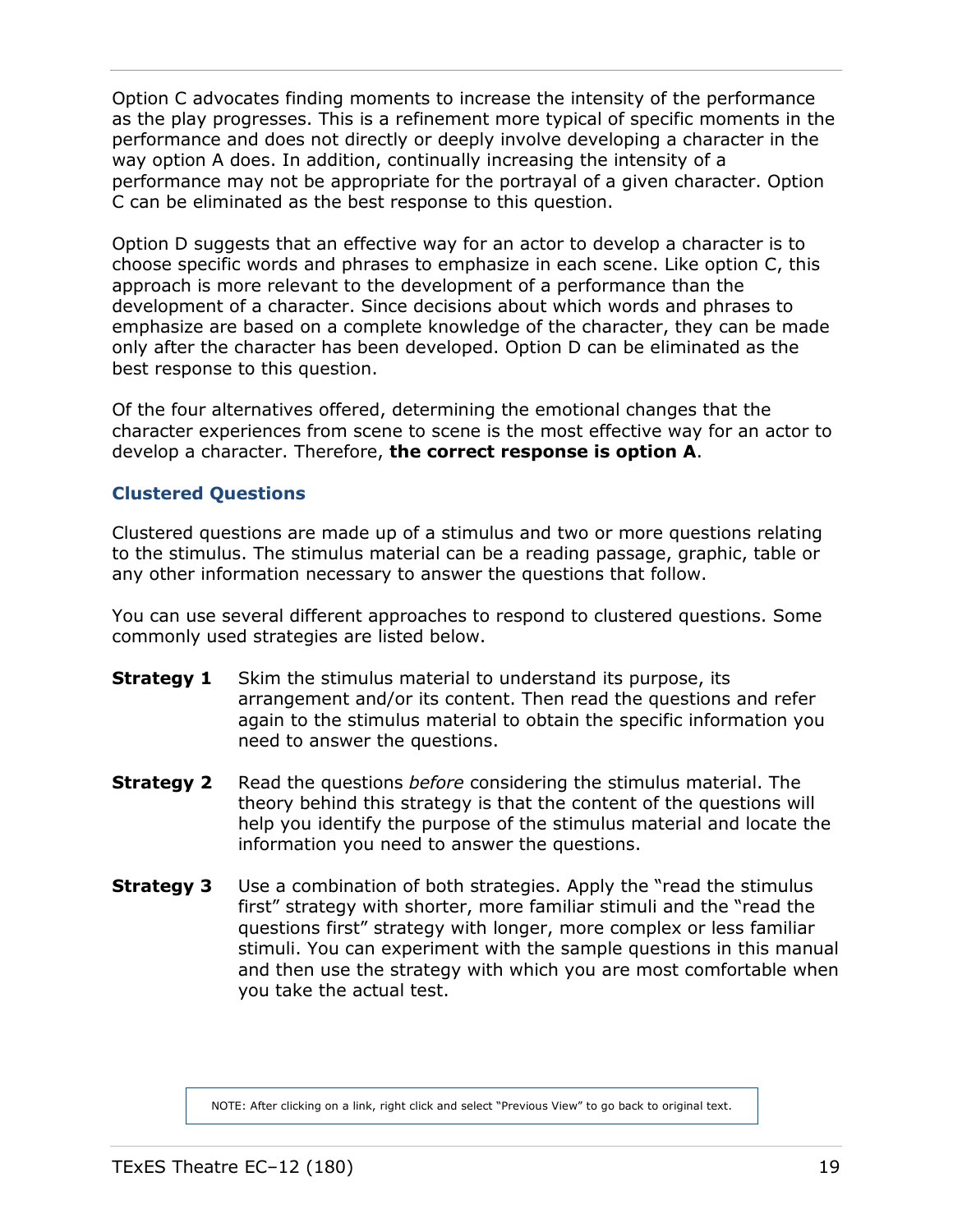Whether you read the stimulus before or after you read the questions, you should read it carefully and critically. You may want to note its important points to help you answer the questions.

As you consider questions set in educational contexts, try to enter into the identified teacher's frame of mind and use that teacher's point of view to answer the questions that accompany the stimulus. Be sure to consider the questions only in terms of the information provided in the stimulus — not in terms of your own experiences or individuals you may have known.

# *Example*

First read the stimulus (a short list of story starters provided by the teacher).

# **Use the information below to answer the questions that follow.**

A theatre teacher provides a fifth-grade class with two story starters.

- You loan a friend something that is valuable to you, and your friend loses it.
- You go to school on a weekday, but no one else has come.

Now you are prepared to respond to the first of the two questions associated with this stimulus. The first question tests knowledge of Theatre EC–12 Competency 015: *The teacher understands developmentally appropriate skills, concepts and instructional strategies to promote students' development of theatre concepts, knowledge and skills; enhance critical and creative thinking in theatre contexts; and foster appreciation of the arts.*

- 1. The teacher divides the class into groups of four students. Each group selects one of the story starters above. Using the problem suggested by the story starter, the students work in their groups to work out a middle, a climax and an ending for their story. This activity most directly promotes students' understanding of which of the following elements of drama?
	- A. Theme
	- B. Character development
	- C. Conflict
	- D. Plot structure

# *Suggested Approach*

Consider carefully the information presented in the stimulus, then read and consider the question. The activity described in the question addresses one element of drama identified in the options more directly than the others.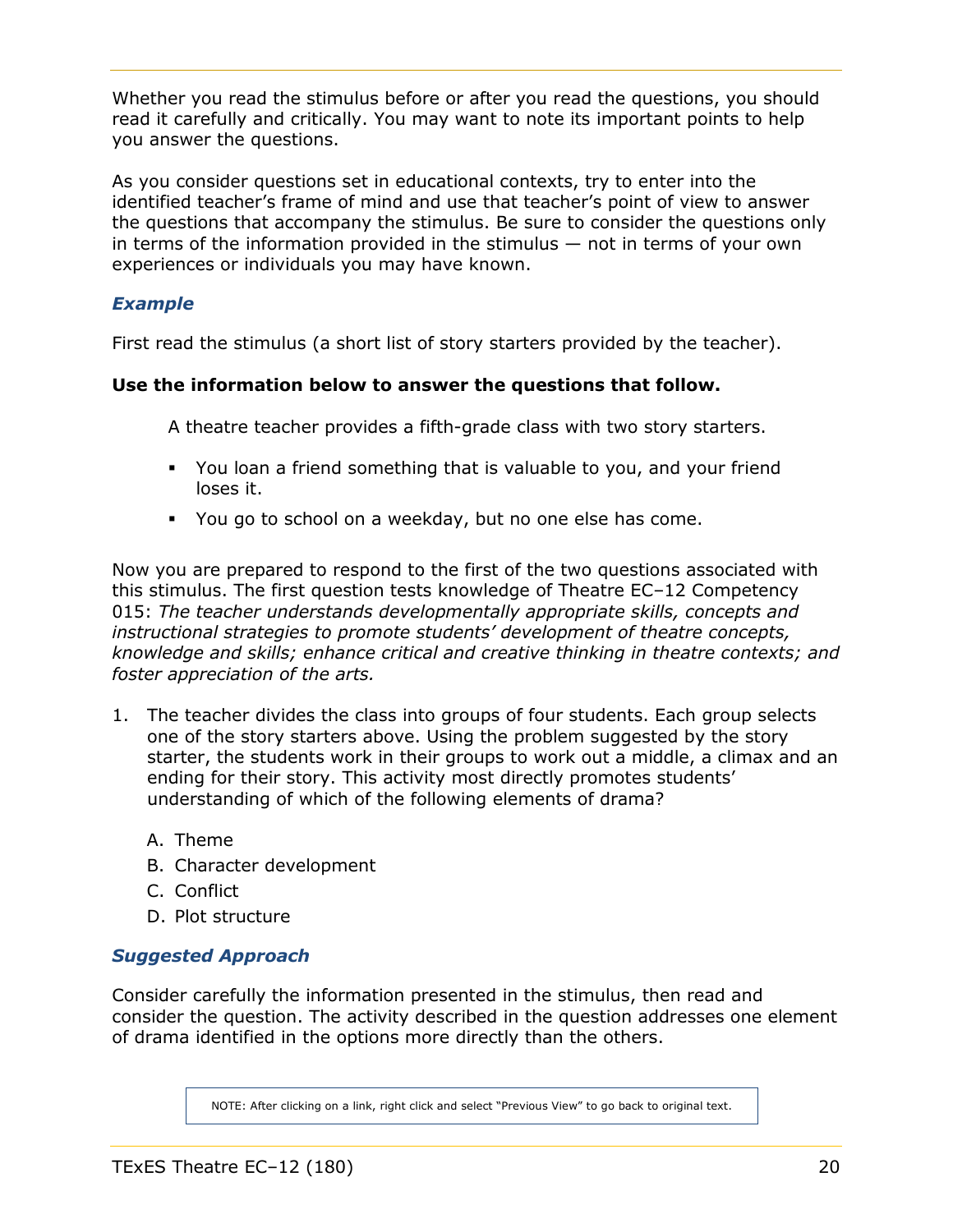Option A suggests that the activity addresses the dramatic element of theme. In drama, theme is the message of the work being performed. Although some of the groups may create stories with a particular message, the assignment does not ask students to develop a message based on the story starter. Option A is not the best response to this question.

Option B suggests that the activity addresses character development. Students will certainly include characters in the stories they create, but the assignment does not emphasize the study of characters and their motives and desires, which are the basic steps in character development. Option B can be eliminated as the best response to this question.

Option C suggests that the activity promotes student understanding of the dramatic element of conflict. In drama, conflict occurs during the middle part, or rising action, of a play, and conflict is the result of the complications and discoveries that lead to the climax of the story. The student groups are likely, therefore, to introduce conflict into their stories. The assignment, however, does not focus exclusively on conflict in the stories they create but on the larger dramatic structure. Option C is too narrow in scope to be the best response to this question.

Option D focuses on the dramatic element of plot structure. In particular, the assignment requires students to use one of the given beginnings to create a story with a middle, a climax, and an ending. These are the essential elements of plot structure in drama. Option D is the best response to this question.

Of the alternatives offered, the dramatic element of plot structure is most directly addressed by the activity described. Therefore, **the correct response is option D**.

Now you are ready to answer the next question. The second question measures Theatre EC–12 Competency 015: *The teacher understands developmentally appropriate skills, concepts and instructional strategies to promote students' development of theatre concepts, knowledge and skills; enhance critical and creative thinking in theatre contexts; and foster appreciation of the arts.*

- 2. Compared to the first story starter, which of the following best identifies a unique challenge that students would need to confront when working out the second story starter?
	- A. Point of view
	- B. Plausibility
	- C. Tone
	- D. Setting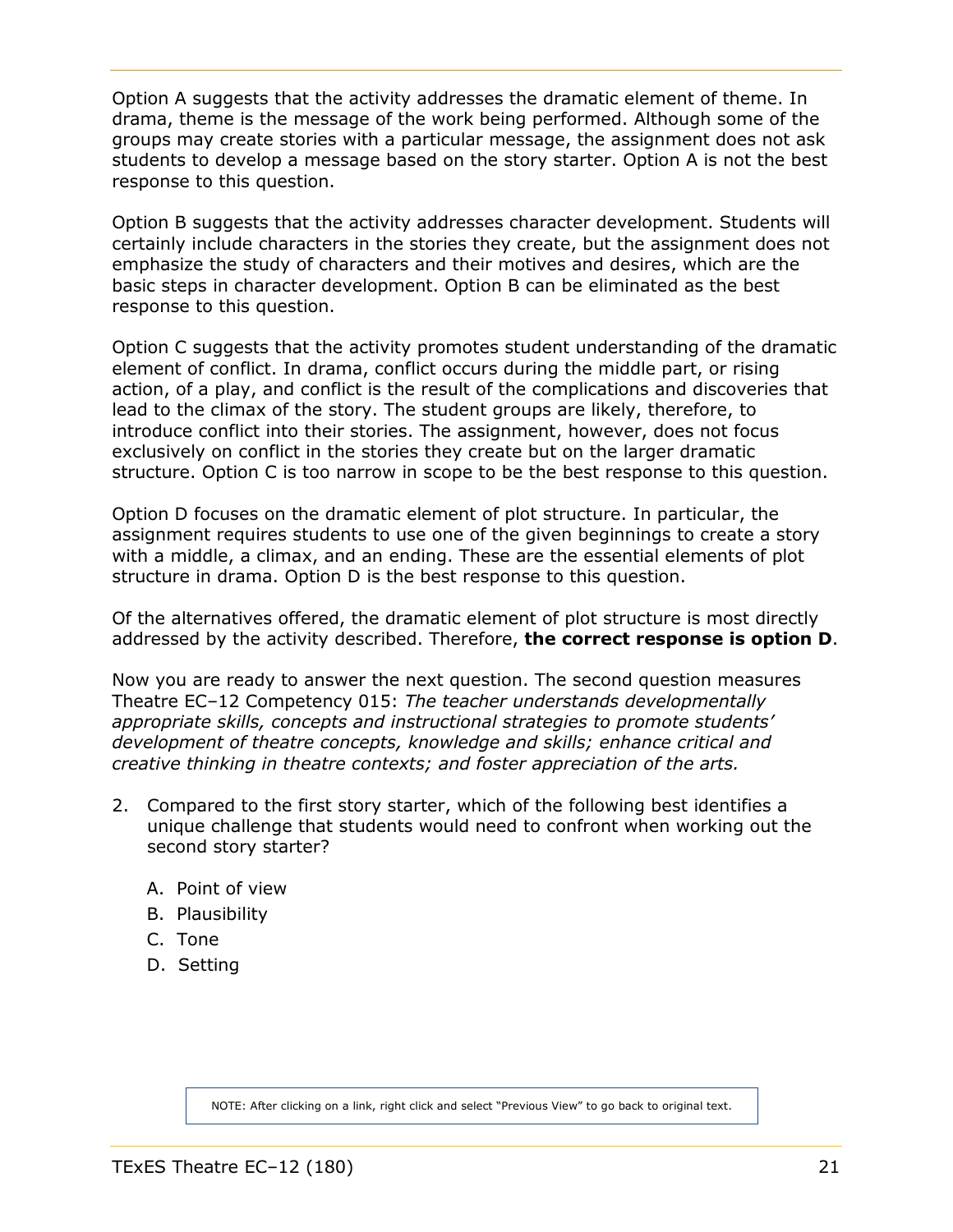# *Suggested Approach*

Refer again to the stimulus and consider carefully the information presented in it, paying particular attention this time to the first and second story starters. Consider the similar and different challenges they would pose for the students. One of the options will identify a challenge in developing the second story starter that would not be present, or as pronounced, when developing the first.

Option A suggests that point of view is a challenge unique to the second story starter. Choices and problems involving characters' points of view will differ between the two story starters, but both story starters will involve such choices and problems. Option A, point of view, is not a challenge unique to the second story starter.

Option B suggests that plausibility is a challenge unique to the second story starter. The first story starter suggests a common, real-world situation while the second suggests an unlikely, perhaps absurd or frightening, scenario. The implausibility of the second story starter will require the students to create a context that explains the situation, or they may choose to embrace the implausibility by, for example, creating a farce. Option B, plausibility, is therefore a challenge unique to the second story starter.

Option C suggests that tone is a challenge unique to the second story starter. As with option A, point of view, choices and considerations involved with tone are inherent in both story starters. Option C, tone, is not a challenge unique to the second story starter.

Option D suggests that setting is a challenge unique to the second story starter. In fact, setting presents challenges in both story starters. Groups of students working with the first story starter will be challenged to invent a setting for the scenario. While students working with the second story starter are provided with a basic setting, they will still be challenged to make this setting—an empty school on a weekday—plausible. Option D, setting, is therefore not a challenge unique to only the second story starter.

Of the options presented, the most uniquely challenging in regard to the second story starter is plausibility. **The correct response is option B.**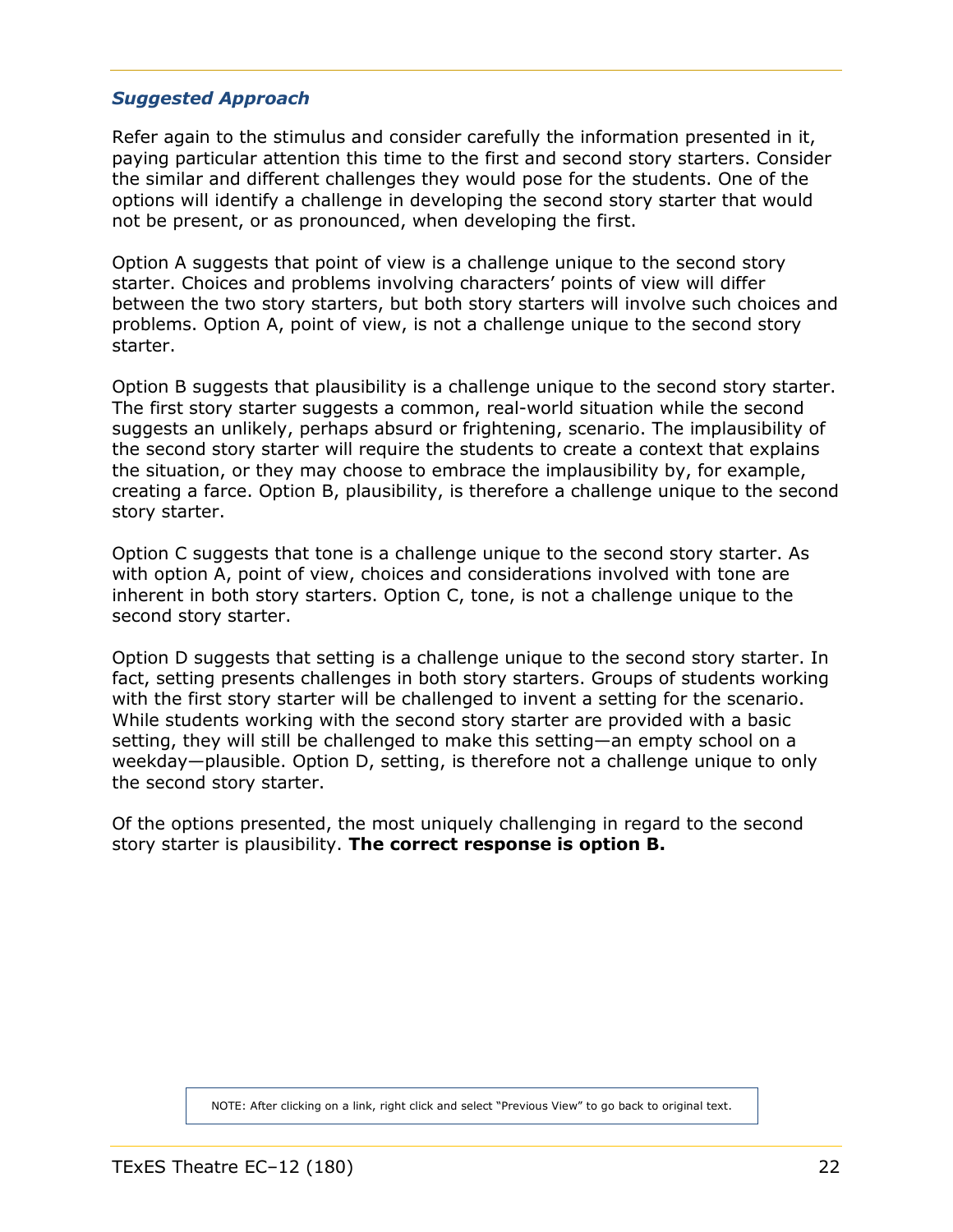#### <span id="page-22-1"></span><span id="page-22-0"></span>**Selected-Response Practice Questions**

This section presents some sample test questions for you to review as part of your preparation for the test. To demonstrate how each competency may be assessed, each sample question is accompanied by the competency that it measures. While studying, you may wish to read the competency before and after you consider each sample question. Please note that the competency statements do not appear on the actual test.

For each sample test question, there is a correct answer and a rationale for each answer option. Please note that the sample questions are not necessarily presented in competency order.

The sample questions are included to illustrate the formats and types of questions you will see on the test; however, your performance on the sample questions should not be viewed as a predictor of your performance on the actual test.

#### [COMPETENCY 001](#page-4-2)

- 1. Which of the following skills do mirror games most develop in acting students?
	- A. Imitation
	- B. Leadership
	- C. Characterization
	- D. Spontaneity

[Answer and Rationale](#page-39-1)

#### [COMPETENCY 001](#page-4-2)

- 2. In the standard play format used in the United States, names of characters who are speaking are distinguished from dialogue through the use of
	- A. all caps.
	- B. boldface.
	- C. italics.
	- D. parentheses.

[Answer and Rationale](#page-39-1)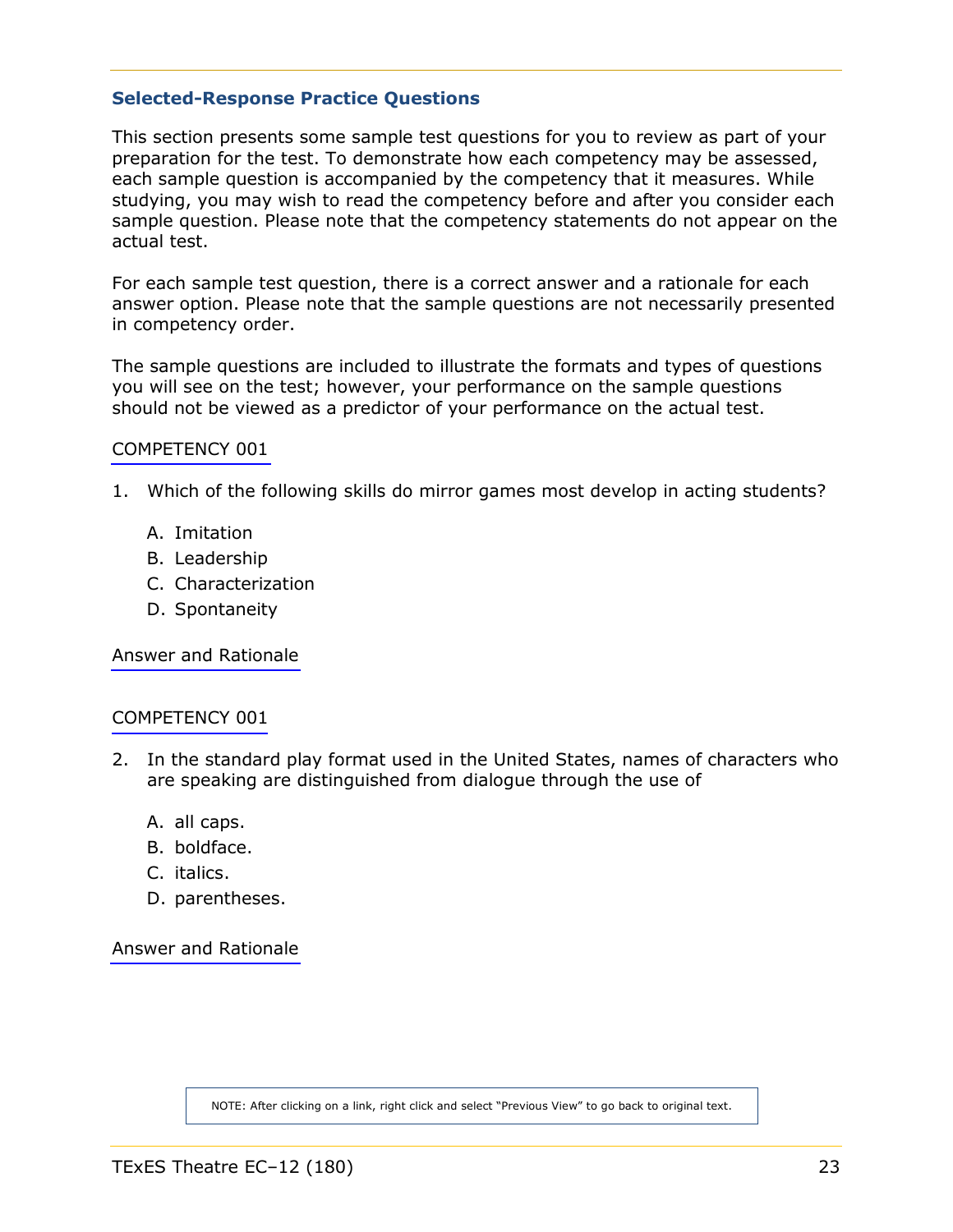- <span id="page-23-0"></span>3. Which of the following best describes an improvisation activity that is useful for developing actors' focus as an ensemble?
	- A. Reacting to different sounds in an outdoor environment
	- B. Building a two-level moving human sculpture
	- C. Dividing into groups to rehearse two-character scenes
	- D. Observing the everyday activities of other actors

[Answer and Rationale](#page-40-0)

# [COMPETENCY 002](#page-5-0)

- 4. Which of the following questions is most directly related to the work of an actor using sense memory when rehearsing a play?
	- A. Who are some of the most important actors who have performed in past productions of the play?
	- B. What significant experiences from the actor's life are relevant to the play?
	- C. What prevents the characters in the play from achieving their objectives?
	- D. What information does the play provide about the character's experiences before the play begins?

[Answer and Rationale](#page-40-0)

#### [COMPETENCY 002](#page-5-0)

- 5. A director can help an actor strengthen character development by helping the actor to understand what a character wants above all else, which is most often referred to as the
	- A. superobjective.
	- B. obstacle.
	- C. stakes.
	- D. given circumstances.

[Answer and Rationale](#page-41-0)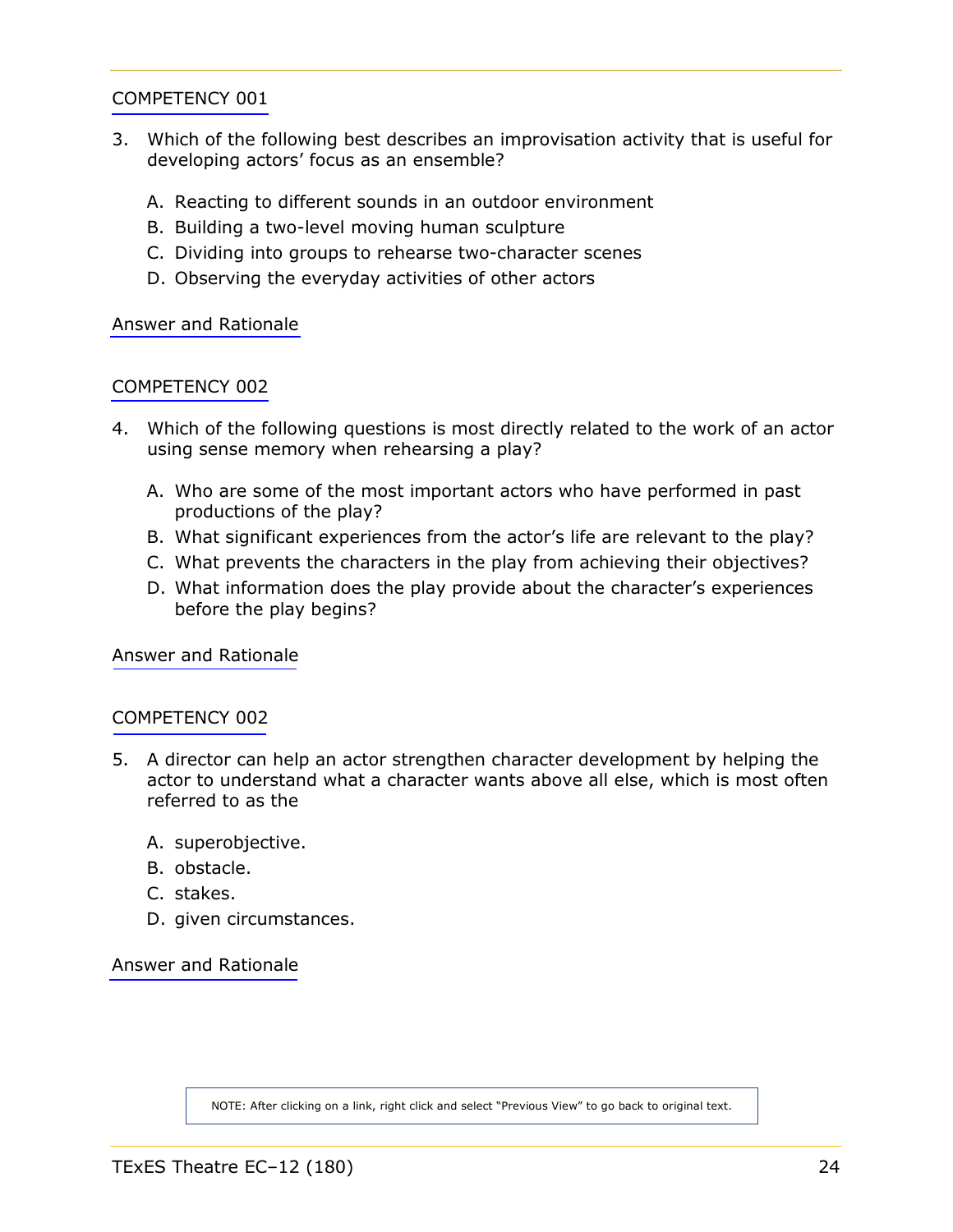- <span id="page-24-0"></span>6. To reflect the style most like that of the original players of a Molière comedy, contemporary actors should model their physical and vocal technique after the methods of
	- A. Konstantin Stanislavski.
	- B. the commedia dell'arte.
	- C. Stella Adler.
	- D. the Théâtre-Libre.

[Answer and Rationale](#page-41-0)

# [COMPETENCY 003](#page-6-0)

- 7. To unify a production, a director must develop a concept or approach to the production. The director can begin to develop this concept or approach by building an understanding of the struggle between the major contending forces in the play. The struggle is known as the
	- A. polar attitudes.
	- B. central conflict.
	- C. primary obstacle.
	- D. given circumstances.

[Answer and Rationale](#page-42-0)

#### [COMPETENCY 003](#page-6-0)

- 8. In relation to the work of a set designer, which of the following is an important responsibility of the director?
	- A. Budgeting for the materials and the building crew
	- B. Scheduling time for construction during load-in
	- C. Communicating ideas about the visual world of the production
	- D. Ensuring that low-hanging objects do not obstruct stage lighting

[Answer and Rationale](#page-42-0)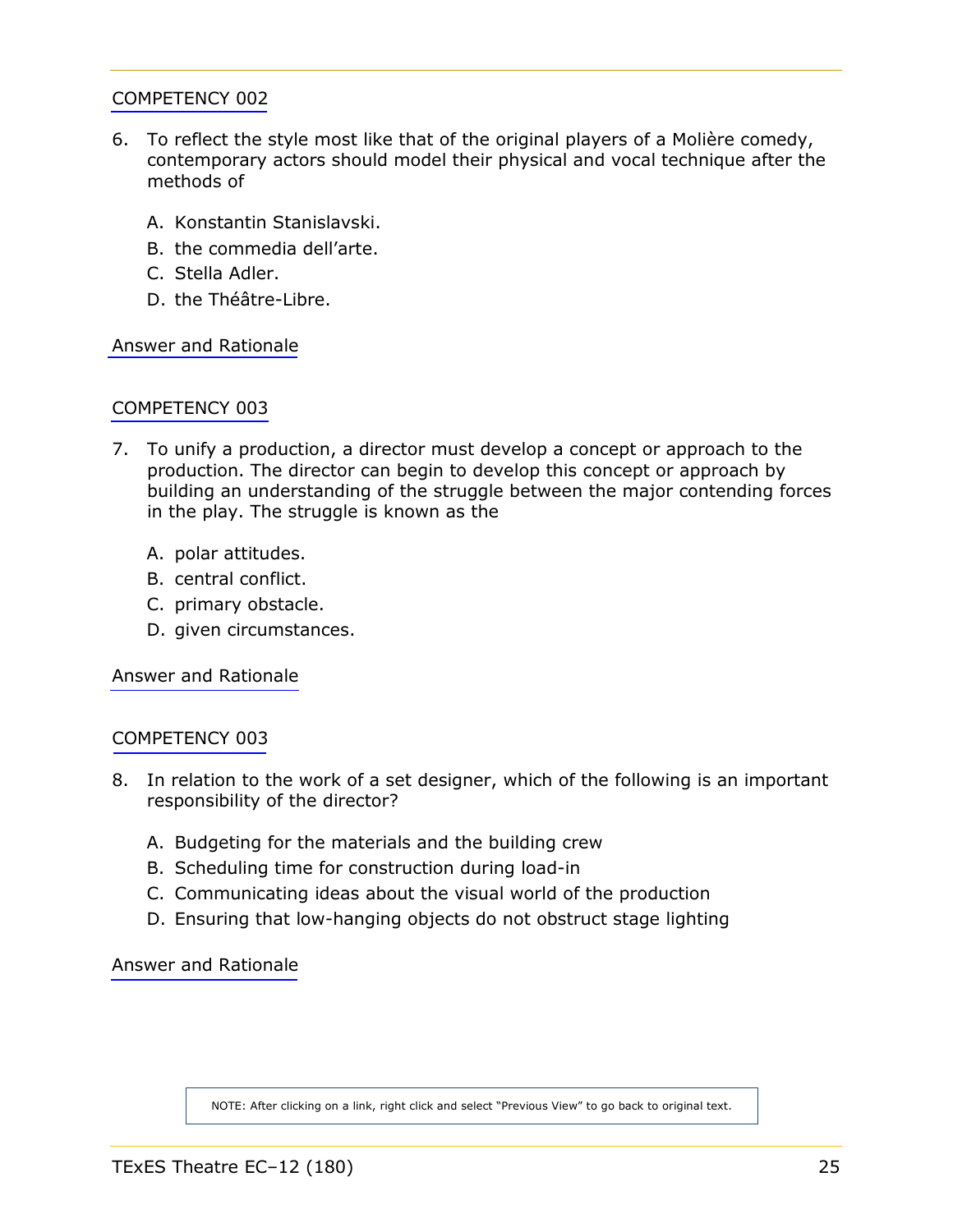- <span id="page-25-0"></span>9. Which of the following does a director do to determine the spine of a play?
	- A. Creates a detailed list of props and set pieces
	- B. Plans for which actors will be needed at what times during rehearsals
	- C. Anticipates technical challenges that are likely to be encountered
	- D. Determines the central message as it relates to the characters and story

[Answer and Rationale](#page-43-0)

#### [COMPETENCY 004](#page-7-0)

- 10. Before the first technical rehearsal, often the director will meet with the stage manager and designers to map out transitions and cue placement as well as plan the upcoming technical rehearsals. This work is usually referred to as a
	- A. read-through.
	- B. preview.
	- C. dry tech.
	- D. paper tech.

[Answer and Rationale](#page-43-0)

#### [COMPETENCY 004](#page-7-0)

- 11. Which of the following will a director most likely be able to present on stage without obtaining copyright permission?
	- A. A Greek tragedy translated by a contemporary poet
	- B. An unfilmed, published screenplay from the 1970s
	- C. A nineteenth-century melodrama adapted from Shakespeare
	- D. An original dramatic story featuring characters from a television show

[Answer and Rationale](#page-44-0)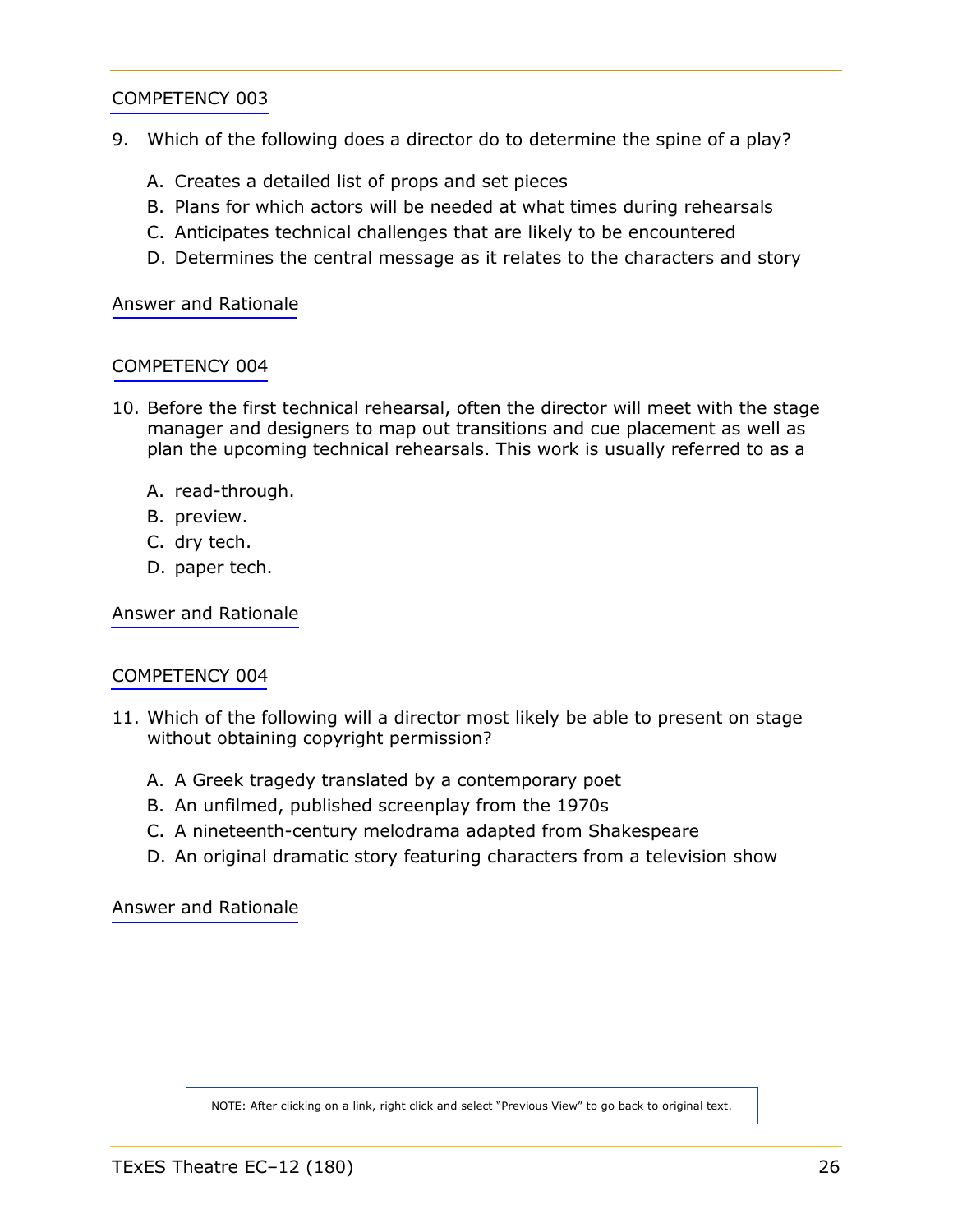- <span id="page-26-0"></span>12. A high school drama teacher wants to stage a play that promotes tolerance and acceptance of diversity regarding gender roles and sexual orientation within a community. Which of the following plays is most appropriate for the teacher to choose?
	- A. A Raisin in the Sun
	- B. Our Town
	- C. "Master Harold"… and the Boys
	- D. The Laramie Project

[Answer and Rationale](#page-44-0)

#### [COMPETENCY 005](#page-8-1)

- 13. Which of the following types of theatre space is best suited to an environmental staging of a production?
	- A. Proscenium
	- B. Black box
	- C. Thrust
	- D. Arena

[Answer and Rationale](#page-45-0)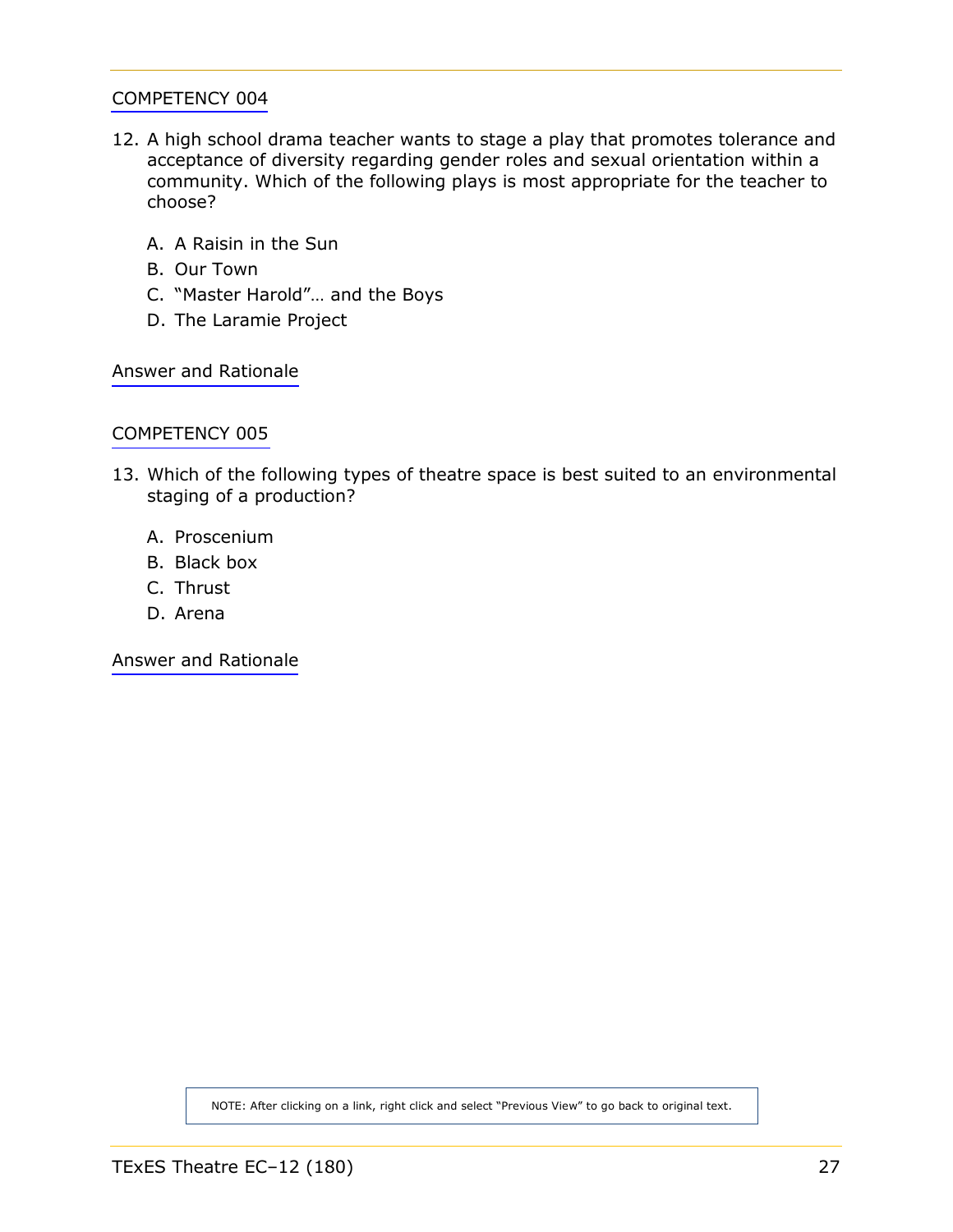<span id="page-27-0"></span>Read the excerpt below from Eugene O'Neill's note "General Scene of the Trilogy" from *Mourning Becomes Electra*; then answer the question that follows.

"The action of the trilogy . . . takes place in or immediately outside the Mannon residence, on the outskirts of one of the smaller New-England seaport towns. . . .

"The house is placed back on a slight rise of ground about three hundred feet from the street. It is a large building of the Greek temple type. . . . A white wooden portico with six tall columns contrasts with the wall of the house proper which is of gray cut stone. There are five windows on the upper floor and four on the ground floor, with the main entrance in the middle, a doorway with squared transom and sidelights flanked by intermediate columns. The window shutters are painted a dark green. Before the doorway a flight of four steps leads from the ground to the portico.

"The three plays take place in either spring or summer of the years 1865 to 1866."

# [COMPETENCY 005](#page-8-1)

- 14. Based on the text above, which of the following set designs best fits O'Neill's vision for his trilogy?
	- A. A minimalist set with a one-dimensional outline of a house
	- B. An abstract representation of a mansion and its grounds
	- C. A realistic representation of a nineteenth-century northeastern mansion
	- D. A naturalistic representation of an eighteenth-century southern mansion

[Answer and Rationale](#page-45-0)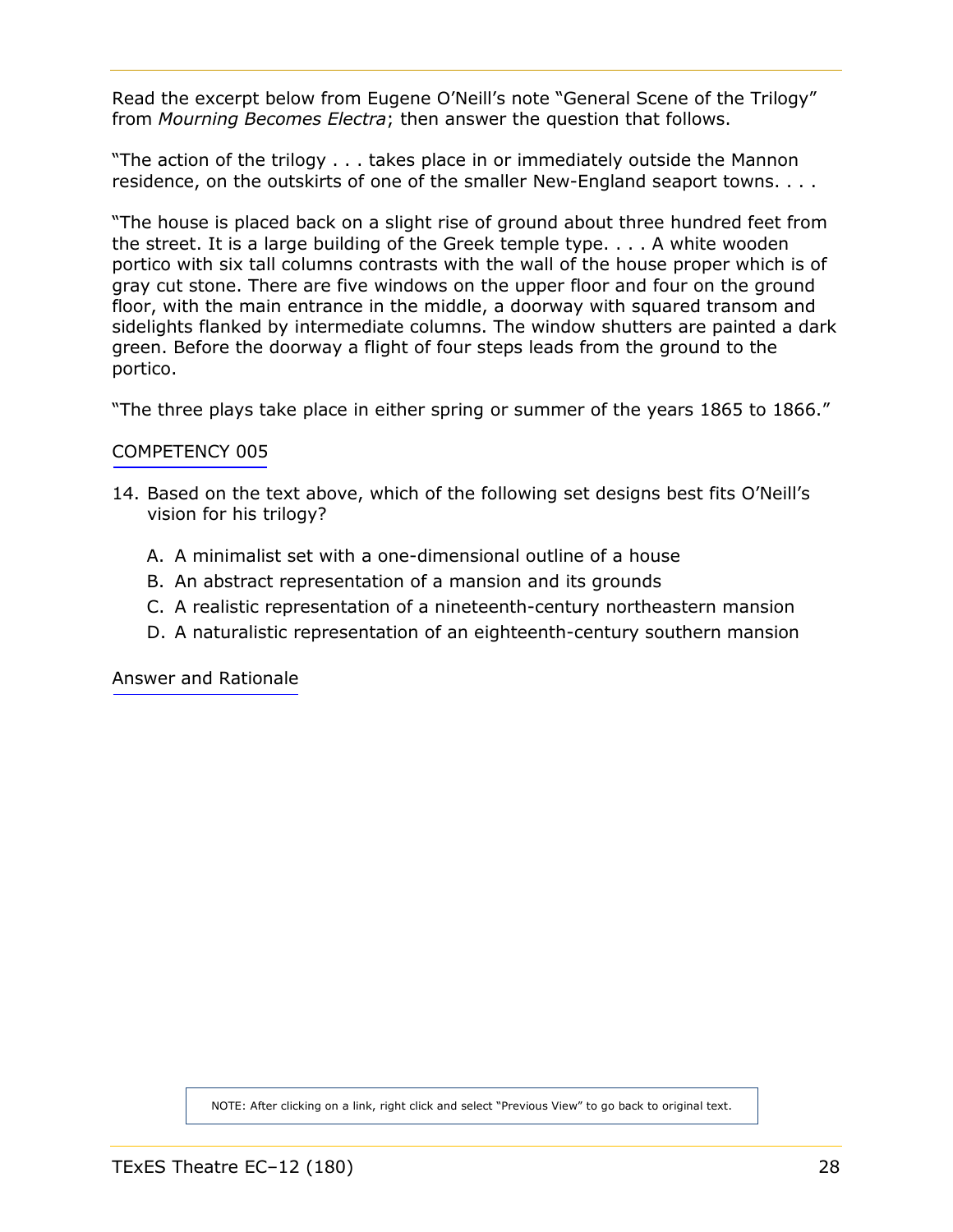- <span id="page-28-0"></span>15. Which of the following best describes the main purpose of a lighting designer's cue sheet?
	- A. Mapping the physical placement of each lighting instrument in the grid and the use of each lighting instrument in the production
	- B. Documenting each instance when lights in a production change or move, and keying these occurrences to the script
	- C. Detailing the types of lighting instruments being used, including their wattage, size, and wiring requirements
	- D. Keeping track of any gels or gobo effects that will be used with a particular lighting instrument

[Answer and Rationale](#page-46-0)

#### [COMPETENCY 006](#page-8-1)

- 16. Which of the following is most often an unmotivated or nonconsidered source of light?
	- A. A table lamp
	- B. A beam of sunlight through a window
	- C. A follow spot
	- D. A hanging chandelier above a staircase

[Answer and Rationale](#page-46-0)

#### [COMPETENCY 007](#page-9-0)

- 17. In stage design, which of the following best describes the most common use of a scrim?
	- A. Allowing actors and scenery to suddenly appear and disappear
	- B. Representing a skyscape or showing projections
	- C. Masking backstage areas and lighting instruments
	- D. Moving scenic elements onstage

[Answer and Rationale](#page-46-0)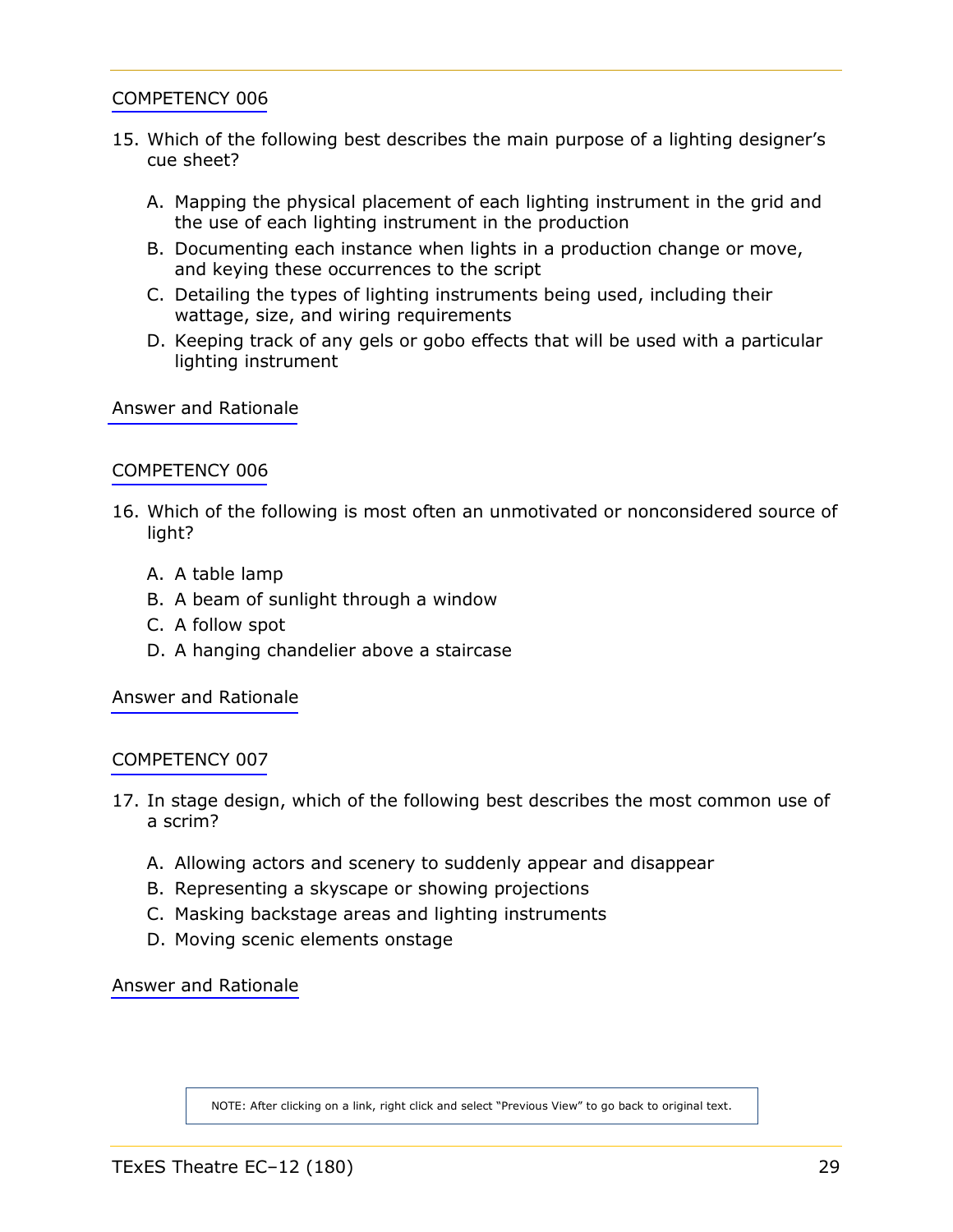- <span id="page-29-0"></span>18. The primary feature of the set for Mary Zimmerman's *Metamorphoses* is a pool of water. This pool is central to all of the stories told in the play—at times it is a bath, a swimming pool, or even the sea—and is the element around which the rest of the play's setting is designed. Which of the following scenic design terms best describes the pool?
	- A. Platform
	- B. Cyclorama
	- C. Prop
	- D. Set piece

[Answer and Rationale](#page-47-0)

# [COMPETENCY 008](#page-9-0)

- 19. Which of the following is most typically part of a costume worn by an actor portraying a female character in a Victorian melodrama?
	- A. Corset
	- B. Pomander
	- C. Wimple
	- D. Ruff

[Answer and Rationale](#page-47-0)

#### [COMPETENCY 008](#page-9-0)

- 20. When actors use makeup to ensure that their faces read clearly, which of the following goals are they trying to achieve?
	- A. To make their appearances resemble those of their characters
	- B. To evoke their characters' psychological traits through physical appearance
	- C. To emphasize their features so they can be seen from the house
	- D. To prevent looking washed-out under the stage lights

[Answer and Rationale](#page-48-0)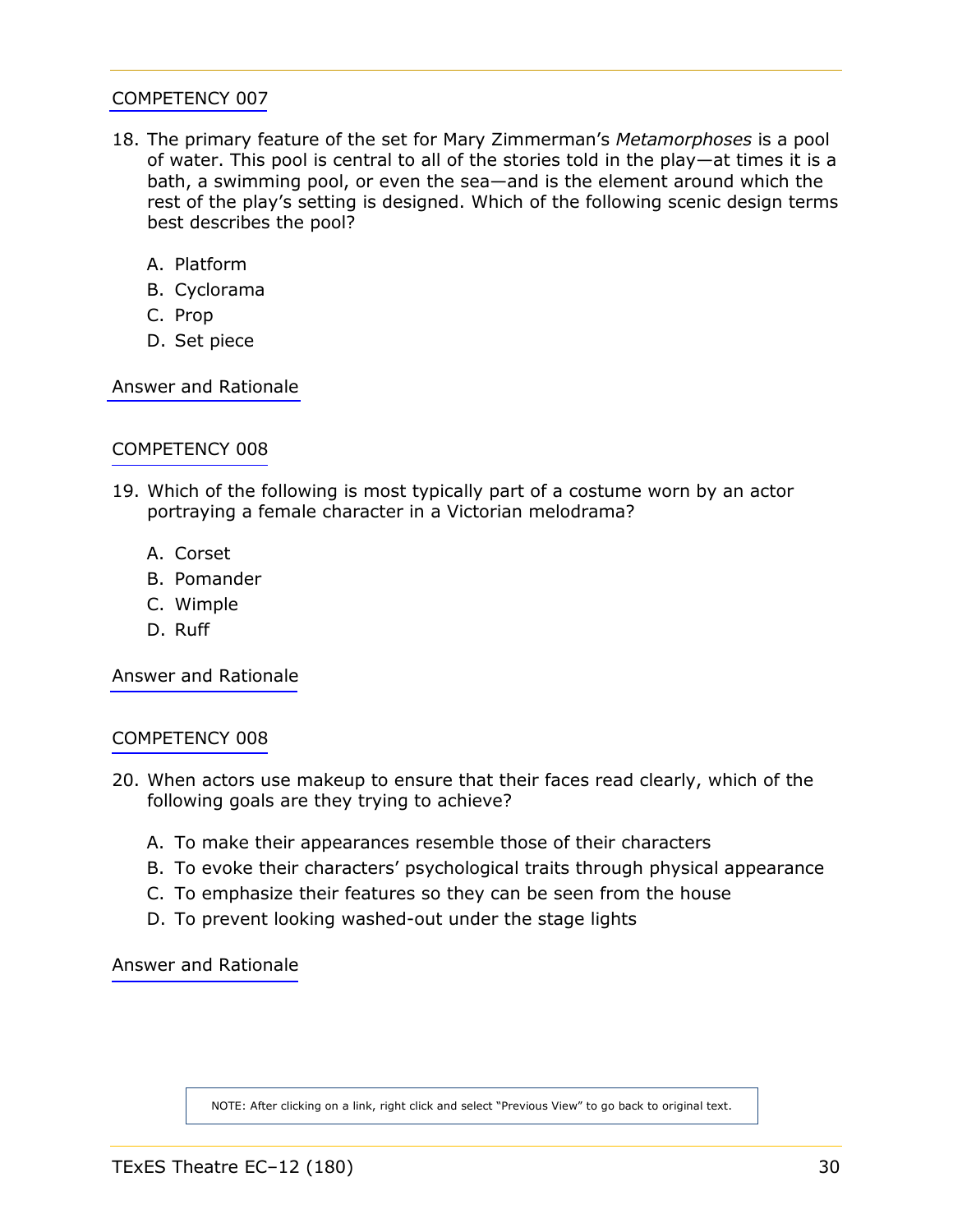- <span id="page-30-0"></span>21. An actor is playing a role grounded in a particular time period. In addition to period-specific clothing, which of the following costuming elements is most important to consider when attempting to accurately represent the dominant style of the specified time period?
	- A. Hair or a wig that can be easily dressed
	- B. Colors that complement the actor's skin tone
	- C. Accessories that do not draw too much attention
	- D. Fabrics that allow for ease of movement

[Answer and Rationale](#page-48-0)

# [COMPETENCY 009](#page-10-0)

- 22. Which of the following best describes the process of calling a show?
	- A. Alerting actors and crew to the beginning of the performance
	- B. Disseminating changes to the rehearsal schedule
	- C. Making announcements to the audience
	- D. Initiating lighting, sound, and scene-shift cues

[Answer and Rationale](#page-48-0)

#### [COMPETENCY 009](#page-10-0)

- 23. Who is responsible for moving the scenery during a performance?
	- A. Production manager
	- B. Stage manager
	- C. Technical director
	- D. Stage crew

[Answer and Rationale](#page-49-0)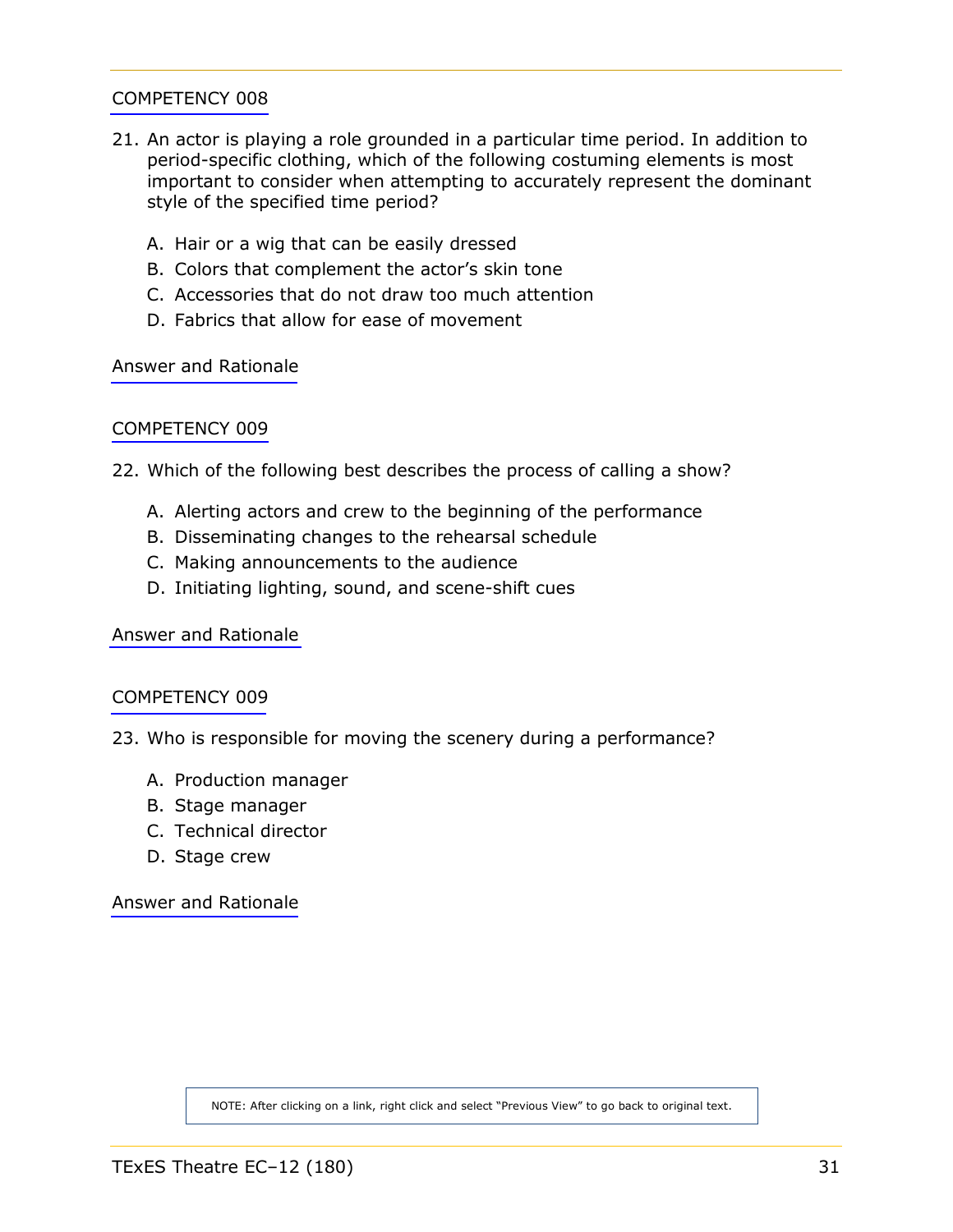<span id="page-31-0"></span>24. Which of the following genres was practiced in the theatre of ancient Rome?

- A. New Comedy
- B. Neoclassical tragedy
- C. Masques
- D. Mystery plays

[Answer and Rationale](#page-49-0)

Read the excerpt below from *Hamlet*, by William Shakespeare, in which Hamlet gives advice to a group of actors; then answer the question that follows.

Speak the speech, I pray you, as I pronounced it to you, trippingly on the tongue. But if you mouth it, as many of your players do, I had as lief the town-crier had spoke my lines. Nor do not saw the air too much with your hand, thus, but use all gently; for in the very torrent, tempest, and, as I may say, the whirlwind of your passion, you must acquire and beget a temperance that may give it smoothness. O, it offends me to the soul to hear a robustious periwig-pated fellow tear a passion to tatters, to very rags, to split the ears of the groundlings, who, for the most part, are capable of nothing but inexplicable dumb shows and noise.

#### [COMPETENCY 010](#page-11-1)

- 25. Which of the following descriptions of actors in Shakespeare's time is best supported by the passage?
	- A. Actors generally invented their own dialogue based on an outline provided by the playwright.
	- B. Actors performed pantomime more often than they spoke actual language.
	- C. Actors tended to yell and gesticulate heavily when playing intense scenes.
	- D. Actors were easily upset by unruly audiences and, in such cases, often refused to perform well.

[Answer and Rationale](#page-50-0)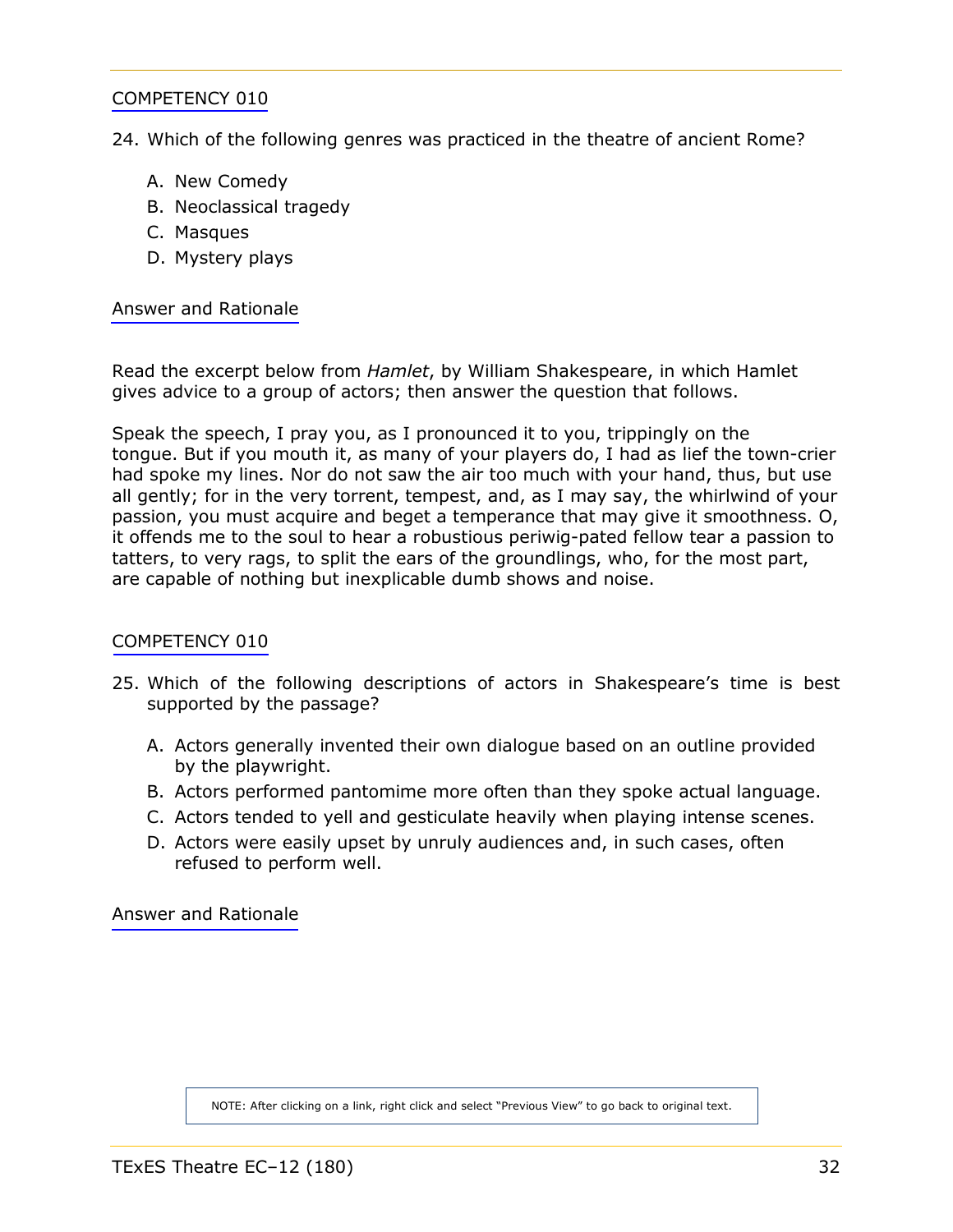- <span id="page-32-0"></span>26. The writings of Charles Darwin most directly influenced which of the following movements in theatre?
	- A. Surrealism
	- B. Naturalism
	- C. Epic theatre
	- D. Theatre of cruelty

[Answer and Rationale](#page-50-0)

# [COMPETENCY 011](#page-11-1)

- 27. Which of the following best describes the work of playwright Maria Irene Fornés?
	- A. It frequently deals with issues of gender in the United States.
	- B. It is known for criticizing British society using a variety of theatrical styles.
	- C. It combines choreography and poetry into a unique genre called choreopoem.
	- D. It brought African American theatre to mainstream Broadway audiences.

[Answer and Rationale](#page-51-0)

#### [COMPETENCY 012](#page-12-1)

- 28. Which of the following statements should a teacher most discourage a student from including in a review of a high school production of Sophocles' *Oedipus Rex*?
	- A. "The actor playing the role of Oedipus did not seem to have a clear grasp of his character's primary motivation."
	- B. "The decision to set the play in modern times was largely unsuccessful because the idea of the curse on the city was not believable."
	- C. "The costumes were evocative, but they often were difficult to see under the harsh lighting that overwhelmed the small performance space."
	- D. "Some people are claiming that the actor playing the role of Oedipus should not have been cast in this production because he is failing his biology class."

[Answer and Rationale](#page-51-0)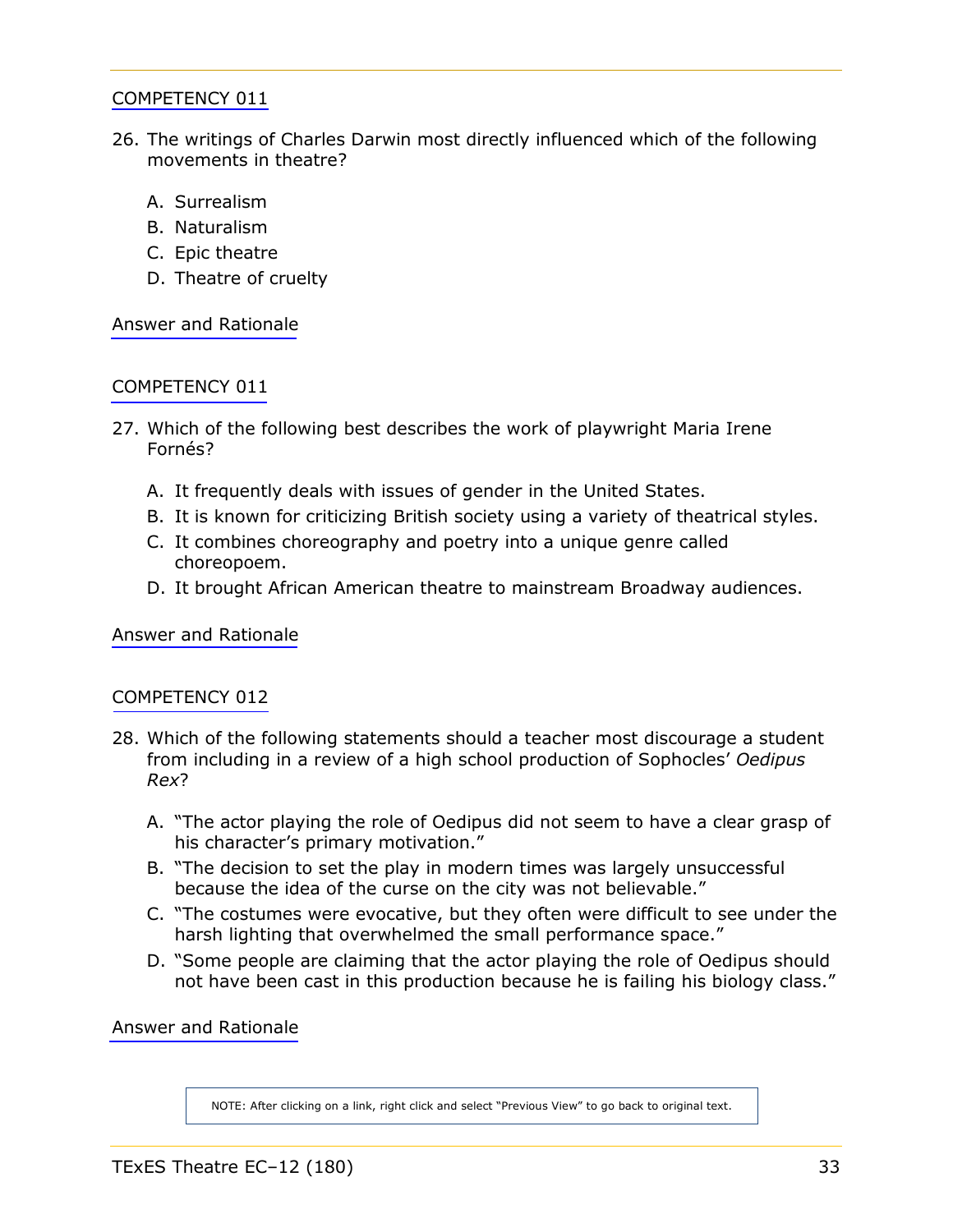- <span id="page-33-0"></span>29. A high school drama teacher is starting a unit on August Wilson's play *The Piano Lesson*. The teacher asks students to research the first staging of the play. Which of the following is the best resource for the students to use?
	- A. The entry about August Wilson in a wiki-based encyclopedia
	- B. An analysis of the major themes of Wilson's works in a peer-reviewed journal
	- C. Descriptions of the production found in Weblogs or on discussion boards
	- D. Descriptions of the production found in newspaper reviews

[Answer and Rationale](#page-52-0)

#### [COMPETENCY 013](#page-12-1)

30. The primary basis for script analysis lies in which of the following fields?

- A. Literature
- B. Psychology
- C. Art history
- D. Anthropology

[Answer and Rationale](#page-52-0)

#### [COMPETENCY 014](#page-13-1)

- 31. A first-grade teacher wants to use process-centered drama techniques to encourage the development of students' reading skills. Which of the following activities is most appropriate for this goal?
	- A. Having the students memorize lines from a story and recite them for the class
	- B. Having the students draw pictures of characters from their favorite stories
	- C. Having the students act out scenes from stories that they are reading
	- D. Having the students write a short description of a scene from a story they are reading

[Answer and Rationale](#page-53-0)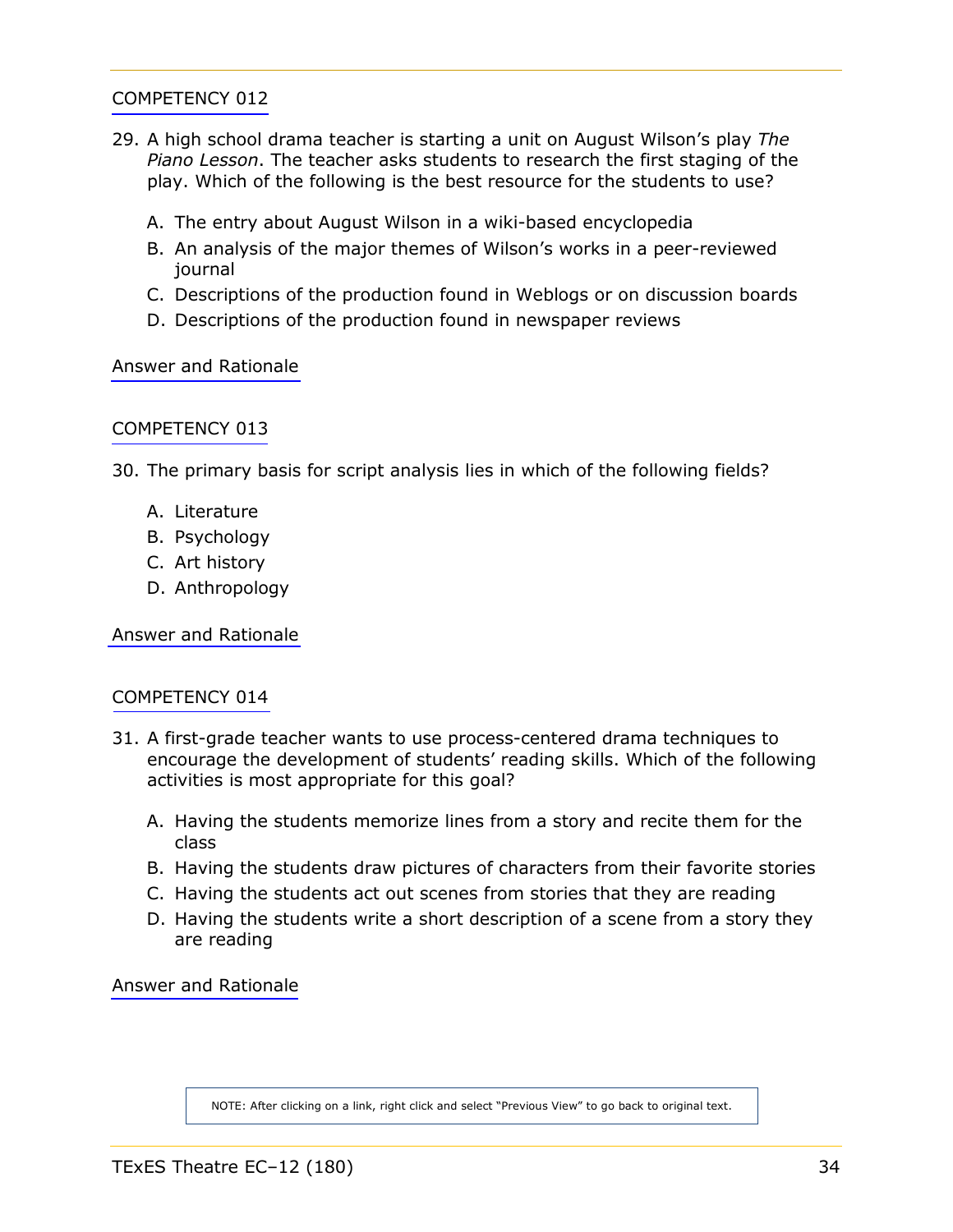# <span id="page-34-0"></span>**Use the statement below to answer the three questions that follow.**

A high school theatre teacher is preparing a unit on performance art in contemporary theatre. The goal is to have the class learn about performance art, review some examples of artists who have successfully used the techniques of performance art, and then create individual performance pieces to present to the school. Most of the students in the class are unfamiliar with performance art, so the teacher wants to introduce them to the following basic concepts of performance art.

- The difference between performance art and traditional theatre
- The presence or absence of the performer's body
- Interactions between performer and audience
- Use of different media within a work of performance

After making sure the students understand these basic concepts, the teacher will then introduce the work of particular artists, showing how these ideas could be joined together to create a specific performance.

#### [COMPETENCY 014](#page-13-1)

- 32. Which of the following pedagogical techniques is the teacher using to structure this unit?
	- A. Scaffolding
	- B. Spaced repetition
	- C. Pedagogy of the oppressed
	- D. Direct instruction

[Answer and Rationale](#page-53-0)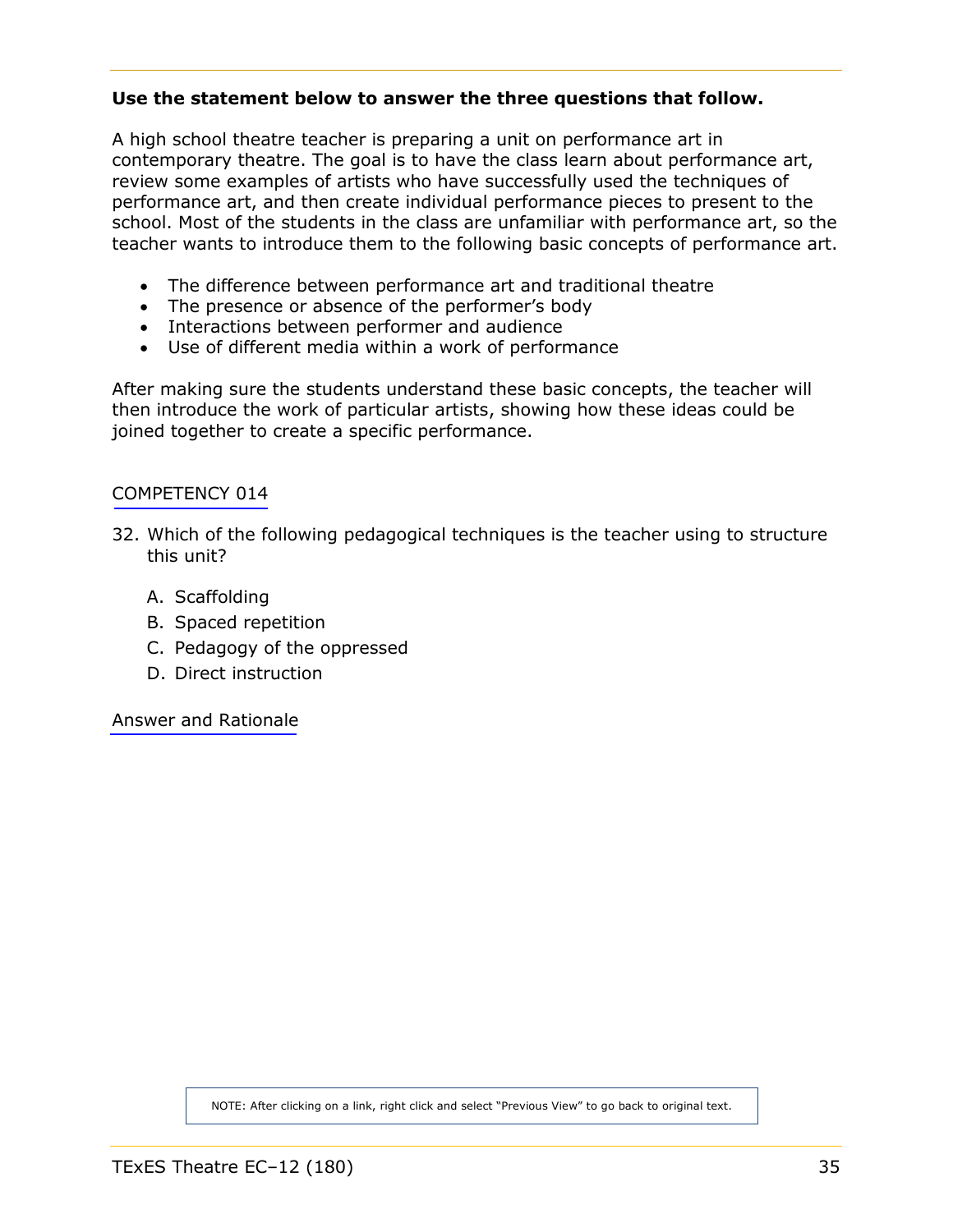- <span id="page-35-0"></span>33. The teacher has the students read Anna Deavere Smith's performance piece *Fires in the Mirror: Crown Heights, Brooklyn and Other Identities as an example* of performance art. Which of the following is the most comprehensive way to use technology to encourage student engagement with the assignment?
	- A. Having students answer questions posted on the class Web page after reading the piece
	- B. Asking students to find images on the Web that reflect the themes of the piece and then use those images to create a slide show presentation
	- C. Posting video clips of Smith's performance on the class Web page and having students use the class discussion board to talk about her interpretation of the script
	- D. Watching a video of the performance in class and having students write reviews of Smith's character development

[Answer and Rationale](#page-54-0)

#### [COMPETENCY 014](#page-13-1)

- 34. At the end of the unit, the teacher asks each student to create an individual performance piece. Which of the following assignments allows students from diverse backgrounds to engage most effectively with this task?
	- A. Giving each student the transcript of an interview with a famous person and having students create a performance piece based on that interview
	- B. Assigning each student a faculty member to interview and then having the students use the interview as the basis of the performance piece
	- C. Asking each student to interview family members and then use the interviews as the basis of the performance piece
	- D. Giving each student a series of articles about a recent event and having the students use those articles as the basis of the performance piece

[Answer and Rationale](#page-54-0)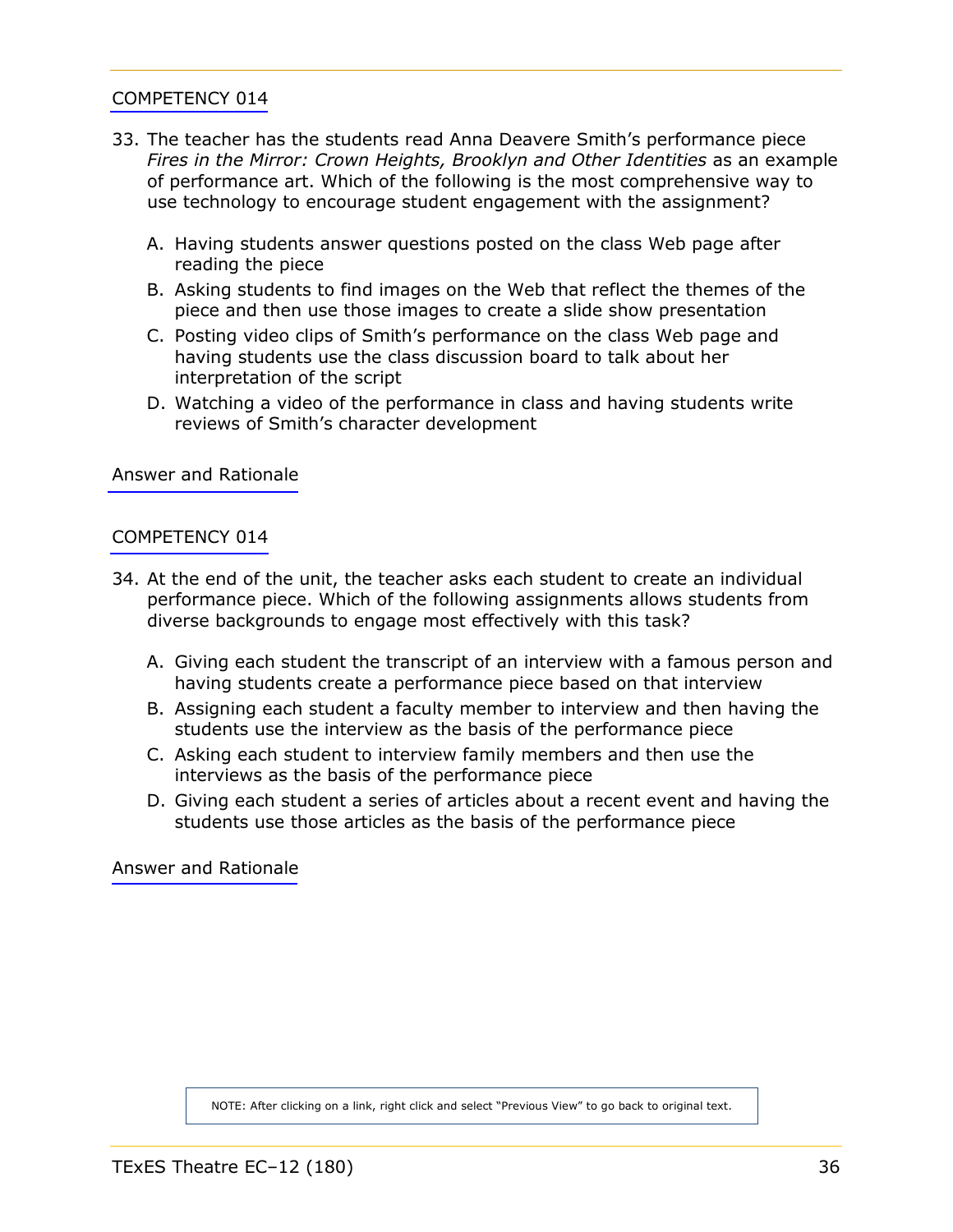- <span id="page-36-0"></span>35. A middle school theatre teacher is presenting a lesson to students about the director's responsibilities in a theatrical production. Which of the following is the most developmentally appropriate activity related to this topic for middle school students?
	- A. Writing an essay on the historical development of the director's role
	- B. Watching videos of two different productions of the same play and analyzing the directorial choices made in each
	- C. Interviewing a director working in a local theatre and writing a report on his or her process
	- D. Reading a short scene and explaining to the class how the scene would look if they were directing it

[Answer and Rationale](#page-55-0)

#### [COMPETENCY 015](#page-14-0)

- 36. Which of the following teacher strategies best helps beginning theatre students understand an audience's experience of live theater, including an audience's behavior during a live performance?
	- A. Conduct a group discussion about what an audience member does from the moment the ticket is purchased until the show has ended.
	- B. Post a list of audience etiquette tips in a highly visible place in the classroom.
	- C. Make a habit of having students applaud each other after scene work or presentations in class.
	- D. Conduct class in a theatre space whenever possible so that students become comfortable with the location.

[Answer and Rationale](#page-55-0)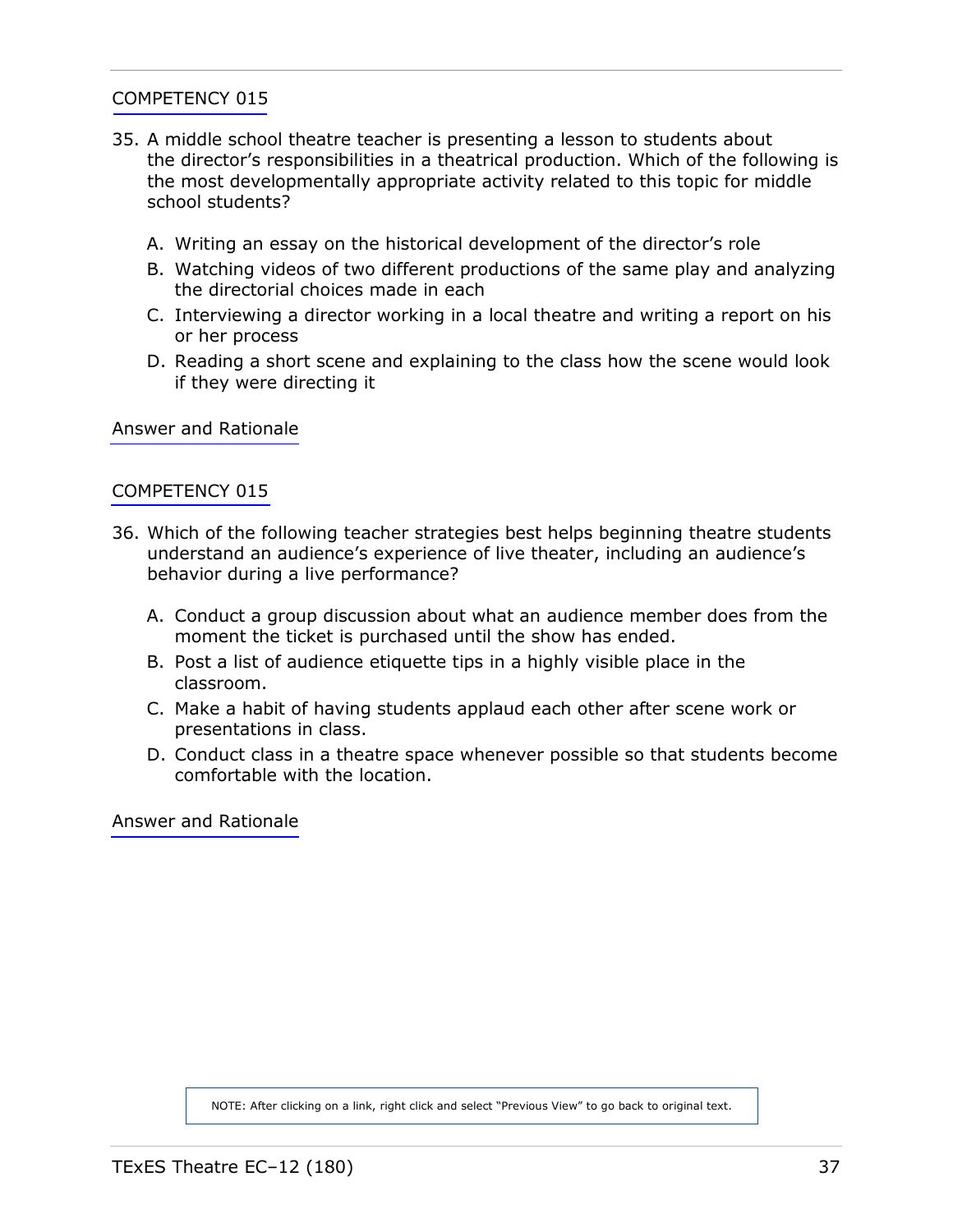- <span id="page-37-0"></span>37. A theatre teacher wants to incorporate critical thinking into class study of the play *The Miracle Worker*, which dramatizes the story of Helen Keller and her teacher Annie Sullivan. Which of the following student activities best achieves this goal?
	- A. Creating an additional scene that explores Helen Keller's life after the events of the play
	- B. Translating a scene from the play into American Sign Language and performing it for the class
	- C. Discussing how Annie Sullivan's work might have been impacted by modern treatments and medications
	- D. Writing a biographical sketch of Helen Keller that includes details about her achievements and triumphs

[Answer and Rationale](#page-56-0)

#### [COMPETENCY 016](#page-15-0)

- 38. A high school theatre teacher is working with students on the set design and construction process. The teacher has each student select a play and then come up with a potential set design that could be adapted to different types of stages (for example, proscenium, thrust, arena). This assignment most directly addresses students' development in which of the following areas?
	- A. Experiential exploration of a specific content area
	- B. Understanding of interpersonal relationships
	- C. Creative problem-solving
	- D. Verbal communication skills

[Answer and Rationale](#page-56-0)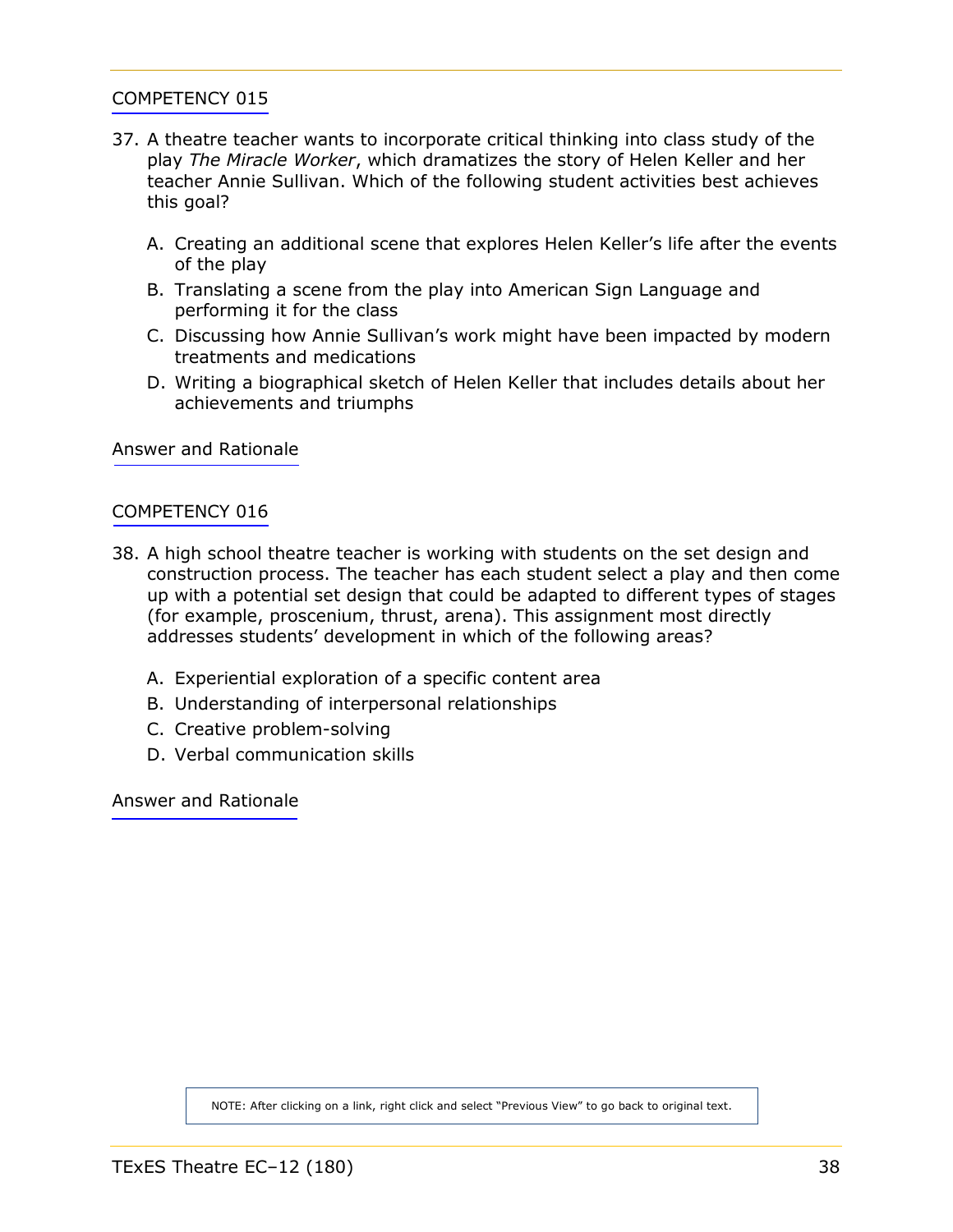- <span id="page-38-0"></span>39. A middle school theatre class is planning to attend a professional stage production. Which of the following activities can best help students develop awareness of theatre as a possible vocation?
	- A. Creating a series of interview questions that students can ask one of the actors about how he or she got a part in the production
	- B. Using Actors' Equity contract guidelines to analyze the compensation for union members in relation to cost-of-living statistics in the region
	- C. Writing an appropriate résumé and cover letter as if applying for an entrylevel job at the visited theatre company
	- D. Listing all of the professionals involved in the production before selecting several to research in more depth

[Answer and Rationale](#page-57-0)

#### [COMPETENCY 016](#page-15-0)

- 40. Which of the following can theatre instructors most often earn for attending conferences presented by organizations such as the Educational Theatre Association (ETA), Texas Educational Theatre Association (TETA), and the American Alliance for Theatre and Education (AATE)?
	- A. Actors' Equity membership points
	- B. Additional salary and benefits
	- C. Certification in technical elements
	- D. Continuing education credits

[Answer and Rationale](#page-57-0)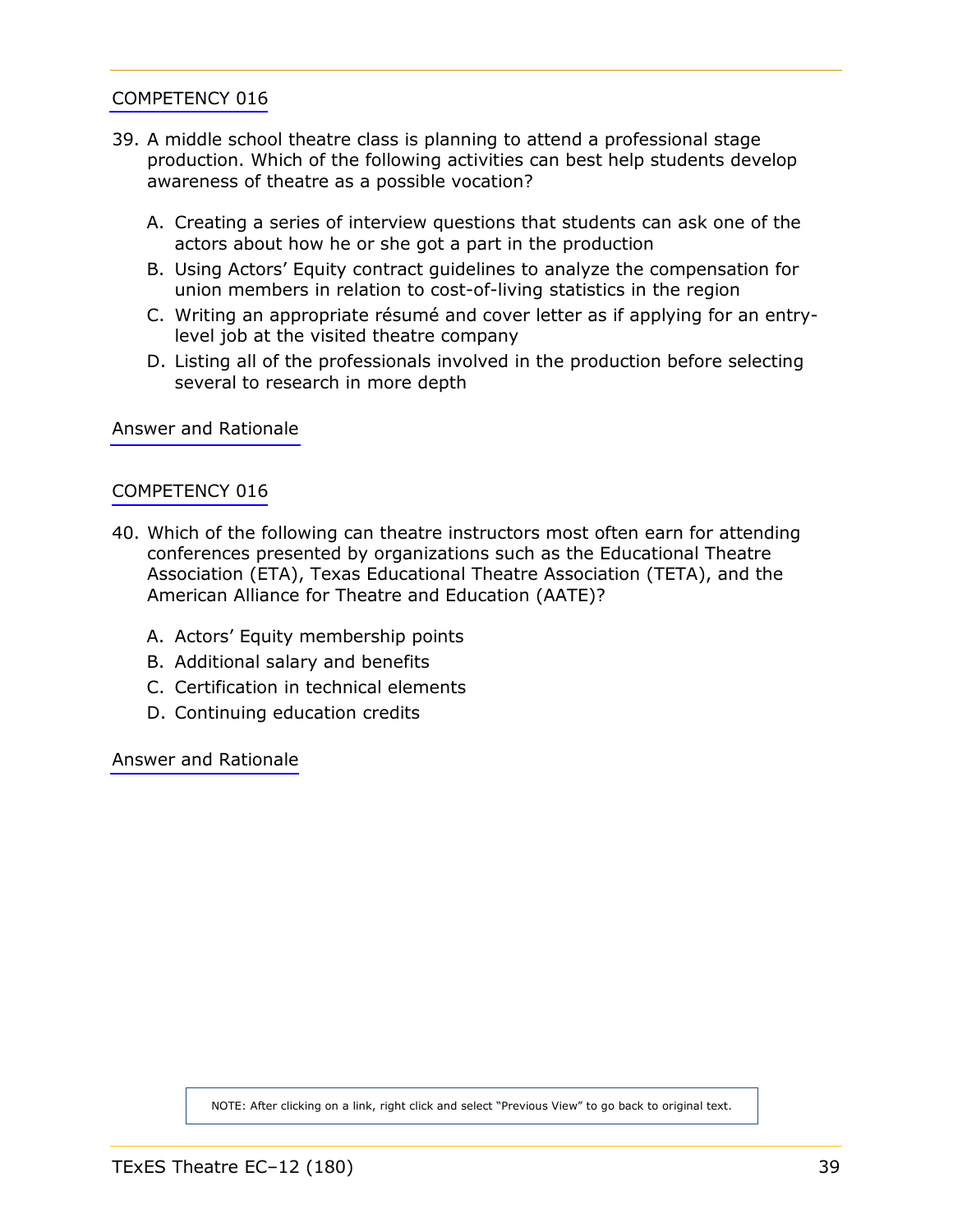# <span id="page-39-1"></span><span id="page-39-0"></span>**Answer Key and Rationales**

| Question<br><b>Number</b> | <b>Competency</b><br><b>Number</b> | <b>Correct</b><br><b>Answer</b> | <b>Rationales</b>                                                                                                                                                                                                                                                                                                                                                                                                                                                                                                                                                                                                                                                                                             |
|---------------------------|------------------------------------|---------------------------------|---------------------------------------------------------------------------------------------------------------------------------------------------------------------------------------------------------------------------------------------------------------------------------------------------------------------------------------------------------------------------------------------------------------------------------------------------------------------------------------------------------------------------------------------------------------------------------------------------------------------------------------------------------------------------------------------------------------|
| $\mathbf{1}$              | 001                                | D                               | <b>Option D is correct</b> because partners in<br>mirror games must mimic a series of<br>unscripted movements in real time, thus<br>fostering spontaneity and attentiveness.<br><b>Option A is incorrect because actors</b><br>playing mirror games attempt to respond<br>to each other simultaneously, not to<br>imitate each other. Option B is<br><b>incorrect</b> because the objective of a<br>mirror game is for the players to<br>collaborate, not for one player to attain a<br>leadership position. Option C is<br><b>incorrect</b> because the movements and<br>gestures employed in mirror games are<br>not specific or developed enough to<br>foster characterization.<br><b>Back to Question</b> |
| 2                         | 001                                | A                               | <b>Option A is correct because in</b><br>standard play format in the United<br>States, character names appear above<br>corresponding dialogue in all caps.<br><b>Options B, C and D are incorrect</b><br>because none of them are used to<br>distinguish character names from<br>dialogue in standard format.<br><b>Back to Question</b>                                                                                                                                                                                                                                                                                                                                                                      |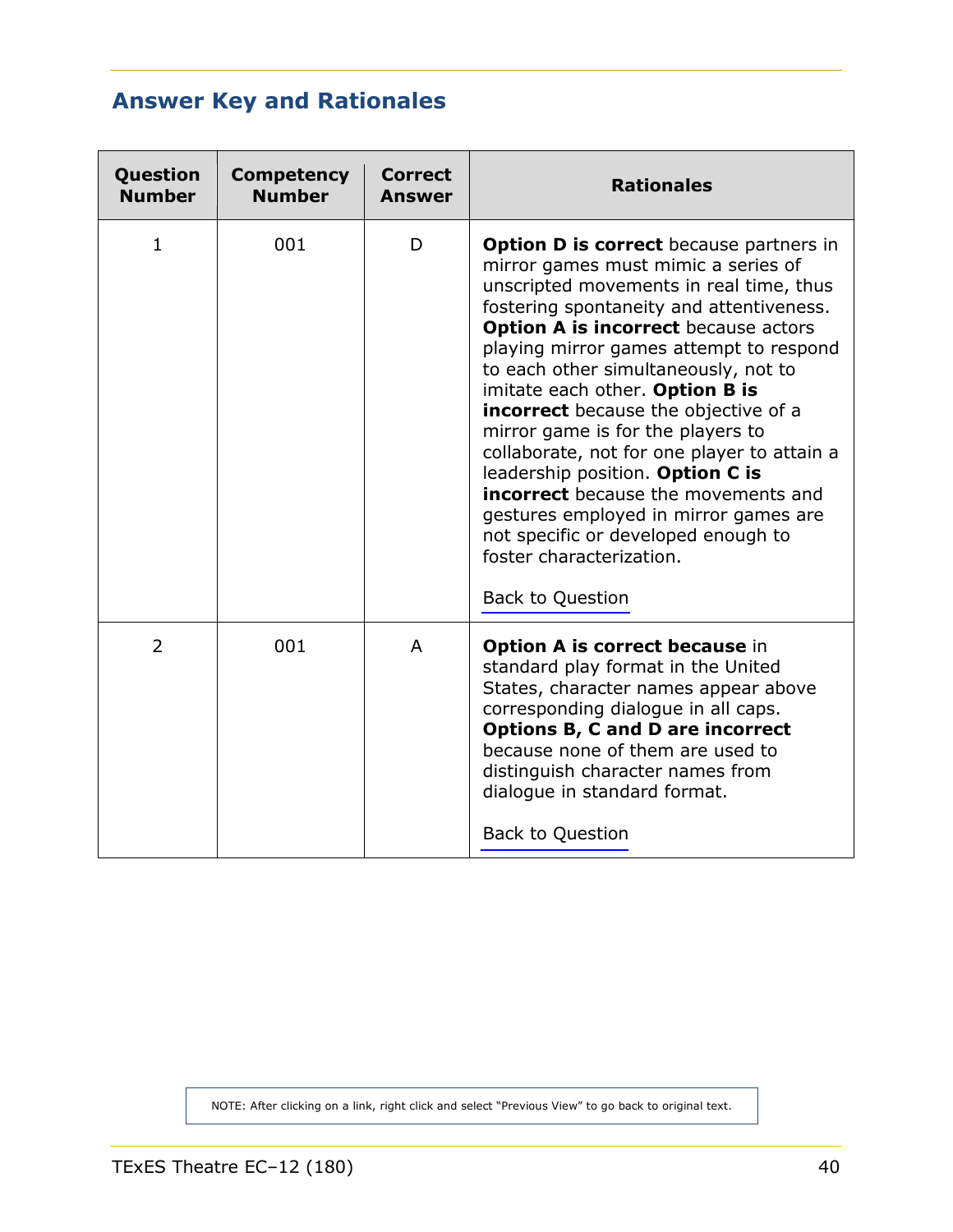<span id="page-40-0"></span>

| Question<br><b>Number</b> | <b>Competency</b><br><b>Number</b> | <b>Correct</b><br><b>Answer</b> | <b>Rationales</b>                                                                                                                                                                                                                                                                                                                                                                                                                                                                                     |
|---------------------------|------------------------------------|---------------------------------|-------------------------------------------------------------------------------------------------------------------------------------------------------------------------------------------------------------------------------------------------------------------------------------------------------------------------------------------------------------------------------------------------------------------------------------------------------------------------------------------------------|
| 3                         | 001                                | B                               | <b>Option B is correct</b> because it is the<br>only activity that requires the members<br>of the ensemble to concentrate on their<br>collective effort. Options A, C and D<br>are incorrect because none of the<br>activities described require a coordinated<br>collective effort.<br>Back to Question                                                                                                                                                                                              |
| 4                         | 002                                | B                               | <b>Option B is correct</b> because sense<br>memory consists of an actor using<br>personal experience to enrich his or her<br>portrayal of a character. Option A is<br><b>incorrect</b> because this question would<br>be more appropriate for a theatre<br>historian. Option C is incorrect<br>because this question relates to an<br>actor's identification of obstacles.<br><b>Option D is incorrect</b> because this<br>question relates to a character's<br>backstory.<br><b>Back to Question</b> |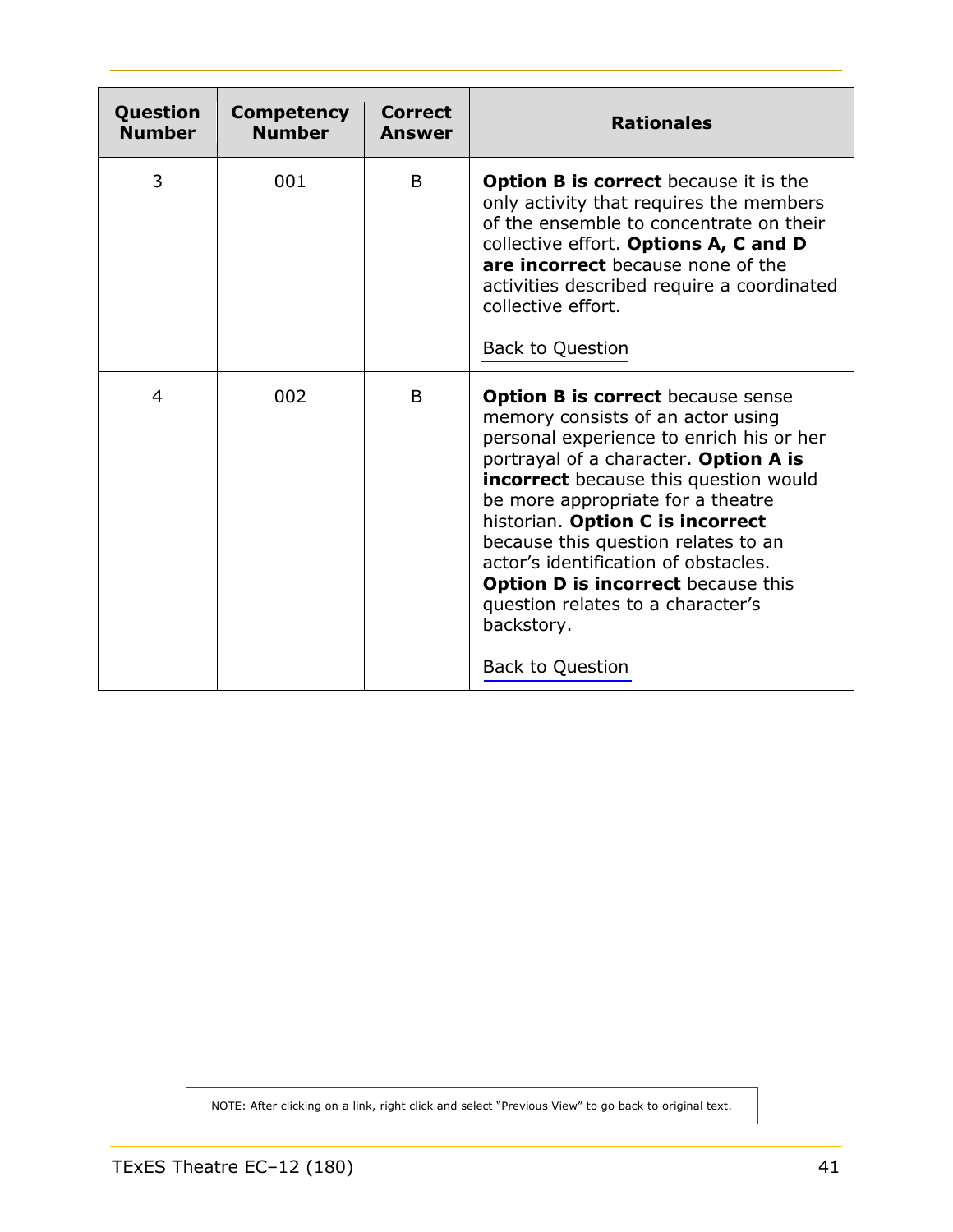<span id="page-41-0"></span>

| Question<br><b>Number</b> | <b>Competency</b><br><b>Number</b> | <b>Correct</b><br><b>Answer</b> | <b>Rationales</b>                                                                                                                                                                                                                                                                                                                                                                                                                                                                                                                                                                                                                                                                                                                                                                                                                                                                                                                                                                          |
|---------------------------|------------------------------------|---------------------------------|--------------------------------------------------------------------------------------------------------------------------------------------------------------------------------------------------------------------------------------------------------------------------------------------------------------------------------------------------------------------------------------------------------------------------------------------------------------------------------------------------------------------------------------------------------------------------------------------------------------------------------------------------------------------------------------------------------------------------------------------------------------------------------------------------------------------------------------------------------------------------------------------------------------------------------------------------------------------------------------------|
| 5                         | 002                                | A                               | <b>Option A is correct</b> because the<br>superobjective is a term created by<br>Konstantin Stanislavski to refer to a<br>character's overall desire. Option B is<br><b>incorrect</b> because although<br>understanding a character's obstacles is<br>important, obstacles are those things<br>that stand in the way of a character's<br>overall desire. Option C is incorrect<br>because although understanding the<br>stakes of a scene will help with character<br>development, the stakes are linked to<br>perceived outcome and not to a<br>character's desires. Option D is<br><b>incorrect</b> because although given<br>circumstances describe an important<br>concept in character development, the<br>term refers to everything about a<br>character that is provided by the<br>playwright and is not subject to<br>interpretation rather than the overall<br>desire of the character, which is subject<br>to an actor's and a director's<br>interpretation.<br>Back to Question |
| 6                         | 002                                | B                               | <b>Option B is correct</b> because Molière<br>shared a theatre with a commedia<br>dell'arte troupe, and theatre historians<br>and critics frequently discuss the<br>influence of commedia dell'arte<br>conventions on Molière's plays and<br>productions. Options A, C and D are<br>incorrect because they all relate to the<br>styles of either modern realism or<br>naturalism.<br><b>Back to Question</b>                                                                                                                                                                                                                                                                                                                                                                                                                                                                                                                                                                               |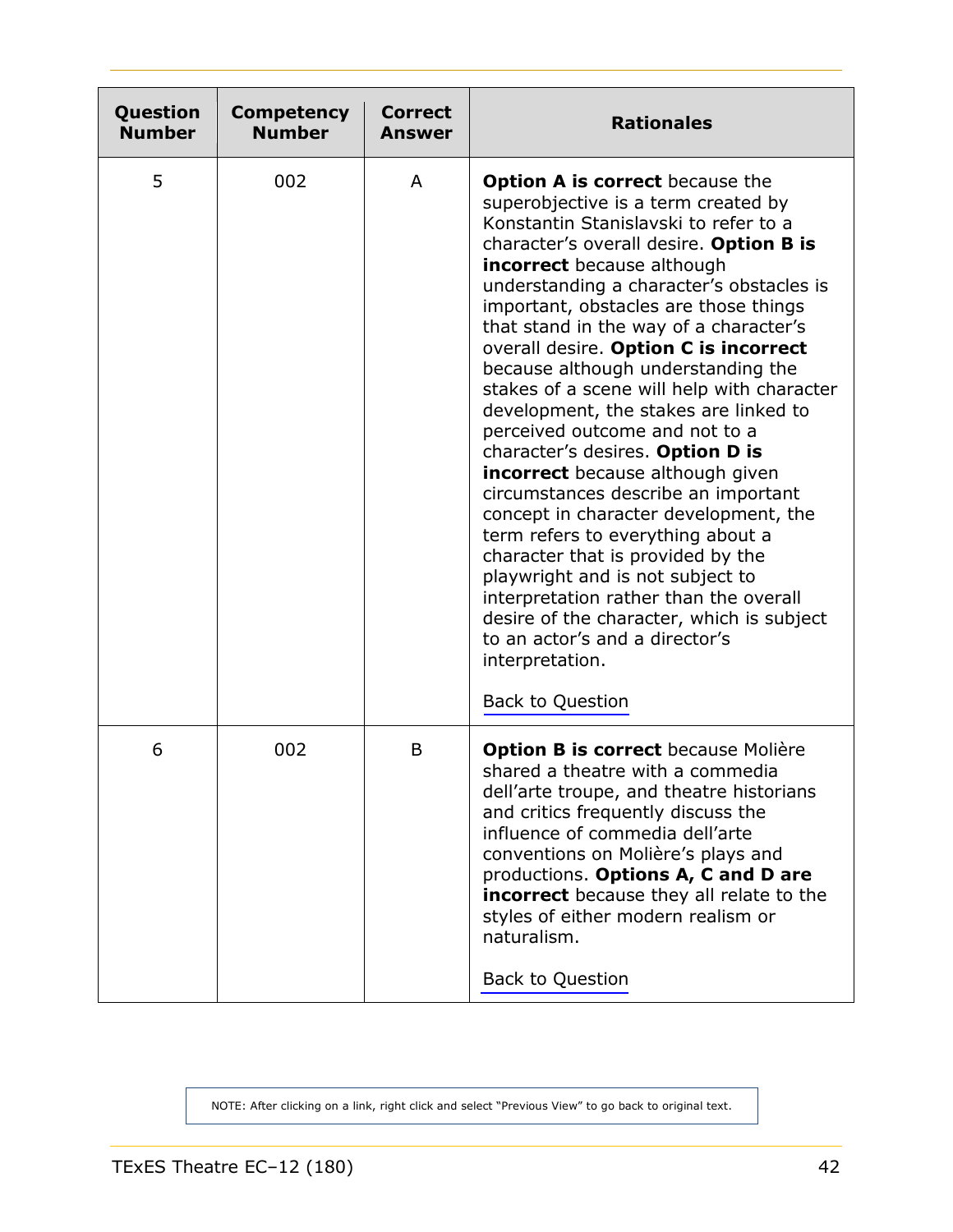<span id="page-42-0"></span>

| Question<br><b>Number</b> | <b>Competency</b><br><b>Number</b> | Correct<br><b>Answer</b> | <b>Rationales</b>                                                                                                                                                                                                                                                                                                                                                                                                                                                                                                                                                                                                                                                                                                                                                                 |
|---------------------------|------------------------------------|--------------------------|-----------------------------------------------------------------------------------------------------------------------------------------------------------------------------------------------------------------------------------------------------------------------------------------------------------------------------------------------------------------------------------------------------------------------------------------------------------------------------------------------------------------------------------------------------------------------------------------------------------------------------------------------------------------------------------------------------------------------------------------------------------------------------------|
| 7                         | 003                                | B                        | <b>Option B is correct because central</b><br>conflict is the term used to describe the<br>major struggle in the play; the director<br>must understand the conflict in order to<br>develop an adequate concept for the<br>production. Option A is incorrect<br>because polar attitudes refer to the<br>changes in characters' beliefs over the<br>course of the play, not to the major<br>struggle of the play. Option C is<br>incorrect because the primary obstacle<br>is what stands in the way of the<br>fulfillment of a character's desires, not<br>the major struggle of the play. Option D<br>is incorrect because given<br>circumstances are the facts about the<br>world of the play; the term does not<br>refer to the major struggle of the play.<br>Back to Question |
| 8                         | 003                                | $\mathsf{C}$             | Option C is correct because the<br>director is responsible for communicating<br>a cohesive vision for a production to all<br>designers associated with the<br>production, including the set designer.<br><b>Options A, B and D are incorrect</b><br>because each describes a responsibility<br>of a particular theatre professional who<br>is not the director.<br>Back to Question                                                                                                                                                                                                                                                                                                                                                                                               |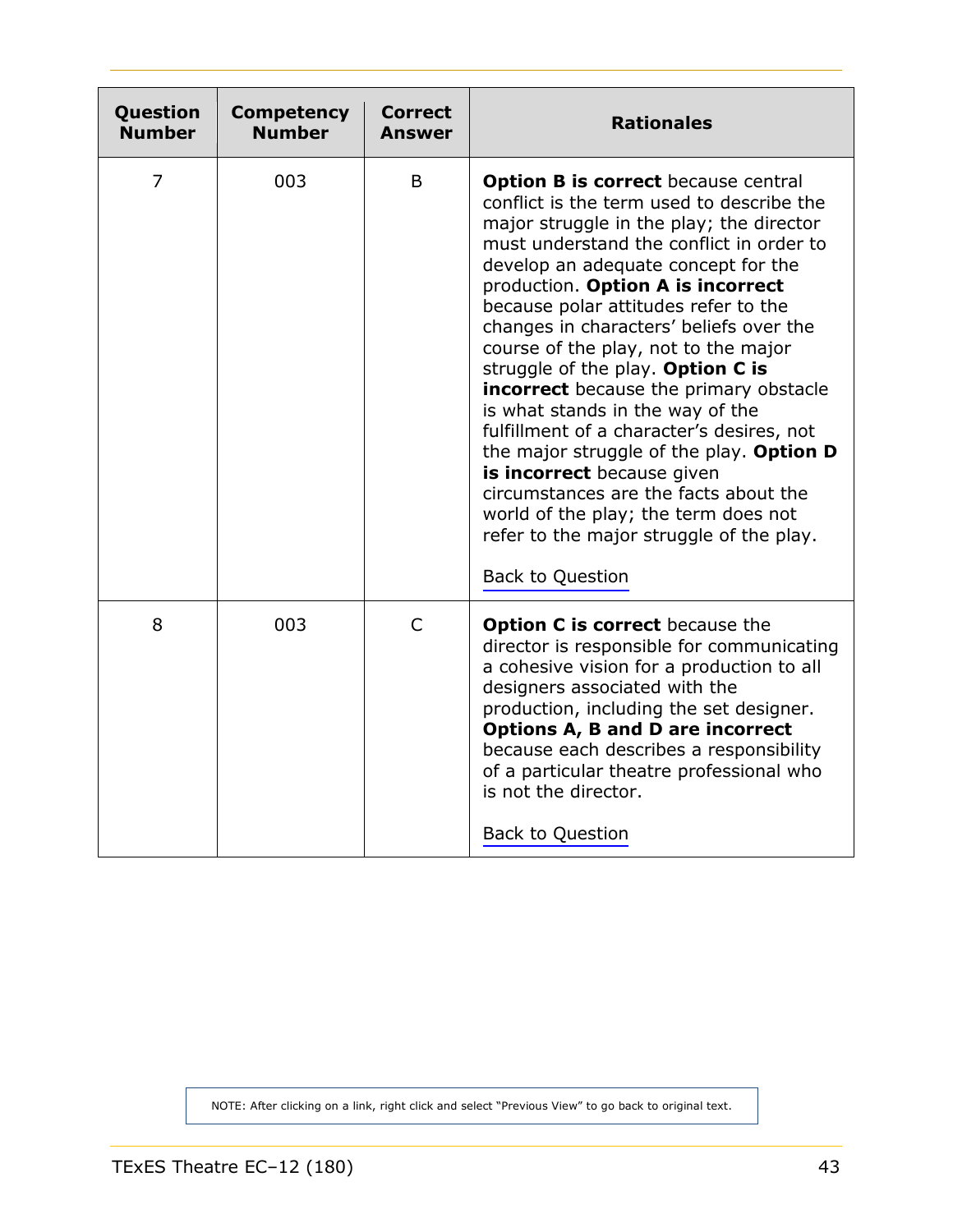<span id="page-43-0"></span>

| Question<br><b>Number</b> | <b>Competency</b><br><b>Number</b> | <b>Correct</b><br>Answer | <b>Rationales</b>                                                                                                                                                                                                                                                                                                                                                                                                                                                                                                                                                                                                        |
|---------------------------|------------------------------------|--------------------------|--------------------------------------------------------------------------------------------------------------------------------------------------------------------------------------------------------------------------------------------------------------------------------------------------------------------------------------------------------------------------------------------------------------------------------------------------------------------------------------------------------------------------------------------------------------------------------------------------------------------------|
| 9                         | 003                                | D                        | <b>Option D is correct</b> because the spine,<br>the play's main action or central<br>message, is determined by analyzing the<br>play's characters and story. Options A,<br><b>B and C are incorrect</b> because they<br>involve logistical and planning concerns<br>rather than an analysis of the ideas of a<br>play.<br><b>Back to Question</b>                                                                                                                                                                                                                                                                       |
| 10                        | 004                                | D                        | <b>Option D is correct because the</b><br>meeting between stage manager,<br>director, and designers intended to map<br>out and notate the transitions and cues<br>is known as a paper tech. Option A is<br><b>incorrect</b> because a read-through<br>rehearsal is a rehearsal in which actors<br>read the play aloud. Option B is<br><b>incorrect</b> because a preview is a dress<br>rehearsal performed for an invited<br>audience. Option C is incorrect<br>because a dry tech is a technical<br>rehearsal without actors in which the<br>director and designers examine the<br>design elements.<br>Back to Question |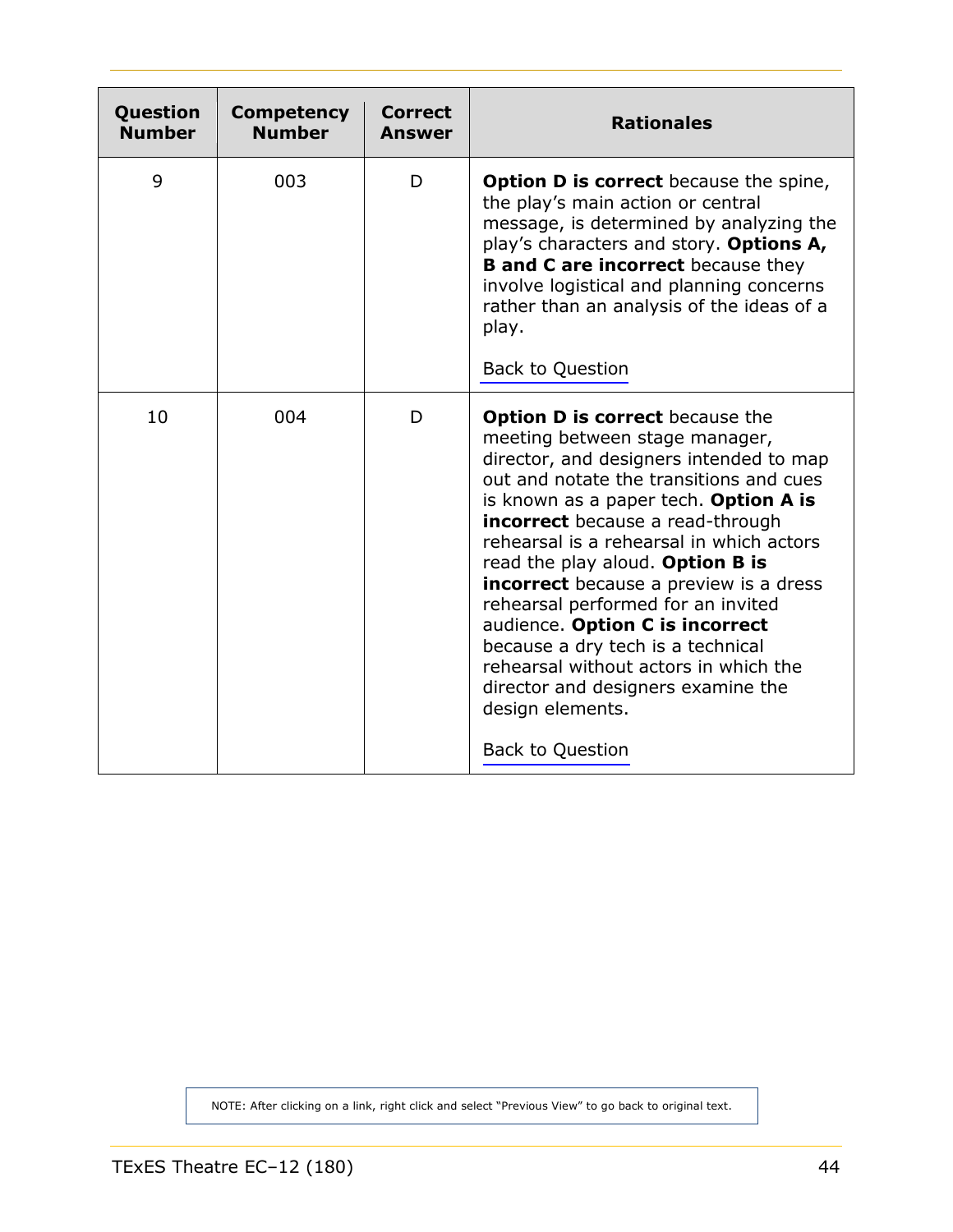<span id="page-44-0"></span>

| Question<br><b>Number</b> | <b>Competency</b><br><b>Number</b> | Correct<br><b>Answer</b> | <b>Rationales</b>                                                                                                                                                                                                                                                                                                                                                                                                                                                                                                                                                                                                           |
|---------------------------|------------------------------------|--------------------------|-----------------------------------------------------------------------------------------------------------------------------------------------------------------------------------------------------------------------------------------------------------------------------------------------------------------------------------------------------------------------------------------------------------------------------------------------------------------------------------------------------------------------------------------------------------------------------------------------------------------------------|
| 11                        | 004                                | $\mathsf{C}$             | <b>Option C is correct because according</b><br>to United States copyright law, any work<br>published prior to January 1, 1923, is in<br>the public domain and does not require<br>permission. Option A is incorrect<br>because translators own the copyright to<br>their translations of works in the public<br>domain. Option B is incorrect because<br>the work described was published in the<br>1970s. Option D is incorrect because<br>characters from popular television shows<br>are protected by copyright law,<br>regardless of whether the story in which<br>they appear is original.<br><b>Back to Question</b> |
| 12                        | 004                                | D                        | <b>Option D</b> is correct because The<br>Laramie Project promotes acceptance of<br>people regardless of their sexual<br>orientation and their conformity to<br>gender norms. Options A, B and C are<br><b>incorrect</b> because none of these works<br>focuses on issues involving sexual<br>orientation.<br><b>Back to Question</b>                                                                                                                                                                                                                                                                                       |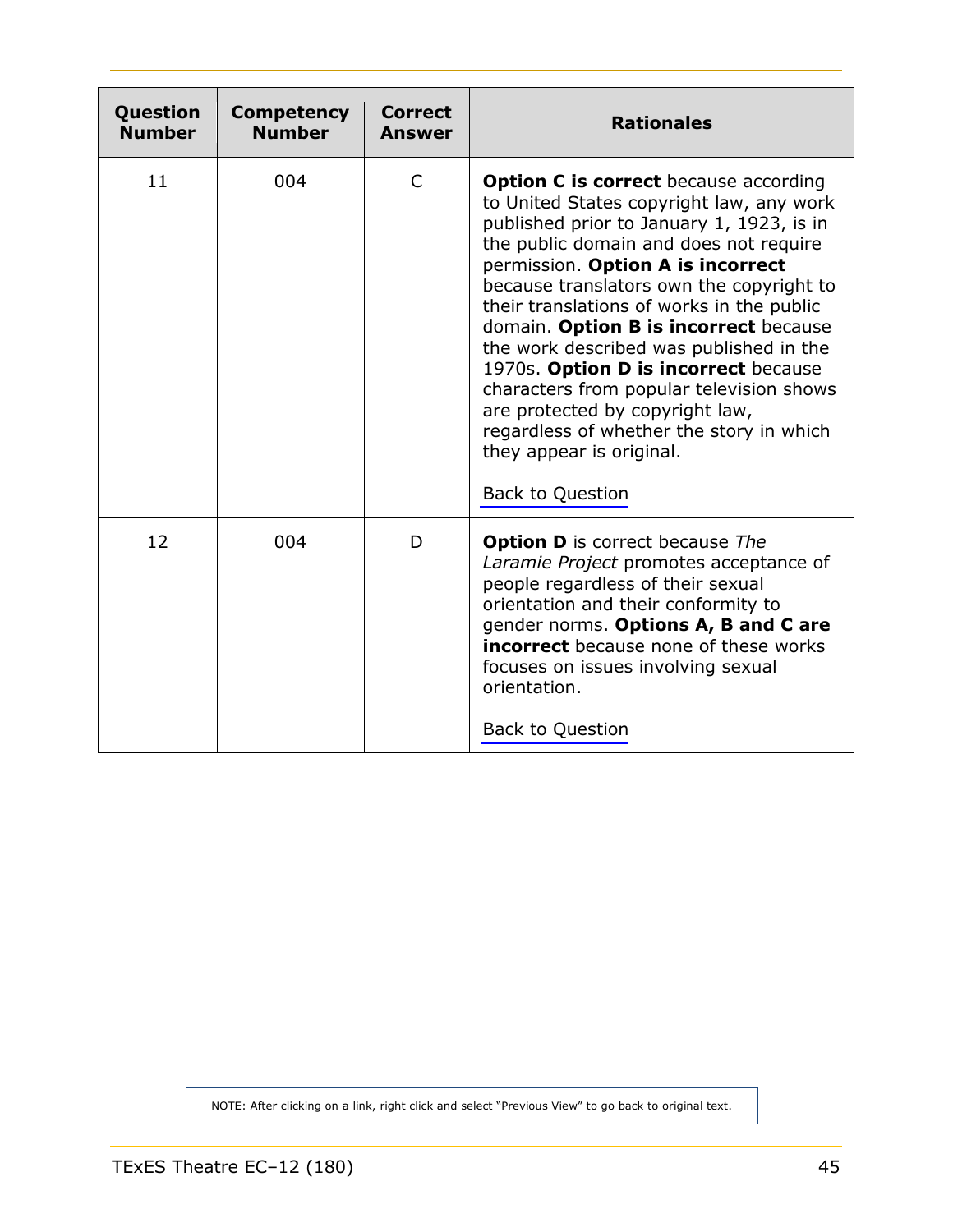<span id="page-45-0"></span>

| Question<br><b>Number</b> | <b>Competency</b><br><b>Number</b> | <b>Correct</b><br>Answer | <b>Rationales</b>                                                                                                                                                                                                                                                                                                                                                                                                                                                                                                                                                                                                                                                                                                                                                                                                                                                                                                                             |
|---------------------------|------------------------------------|--------------------------|-----------------------------------------------------------------------------------------------------------------------------------------------------------------------------------------------------------------------------------------------------------------------------------------------------------------------------------------------------------------------------------------------------------------------------------------------------------------------------------------------------------------------------------------------------------------------------------------------------------------------------------------------------------------------------------------------------------------------------------------------------------------------------------------------------------------------------------------------------------------------------------------------------------------------------------------------|
| 13                        | 005                                | B                        | <b>Option B is correct because</b><br>environmental staging can best be<br>achieved in a black box theatre, since<br>the architectural flexibility of such a<br>theatre best allows for the comingling<br>of actors and audience in the same<br>space. Options A, C and D are<br>incorrect because each features a<br>specific, permanent placement of<br>staging and seating areas in which<br>actors and audience have their own<br>proscribed spaces.<br><b>Back to Question</b>                                                                                                                                                                                                                                                                                                                                                                                                                                                           |
| 14                        | 005                                | C                        | <b>Option C is correct</b> because the level<br>of detail in O'Neill's description of the<br>setting indicates a desire for realism. In<br>addition, the time period of the play<br>$("1865 to 1866")$ is the nineteenth<br>century, and O'Neill indicates that the<br>setting is in the northeastern part of<br>the United States ("on the outskirts of<br>one of the smaller New-England<br>seaport towns"). Option A is<br><b>incorrect</b> because O'Neill's detailed<br>description of the setting is the<br>opposite of minimalism. Option B is<br><b>incorrect</b> because an abstract<br>representation of the setting would not<br>match the level of detail set forth in the<br>description. Option D is incorrect<br>because although a naturalistic setting<br>might be implied by the detail of<br>O'Neill's description, the time period<br>and locale are not what the playwright<br>has specified.<br><b>Back to Question</b> |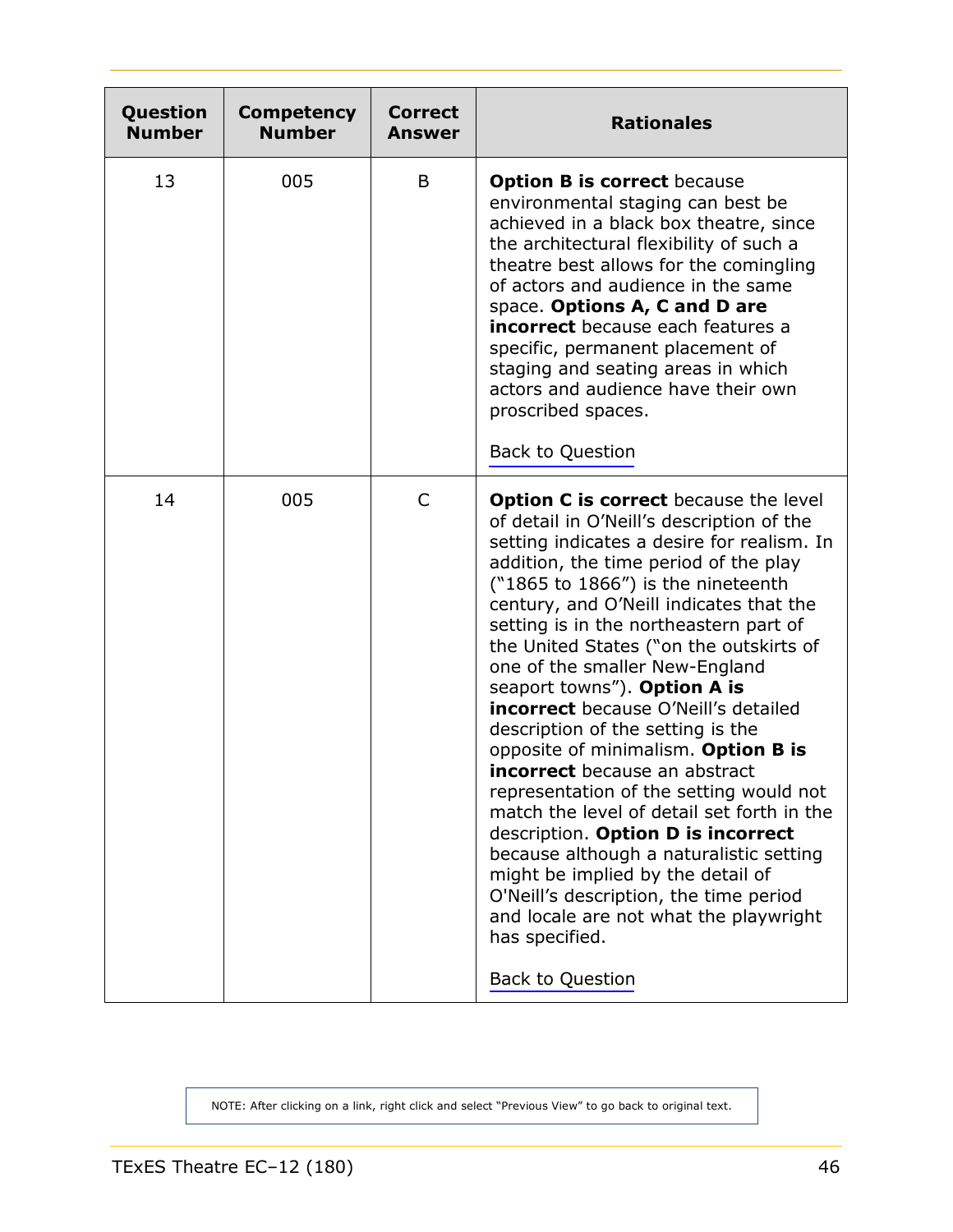<span id="page-46-0"></span>

| Question<br><b>Number</b> | Competency<br><b>Number</b> | <b>Correct</b><br><b>Answer</b> | <b>Rationales</b>                                                                                                                                                                                                                                                                                                                                                                                                                                                                                                                                                                                              |
|---------------------------|-----------------------------|---------------------------------|----------------------------------------------------------------------------------------------------------------------------------------------------------------------------------------------------------------------------------------------------------------------------------------------------------------------------------------------------------------------------------------------------------------------------------------------------------------------------------------------------------------------------------------------------------------------------------------------------------------|
| 15                        | 006                         | B                               | <b>Option B is correct</b> because a cue<br>sheet records each movement or<br>change in the lights, linking it to a<br>specific point in the script. Options A,<br>C and D are incorrect because each<br>describes one of the purposes of a<br>lighting plot.<br><b>Back to Question</b>                                                                                                                                                                                                                                                                                                                       |
| 16                        | 006                         | C                               | <b>Option C is correct</b> because a follow<br>spot is presentational and most often<br>does not represent realistic, source-<br>considered (motivated) light. Options<br>A and D are incorrect because the<br>light from an onstage (often practical)<br>table lamp or chandelier is, or repre-<br>sents, the light that would emanate<br>from them in real life. Option B is<br><b>incorrect</b> because light representing a<br>beam of sunshine is source-considered<br>(motivated) even if it is only a<br>representation of such light; the<br>audience reads the light as sunlight.<br>Back to Question |
| 17                        | 007                         | A                               | <b>Option A is correct</b> because a scrim is<br>loosely woven fabric that is opaque<br>when lit from the front (hiding what is<br>behind it) and transparent when lit<br>from behind (revealing what is behind<br>it). Option B is incorrect because<br>these effects are achieved most often<br>by a cyclorama. Option C is incorrect<br>because masking is achieved by the<br>use of draperies or flats. Option D is<br><b>incorrect</b> because the moving of<br>scenic elements is achieved by stage<br>machinery or stagehands.<br><b>Back to Question</b>                                               |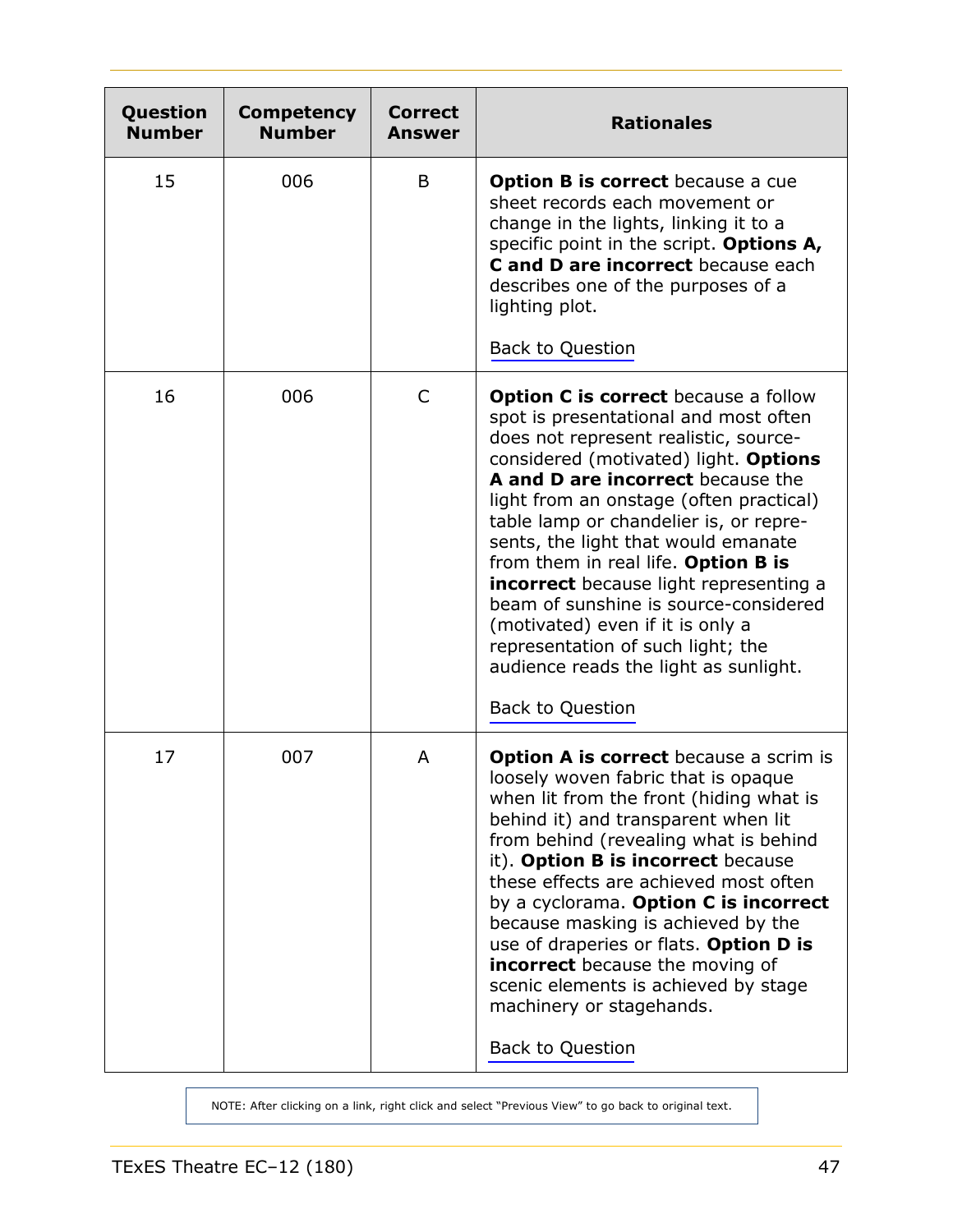<span id="page-47-0"></span>

| Question<br><b>Number</b> | Competency<br><b>Number</b> | <b>Correct</b><br><b>Answer</b> | <b>Rationales</b>                                                                                                                                                                                                                                                                                                                                                                                                                                                                                                                                                                                                                                                         |
|---------------------------|-----------------------------|---------------------------------|---------------------------------------------------------------------------------------------------------------------------------------------------------------------------------------------------------------------------------------------------------------------------------------------------------------------------------------------------------------------------------------------------------------------------------------------------------------------------------------------------------------------------------------------------------------------------------------------------------------------------------------------------------------------------|
| 18                        | 007                         | D                               | <b>Option D is correct</b> because a set<br>piece serves as a focal point for the set<br>design and, frequently, for the action of<br>the play. The pool in Metamorphoses is<br>central to the action of the play and<br>also dictates the overall design of the<br>set. Option A is incorrect because it<br>refers to a component used to<br>construct an elevated portion of a set.<br><b>Option B is incorrect because it</b><br>refers to a scenic backcloth that can be<br>used in conjunction with lighting to<br>create effects. Option C is incorrect<br>because it refers to a small object<br>utilized by an actor or to decorate a<br>set.<br>Back to Question |
| 19                        | 008                         | A                               | <b>Option A is correct</b> because a corset,<br>which historically provided for the<br>hourglass silhouette of many women's<br>fashions, was typical in the Victorian<br>era. Option B is incorrect because a<br>pomander was a small metal box for<br>holding fragrances that was used<br>during the Elizabethan era. Option C is<br><b>incorrect</b> because a wimple was a<br>head and neck covering from the<br>medieval time period. Option D is<br><b>incorrect</b> because a ruff was an<br>Elizabethan accessory worn around the<br>neck.<br>Back to Question                                                                                                     |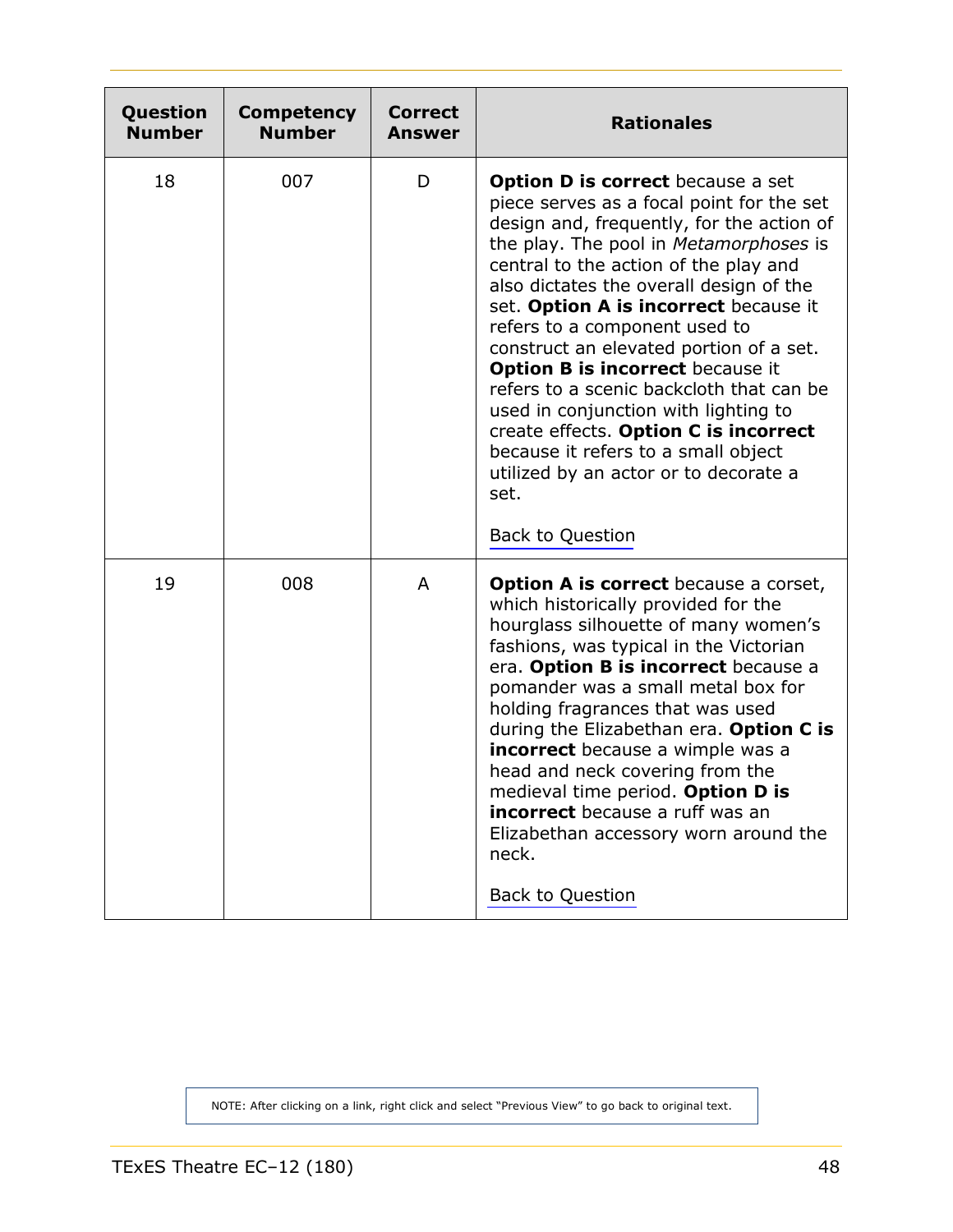<span id="page-48-0"></span>

| Question<br><b>Number</b> | <b>Competency</b><br><b>Number</b> | <b>Correct</b><br>Answer | <b>Rationales</b>                                                                                                                                                                                                                                                                                                                                                                                                                                                            |
|---------------------------|------------------------------------|--------------------------|------------------------------------------------------------------------------------------------------------------------------------------------------------------------------------------------------------------------------------------------------------------------------------------------------------------------------------------------------------------------------------------------------------------------------------------------------------------------------|
| 20                        | 008                                | C                        | <b>Option C is correct</b> because when<br>actors use makeup to ensure that their<br>faces read clearly, they are<br>emphasizing basic facial features to<br>help convey the fullest range of facial<br>expressions over a considerable<br>distance. Options A, B and D are<br><b>incorrect</b> because they do not pertain<br>to the specific goal of creating a face<br>that that allows expressions to be more<br>easily read by the audience.<br><b>Back to Question</b> |
| 21                        | 008                                | A                        | <b>Option A is correct</b> because hairstyles<br>are important considerations for<br>accurately depicting the style of a<br>specific time period; if the actor's hair<br>cannot be styled in a manner<br>appropriate to the period, a wig may be<br>necessary. Options B, C and D are<br><b>incorrect</b> because none of them is a<br>consideration regarding the accurate<br>representation of a specified time<br>period in costuming.<br><b>Back to Question</b>         |
| 22                        | 009                                | D                        | <b>Option D is correct</b> because calling a<br>show is the process by which a stage<br>manager signals changes in lighting,<br>sound, and scenes during a<br>performance. Options A, B and C are<br><b>incorrect</b> because they are not<br>components of calling a show.<br>Back to Question                                                                                                                                                                              |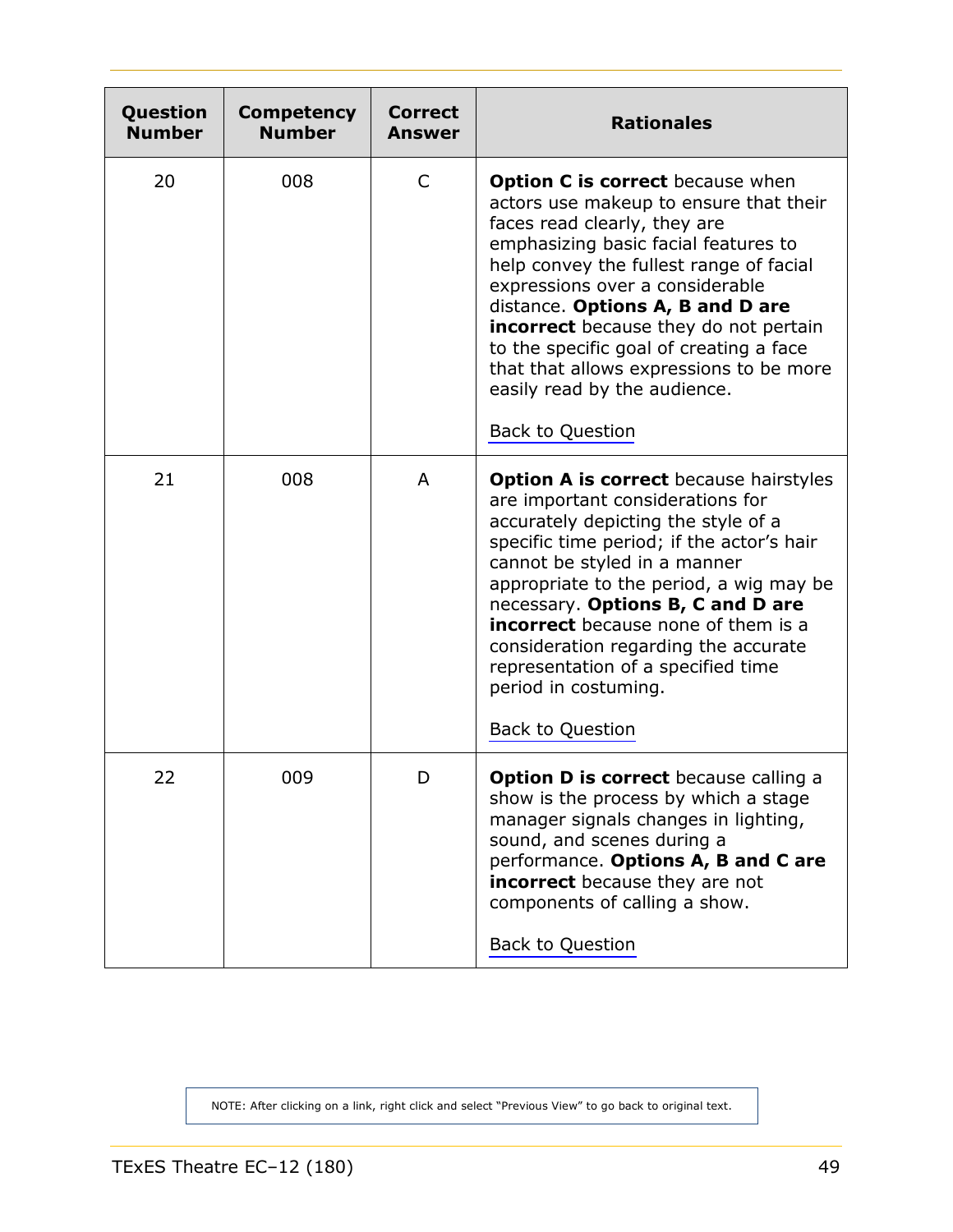<span id="page-49-0"></span>

| Question<br><b>Number</b> | <b>Competency</b><br><b>Number</b> | Correct<br><b>Answer</b> | <b>Rationales</b>                                                                                                                                                                                                                                                                                                                                                                                                                                                                                                                                                                                                                                                                                      |
|---------------------------|------------------------------------|--------------------------|--------------------------------------------------------------------------------------------------------------------------------------------------------------------------------------------------------------------------------------------------------------------------------------------------------------------------------------------------------------------------------------------------------------------------------------------------------------------------------------------------------------------------------------------------------------------------------------------------------------------------------------------------------------------------------------------------------|
| 23                        | 009                                | D                        | <b>Option D is correct</b> because the stage<br>crew is responsible for moving the<br>scenery during a performance.<br>Option A is incorrect because the<br>production manager is responsible for<br>staffing and budgeting the production.<br><b>Option B is incorrect</b> because the<br>stage manager is responsible for<br>coordinating the director's work with<br>that of the technical and design<br>departments as well as that of the<br>actors. Option C is incorrect because<br>although the technical director<br>oversees and manages the stage crew,<br>the technical director does not typically<br>carry out the actual moving of scenery<br>and equipment.<br><b>Back to Question</b> |
| 24                        | 010                                | A                        | <b>Option A is correct because New</b><br>Comedy refers to the domestic<br>comedies that were written and<br>performed in ancient Greece and<br>Rome. Options B, C and D are<br><b>incorrect</b> because none of these<br>genres were practiced in ancient Rome.<br><b>Back to Question</b>                                                                                                                                                                                                                                                                                                                                                                                                            |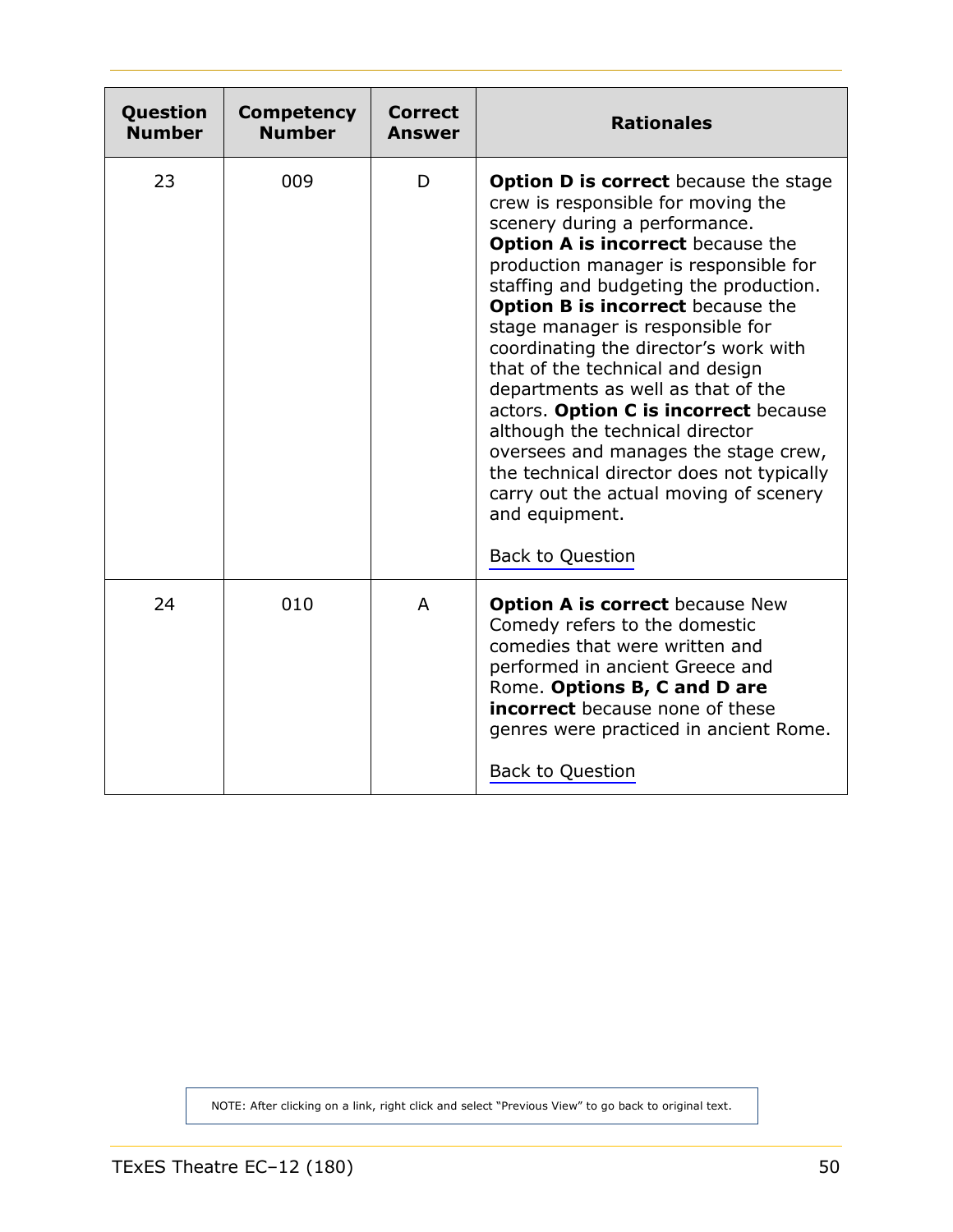<span id="page-50-0"></span>

| Question<br><b>Number</b> | <b>Competency</b><br><b>Number</b> | <b>Correct</b><br>Answer | <b>Rationales</b>                                                                                                                                                                                                                                                                                                                                                                                                                                                                                                                                                                                                                                             |
|---------------------------|------------------------------------|--------------------------|---------------------------------------------------------------------------------------------------------------------------------------------------------------------------------------------------------------------------------------------------------------------------------------------------------------------------------------------------------------------------------------------------------------------------------------------------------------------------------------------------------------------------------------------------------------------------------------------------------------------------------------------------------------|
| 25                        | 010                                | $\mathsf{C}$             | <b>Option C is correct</b> because in the<br>speech, Hamlet's cautioning the actors<br>not to "saw the air too much with<br>[their] hand[s]" or "split the ears of the<br>groundlings" (the audience standing in<br>the pit directly in front of the stage)<br>implies that actors in Shakespeare's<br>time tended to yell and gesticulate<br>heavily when "in the very torrent" of<br>playing an intense scene. Options A, B<br>and D are incorrect because they are<br>based on misunderstandings of<br>Hamlet's speech; there is no textual<br>support in the speech for any of these<br>claims about actors in Shakespeare's<br>time.<br>Back to Question |
| 26                        | 011                                | B                        | <b>Option B is correct</b> because the late-<br>nineteenth-century movement known<br>as Naturalism depicted characters and<br>their behavior as products of heredity,<br>environment, and determinism-in<br>direct response to the influence of<br>Darwin's evolutionary conceptions of<br>human behavior. Options A, C and D<br>are incorrect because these later<br>movements did not specifically focus on<br>subjects and themes grounded in<br>Darwinian ideas.<br>Back to Question                                                                                                                                                                      |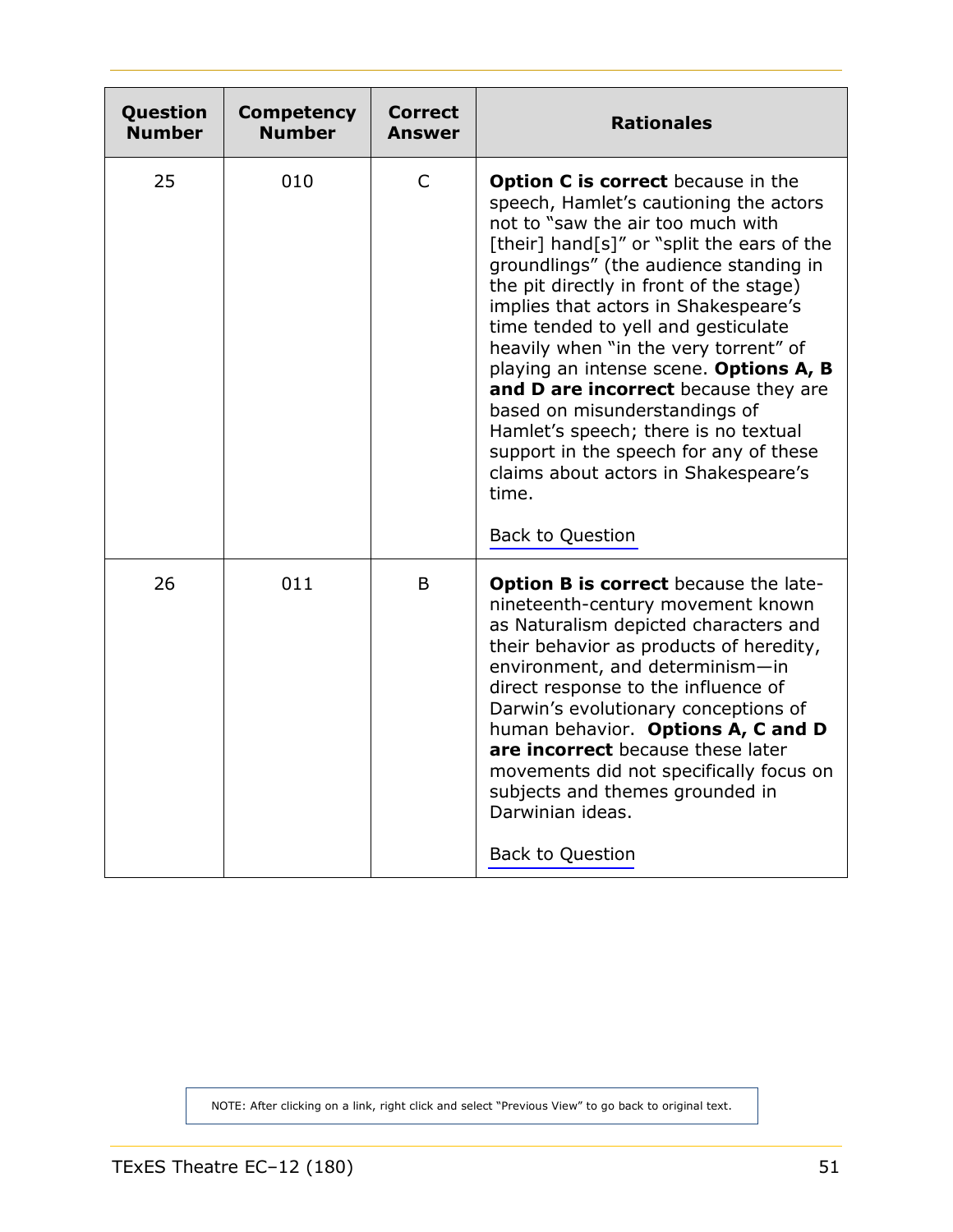<span id="page-51-0"></span>

| Question<br><b>Number</b> | <b>Competency</b><br><b>Number</b> | Correct<br>Answer | <b>Rationales</b>                                                                                                                                                                                                                                                                                                                                                                                                   |
|---------------------------|------------------------------------|-------------------|---------------------------------------------------------------------------------------------------------------------------------------------------------------------------------------------------------------------------------------------------------------------------------------------------------------------------------------------------------------------------------------------------------------------|
| 27                        | 011                                | A                 | <b>Option A is correct because Maria</b><br>Irene Fornés is a Cuban American<br>writer whose best-known plays, such<br>as Fefu and her Friends (1977) and<br>Mud (1983), deal with issues of<br>gender; her plays also frequently take<br>place in the United States. Options B,<br>C and D are incorrect because none<br>of them accurately describe the work of<br>Maria Irene Fornés.<br><b>Back to Question</b> |
| 28                        | 012                                | D                 | <b>Option D is correct</b> because it reports<br>personal information about an actor<br>that has no bearing on his performance<br>in the production. Options A, B and C<br>are incorrect because they focus on<br>the actual production.<br><b>Back to Question</b>                                                                                                                                                 |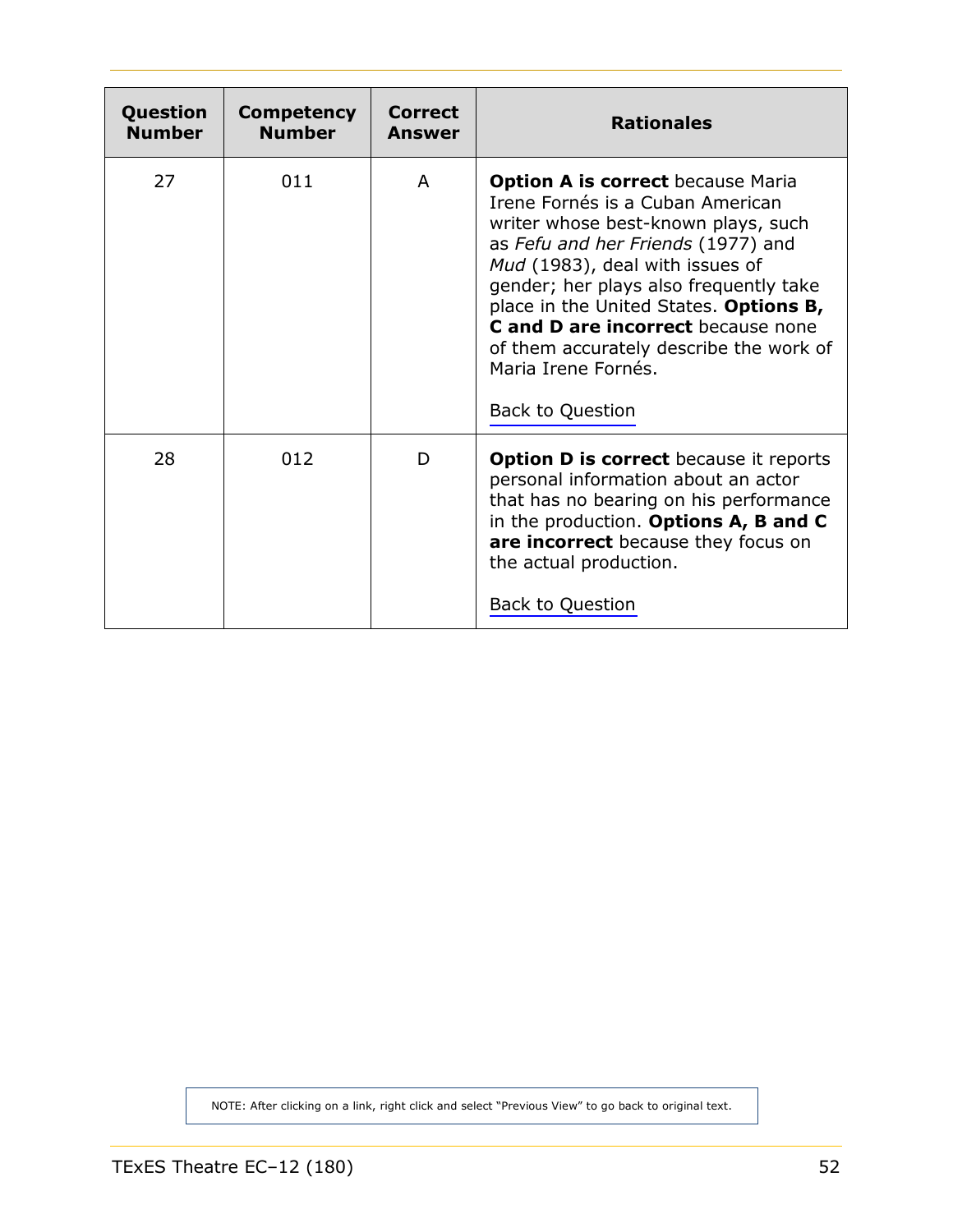<span id="page-52-0"></span>

| Question<br><b>Number</b> | <b>Competency</b><br><b>Number</b> | <b>Correct</b><br><b>Answer</b> | <b>Rationales</b>                                                                                                                                                                                                                                                                                                                                                                                                                                                                                                                                                                                                                                                                                                                                                                                                                                                                                                                                                                 |
|---------------------------|------------------------------------|---------------------------------|-----------------------------------------------------------------------------------------------------------------------------------------------------------------------------------------------------------------------------------------------------------------------------------------------------------------------------------------------------------------------------------------------------------------------------------------------------------------------------------------------------------------------------------------------------------------------------------------------------------------------------------------------------------------------------------------------------------------------------------------------------------------------------------------------------------------------------------------------------------------------------------------------------------------------------------------------------------------------------------|
| 29                        | 012                                | D                               | <b>Option D is correct because</b><br>newspaper reviews of the first run of<br>The Piano Lesson will provide reliable<br>firsthand descriptions of the<br>production. Option A is incorrect<br>because online encyclopedias,<br>particularly those that are wiki-based,<br>are not always reliable. In addition,<br>simply reading an encyclopedia entry<br>on August Wilson may not provide any<br>substantive information about the first<br>production of the play. Option B is<br><b>incorrect</b> because although a peer-<br>reviewed journal is a more trustworthy<br>source than a wiki-based encyclopedia,<br>an analysis of the major themes of<br>Wilson's works may have little or<br>nothing to do with the first production<br>of The Piano Lesson. Option C is<br><b>incorrect</b> because Weblogs and<br>discussion boards are not always<br>trustworthy sources, and they may not<br>contain firsthand accounts of the<br>production.<br><b>Back to Question</b> |
| 30                        | 013                                | A                               | <b>Option A is correct</b> because when<br>conducting a script analysis to<br>determine the essential themes and<br>meanings of a play, a theatre<br>professional relies most directly on a<br>knowledge of literary or textual studies.<br><b>Options B, C and D are incorrect</b><br>because they do not form the basis of<br>analyzing the meaning of a text.<br><b>Back to Question</b>                                                                                                                                                                                                                                                                                                                                                                                                                                                                                                                                                                                       |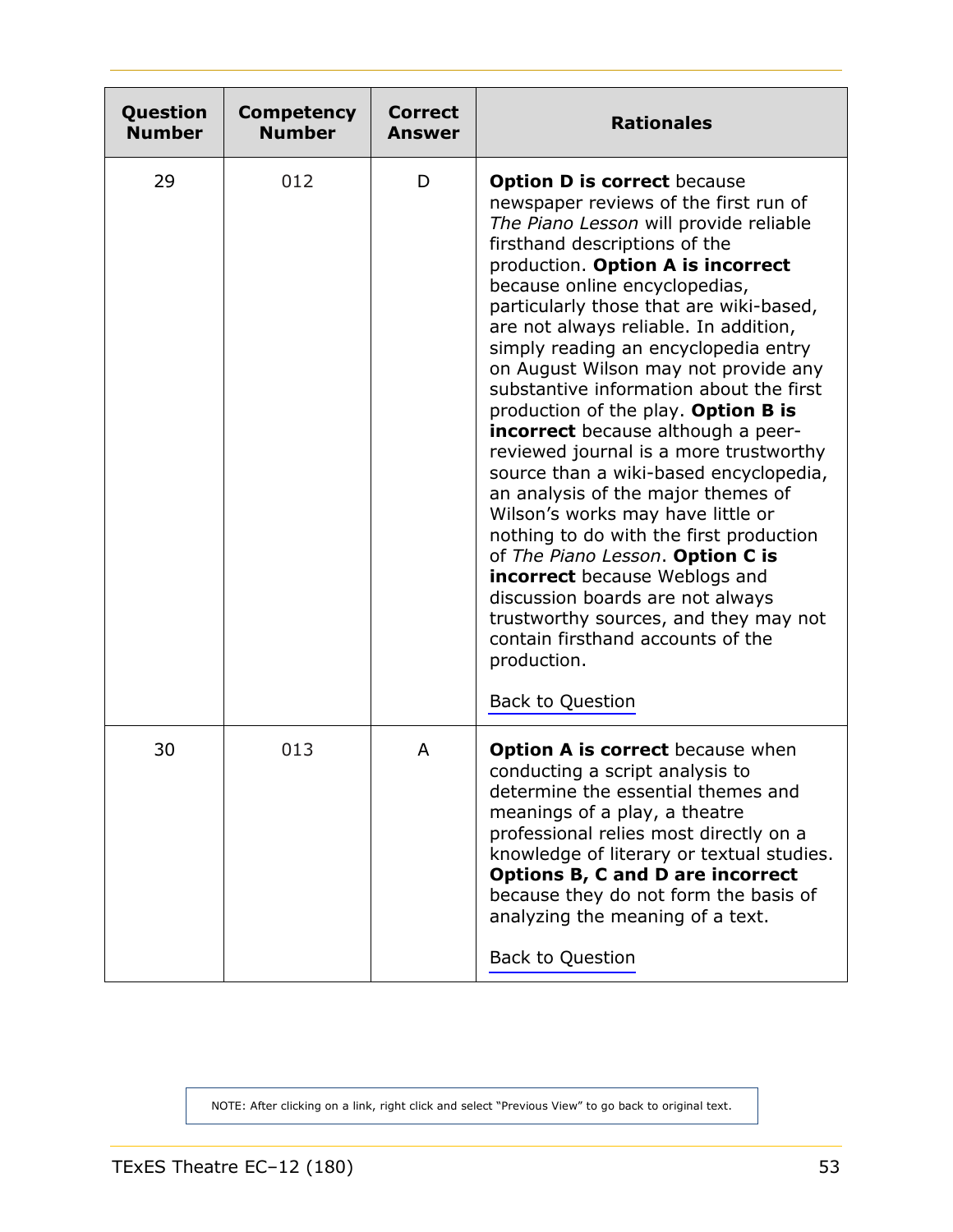<span id="page-53-0"></span>

| Question<br><b>Number</b> | <b>Competency</b><br><b>Number</b> | <b>Correct</b><br>Answer | <b>Rationales</b>                                                                                                                                                                                                                                                                                                                                                                                                                                                                                                                                                                                                                                                                                                                                                            |
|---------------------------|------------------------------------|--------------------------|------------------------------------------------------------------------------------------------------------------------------------------------------------------------------------------------------------------------------------------------------------------------------------------------------------------------------------------------------------------------------------------------------------------------------------------------------------------------------------------------------------------------------------------------------------------------------------------------------------------------------------------------------------------------------------------------------------------------------------------------------------------------------|
| 31                        | 014                                | C                        | <b>Option C is correct</b> because having<br>students act out scenes from stories<br>they are reading combines the activity<br>of reading with an improvisational<br>dramatic exercise to bolster reading<br>comprehension; students must<br>understand what they are reading to<br>determine how their scenes should be<br>acted. Option A is incorrect because<br>the activity focuses solely on rote<br>memorization. Options B and D are<br><b>incorrect</b> because these activities do<br>not involve process-centered drama<br>techniques, and it is unlikely from a<br>developmental perspective that the<br>students would be able to write a<br>description of the scene.<br><b>Back to Question</b>                                                               |
| 32                        | 014                                | A                        | <b>Option A is correct because</b><br>scaffolding is the process of providing<br>support to learners when they are first<br>introduced to a new concept or skill.<br><b>Option B is incorrect</b> because spaced<br>repetition is a learning technique that<br>utilizes increasing intervals of time<br>between reviews of previously learned<br>material. Option C is incorrect<br>because pedagogy of the oppressed<br>refers to a particular education theory<br>wherein students are viewed as co-<br>creators of their learning. Option D is<br><b>incorrect</b> because direct instruction<br>refers only to a method of delivering<br>information to students rather than to<br>a technique for ensuring understanding<br>of the material.<br><b>Back to Question</b> |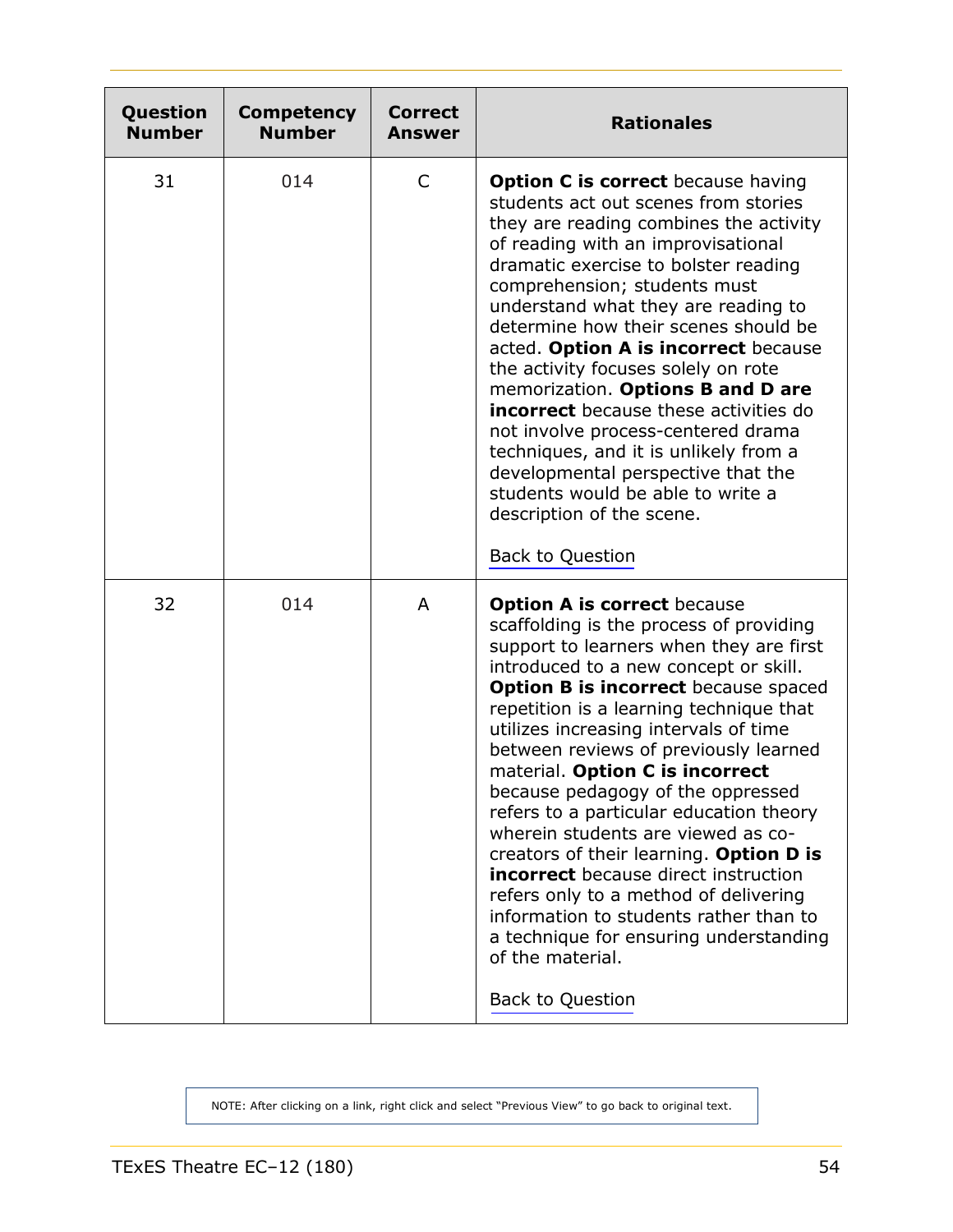<span id="page-54-0"></span>

| Question<br><b>Number</b> | Competency<br><b>Number</b> | <b>Correct</b><br><b>Answer</b> | <b>Rationales</b>                                                                                                                                                                                                                                                                                                                                                                                                                                                                                                                                                                                                                                                                                   |  |
|---------------------------|-----------------------------|---------------------------------|-----------------------------------------------------------------------------------------------------------------------------------------------------------------------------------------------------------------------------------------------------------------------------------------------------------------------------------------------------------------------------------------------------------------------------------------------------------------------------------------------------------------------------------------------------------------------------------------------------------------------------------------------------------------------------------------------------|--|
| 33                        | 014                         | C                               | <b>Option C is correct</b> because this task<br>uses technology to allow students to<br>experience Smith's performance and to<br>interact with one another, discussing<br>what they have seen. Options A and<br><b>B</b> are incorrect because each task<br>offers technological methods of<br>responding to Smith's piece but not of<br>experiencing her performance.<br><b>Option D is incorrect</b> because this<br>task offers a technological method of<br>viewing Smith's performance but does<br>not have students use technology when<br>responding to the performance.<br>Back to Question                                                                                                 |  |
| 34                        | 014                         | C                               | <b>Option C is correct</b> because having<br>students interview family members<br>enables them to draw on material from<br>their individual backgrounds and<br>cultures. The students are thereby<br>more fully engaged in the assignment<br>and the class can experience a variety<br>of perspectives. Options A, B and D<br>are incorrect because students may<br>not relate to these tasks as readily as<br>they would to something from their<br>own backgrounds. Furthermore, since<br>the tasks present subjects determined<br>by the teacher, they will likely not<br>result in the same level of diversity as<br>subjects the students are allowed to<br>choose.<br><b>Back to Question</b> |  |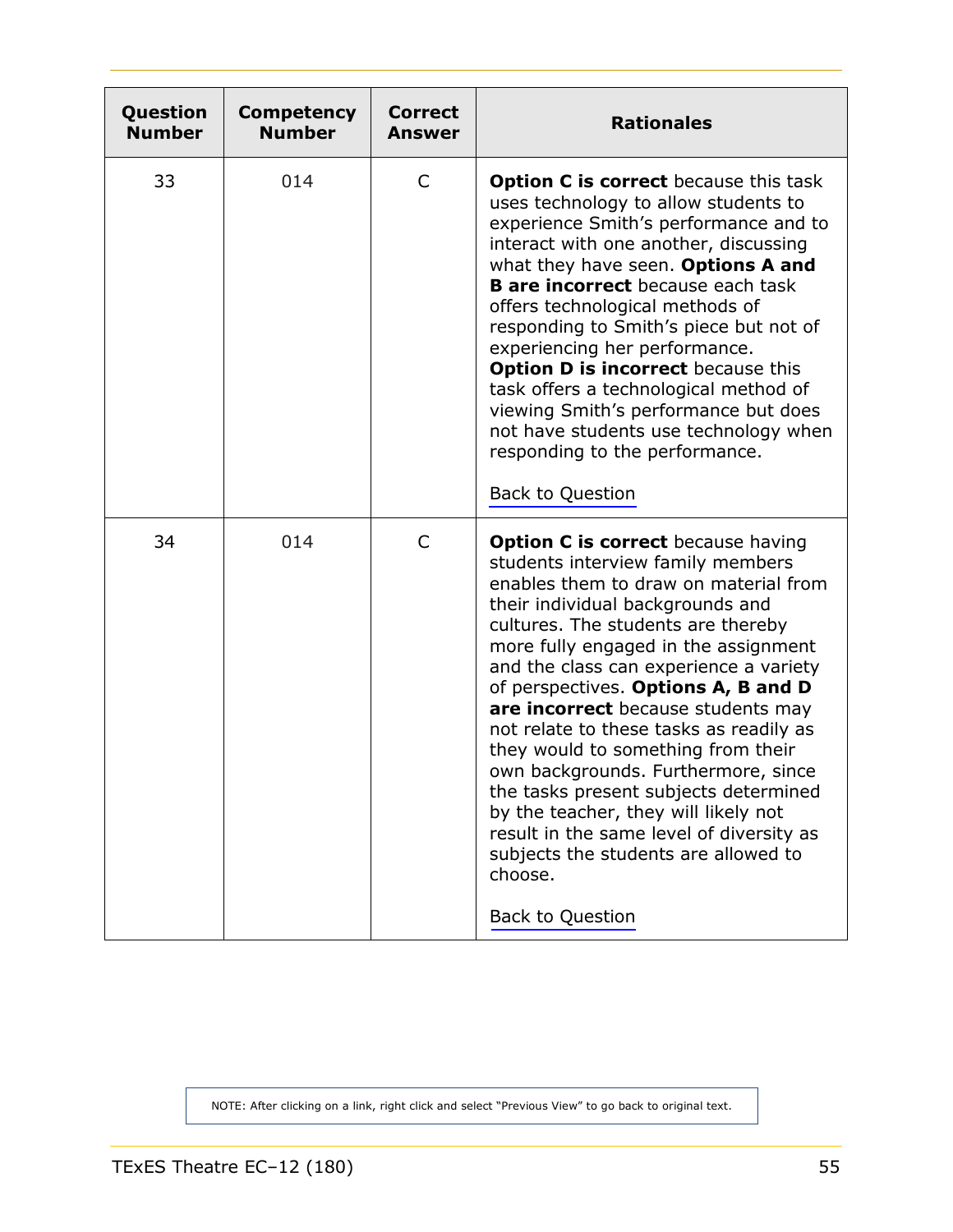<span id="page-55-0"></span>

| Question<br><b>Number</b> | Competency<br><b>Number</b> | <b>Correct</b><br>Answer | <b>Rationales</b>                                                                                                                                                                                                                                                                                                                                                                                                                                                                                                                                                                                                                                                                                                                                                                                                                                                                                                                                                            |
|---------------------------|-----------------------------|--------------------------|------------------------------------------------------------------------------------------------------------------------------------------------------------------------------------------------------------------------------------------------------------------------------------------------------------------------------------------------------------------------------------------------------------------------------------------------------------------------------------------------------------------------------------------------------------------------------------------------------------------------------------------------------------------------------------------------------------------------------------------------------------------------------------------------------------------------------------------------------------------------------------------------------------------------------------------------------------------------------|
| 35                        | 015                         | D                        | <b>Option D is correct</b> because this<br>activity allows young students to<br>experience the role of the director,<br>enabling them to get a sense of the<br>basic responsibilities of the director in a<br>production. Options A, B and C are<br><b>incorrect</b> because these activities<br>require a more complex understanding<br>of the role of the director, or more<br>advanced academic skills, than middle<br>school students are likely to possess;<br>these assignments are more suited for<br>high school theatre students.<br><b>Back to Question</b>                                                                                                                                                                                                                                                                                                                                                                                                        |
| 36                        | 015                         | A                        | <b>Option A is correct</b> because this<br>discussion allows students to share<br>aspects of audience experience and<br>behavior that they may already be<br>familiar with and to discover, most<br>likely through teacher intervention,<br>aspects with which they are unfamiliar.<br><b>Option B is incorrect</b> because the<br>physical presence of information about<br>theatre etiquette in the classroom will<br>not necessarily foster active student<br>thought about audience behavior.<br>Option C is incorrect because while<br>this strategy would habituate students<br>to applauding the work of actors, it<br>does not necessarily encourage<br>students to think about all aspects of<br>audience behavior. Option D is<br><b>incorrect</b> because this strategy,<br>although it introduces students to the<br>space an audience inhabits, does not in<br>and of itself encourage students to<br>think about audience behavior.<br><b>Back to Question</b> |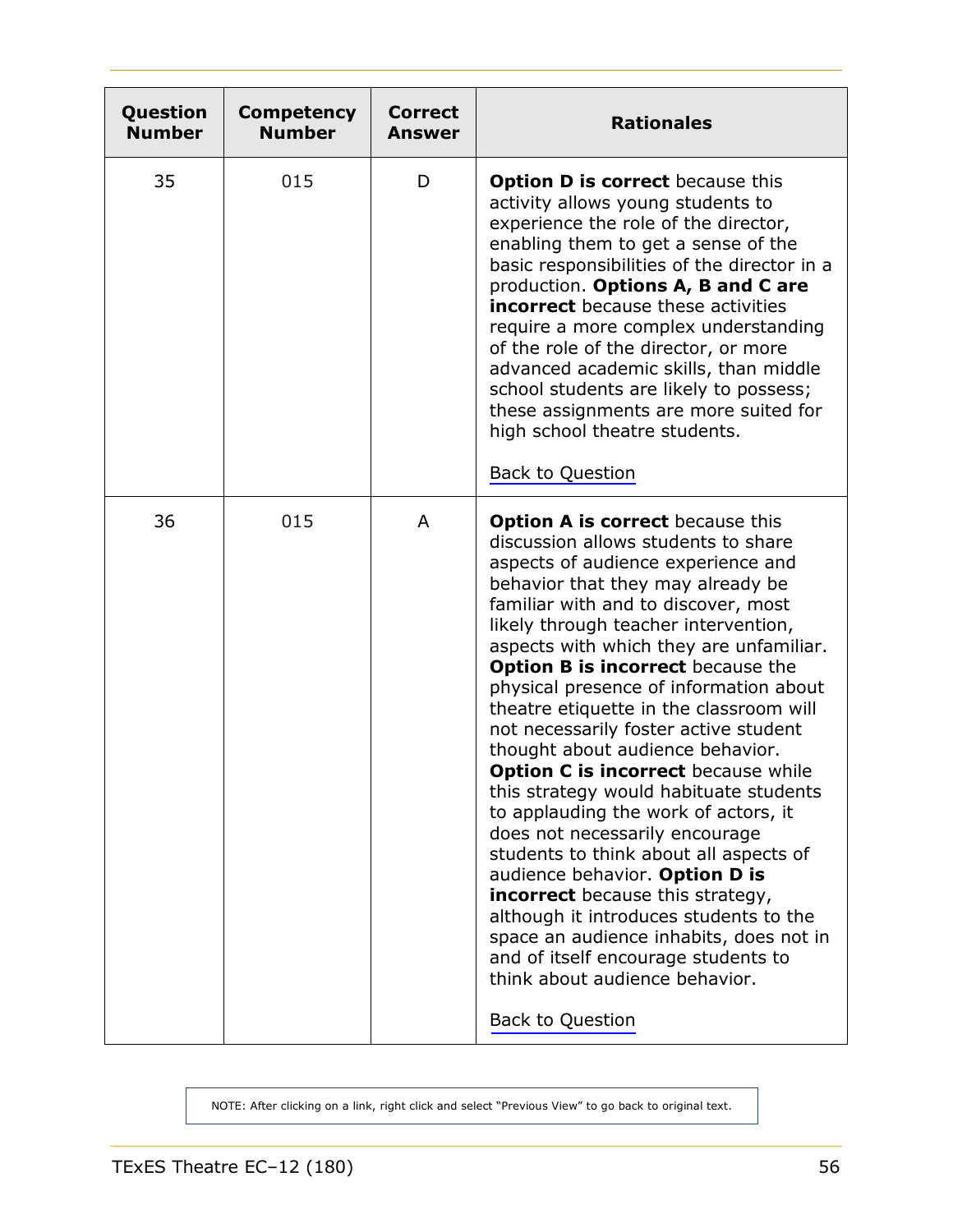<span id="page-56-0"></span>

| Question<br><b>Number</b> | <b>Competency</b><br><b>Number</b> | <b>Correct</b><br><b>Answer</b> | <b>Rationales</b>                                                                                                                                                                                                                                                                                                                                                                                                                                                                                                                                                                                                                                                                                                                                        |
|---------------------------|------------------------------------|---------------------------------|----------------------------------------------------------------------------------------------------------------------------------------------------------------------------------------------------------------------------------------------------------------------------------------------------------------------------------------------------------------------------------------------------------------------------------------------------------------------------------------------------------------------------------------------------------------------------------------------------------------------------------------------------------------------------------------------------------------------------------------------------------|
| 37                        | 015                                | C                               | <b>Option C is correct</b> because to<br>perform this activity students must<br>gather information and then synthesize<br>and evaluate it to come to an informed<br>understanding. Option A is incorrect<br>because while this activity would<br>exercise student imagination and<br>creative writing abilities, it does not<br>necessarily engage students in critical<br>thinking since it does not ask for<br>analyzing, synthesizing, or evaluating<br>information. Option B is incorrect<br>because this activity does not require<br>evaluating the information that is<br>found. Option D is incorrect because<br>this activity asks students to gather<br>information but does not require<br>evaluation of the information.<br>Back to Question |
| 38                        | 016                                | $\mathsf{C}$                    | <b>Option C is correct</b> because the<br>assignment requires students to<br>consider the impact of varied types of<br>stages on their designs and to solve<br>any issues related to each stage type in<br>order to create an effective design.<br><b>Option A is incorrect</b> because the<br>students are not actually building the<br>set; therefore, they are not exploring<br>the content area experientially.<br><b>Option B is incorrect</b> because the<br>assignment does not require student<br>collaboration or offer any other means<br>of analyzing interpersonal relation-<br>ships. Option D is incorrect because<br>the assignment does not require<br>students to communicate verbally.<br><b>Back to Question</b>                      |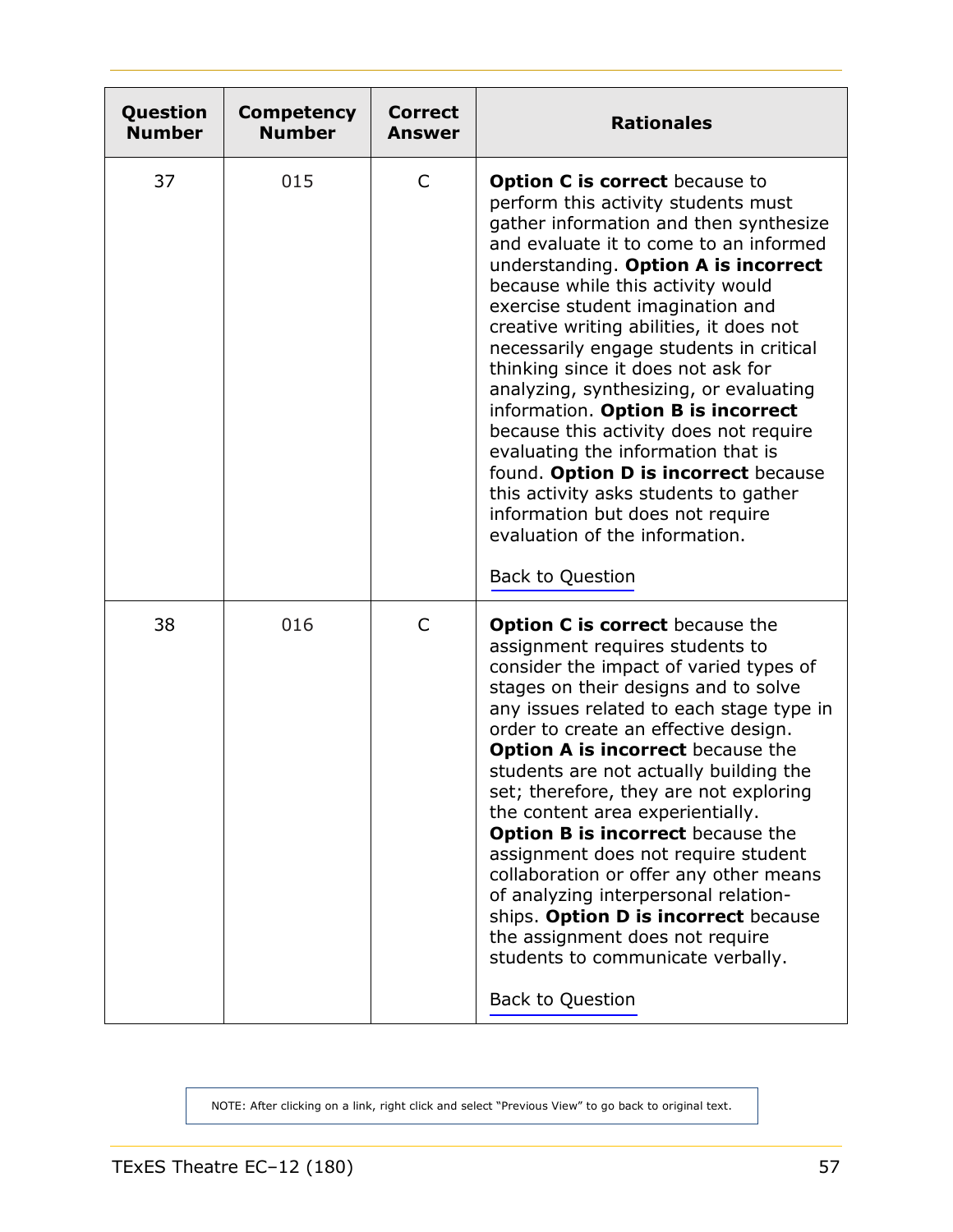<span id="page-57-0"></span>

| Question<br><b>Number</b> | <b>Competency</b><br><b>Number</b> | <b>Correct</b><br><b>Answer</b> | <b>Rationales</b>                                                                                                                                                                                                                                                                                                                                                                                                                                                                                                                                                                                                                                                                                                                                                                                                                                                                                                 |
|---------------------------|------------------------------------|---------------------------------|-------------------------------------------------------------------------------------------------------------------------------------------------------------------------------------------------------------------------------------------------------------------------------------------------------------------------------------------------------------------------------------------------------------------------------------------------------------------------------------------------------------------------------------------------------------------------------------------------------------------------------------------------------------------------------------------------------------------------------------------------------------------------------------------------------------------------------------------------------------------------------------------------------------------|
| 39                        | 016                                | D                               | <b>Option D is correct</b> because an<br>investigation of all the jobs needed to<br>produce a theatrical work will illustrate<br>to students the variety of possible<br>vocations in the field. Option A is<br>incorrect because this option focuses on<br>acting only, thus limiting students'<br>understanding of the breadth of<br>vocational possibilities in theatre.<br><b>Option B is incorrect</b> because this<br>option only allows investigation of cost-<br>of-living issues related to careers in<br>acting and stage management, which are<br>the two professional groups covered by<br>the Actors' Equity Association. Option C<br>is incorrect because while creating<br>these documents introduces key<br>business and professional skills used by<br>theatre artists when communicating, it<br>does not necessarily improve students'<br>understanding of the field.<br><b>Back to Question</b> |
| 40                        | 016                                | D                               | <b>Option D is correct</b> because an<br>attendee at a theatre education<br>conference can earn continuing<br>education credits. Option A is incorrect<br>because one cannot gain Actors' Equity<br>membership points by attending a<br>theatre education conference. Option B<br>is incorrect because one does not<br>normally earn additional salary and<br>benefits by attending a theatre education<br>conference. Option C is incorrect<br>because one does not normally earn<br>certification in technical elements by<br>attending a theatre education<br>conference.<br><b>Back to Question</b>                                                                                                                                                                                                                                                                                                           |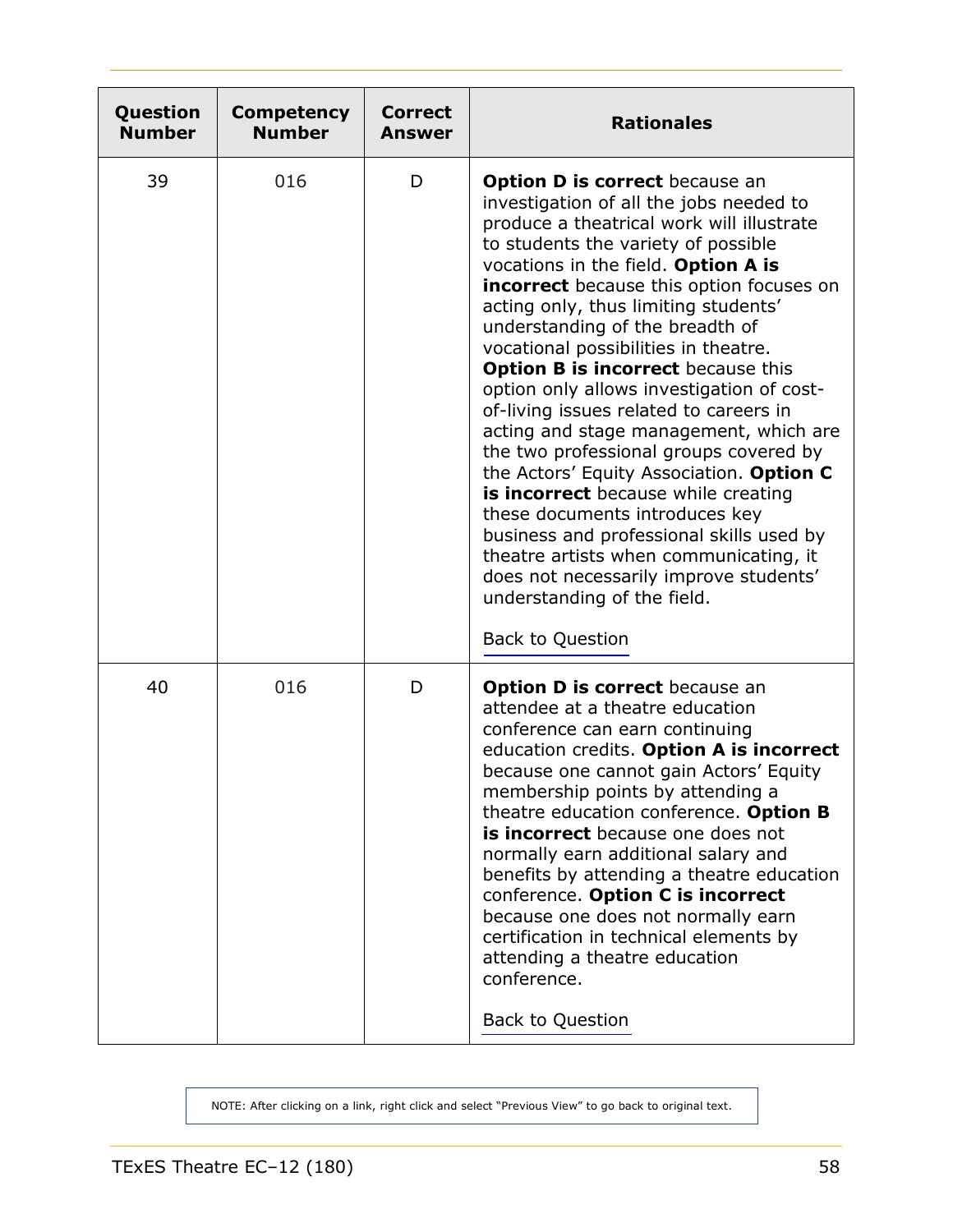# <span id="page-58-0"></span>**Study Plan Sheet**

| <b>Content</b><br>covered<br>on test | <b>How well</b><br>do I know<br>the<br>content? | What<br>material do<br>I have for<br>studying<br>this<br>content? | What<br>material do<br>I need for<br>studying<br>this<br>content? | <b>Where can</b><br>I find the<br>materials<br>I need? | <b>Dates</b><br>planned<br>for study<br>of content | <b>Date</b><br><b>Completed</b> |
|--------------------------------------|-------------------------------------------------|-------------------------------------------------------------------|-------------------------------------------------------------------|--------------------------------------------------------|----------------------------------------------------|---------------------------------|
|                                      |                                                 |                                                                   |                                                                   |                                                        |                                                    |                                 |
|                                      |                                                 |                                                                   |                                                                   |                                                        |                                                    |                                 |
|                                      |                                                 |                                                                   |                                                                   |                                                        |                                                    |                                 |
|                                      |                                                 |                                                                   |                                                                   |                                                        |                                                    |                                 |
|                                      |                                                 |                                                                   |                                                                   |                                                        |                                                    |                                 |
|                                      |                                                 |                                                                   |                                                                   |                                                        |                                                    |                                 |
|                                      |                                                 |                                                                   |                                                                   |                                                        |                                                    |                                 |
|                                      |                                                 |                                                                   |                                                                   |                                                        |                                                    |                                 |
|                                      |                                                 |                                                                   |                                                                   |                                                        |                                                    |                                 |
|                                      |                                                 |                                                                   |                                                                   |                                                        |                                                    |                                 |
|                                      |                                                 |                                                                   |                                                                   |                                                        |                                                    |                                 |
|                                      |                                                 |                                                                   |                                                                   |                                                        |                                                    |                                 |
|                                      |                                                 |                                                                   |                                                                   |                                                        |                                                    |                                 |
|                                      |                                                 |                                                                   |                                                                   |                                                        |                                                    |                                 |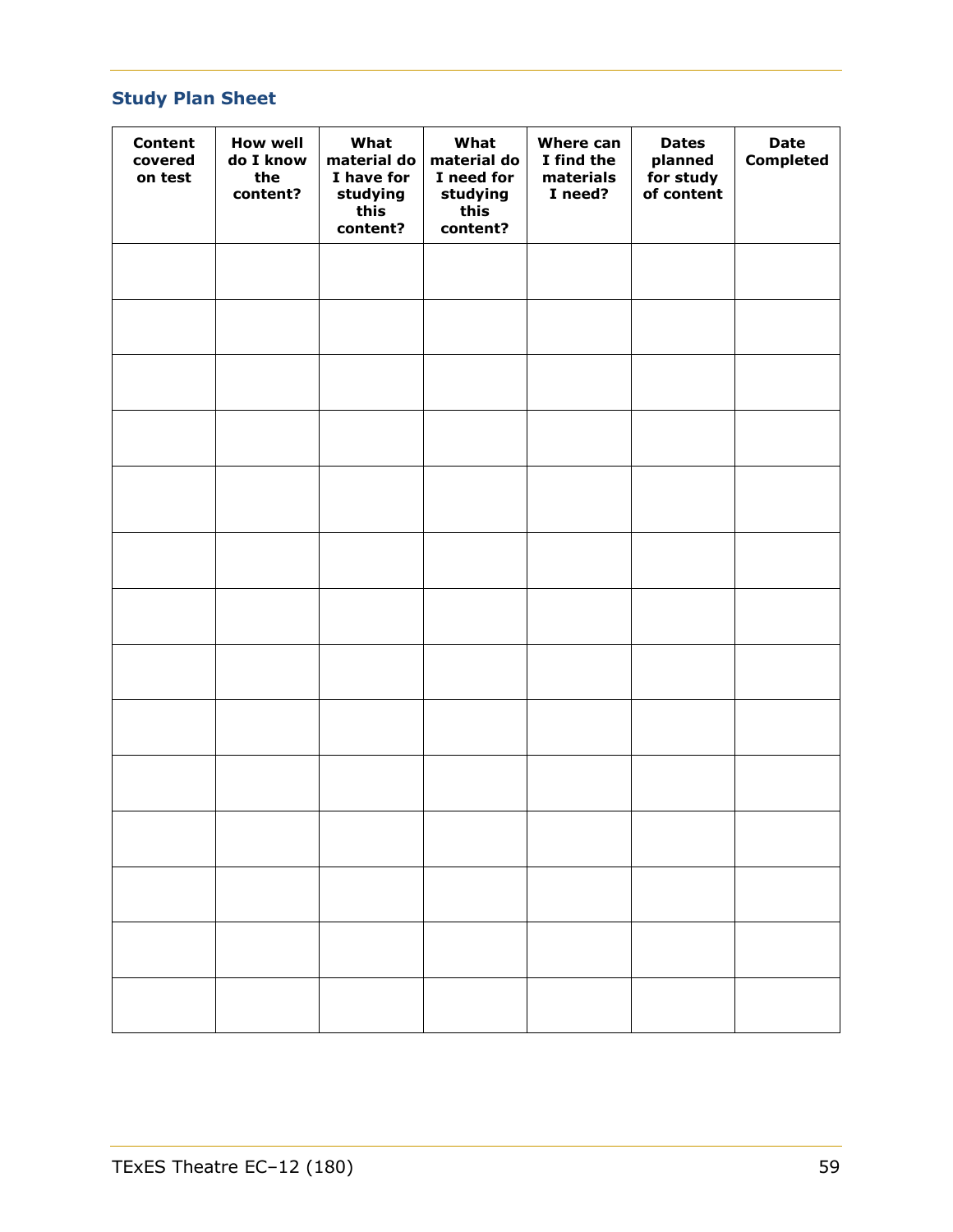# <span id="page-59-0"></span>**Preparation Resources**

The resources listed below may help you prepare for the TExES test in this field. These preparation resources have been identified by content experts in the field to provide up-to-date information that relates to the field in general. You may wish to use current issues or editions to obtain information on specific topics for study and review.

#### **JOURNALS**

*Dramatics,* Educational Theatre Association.

*Teaching Theatre,* Educational Theatre Association.

*Texas Theatre Journal*, Texas Educational Theatre Association, Inc.

*Texas Theatre Notes,* Texas Educational Theatre Association, Inc.

*Theatre Topics*, Association for Theatre in Higher Education.

# **OTHER RESOURCES**

- Archer, S., Gendrich, C. M., and Hood, W. B. (2017). *Theatre: Its Art and Craft,* Seventh Edition*.* Lanham, Md.: Rowman & Littlefield Publishers.
- Arnold, S. (2014). *The Creative Spirit: An Introduction to Theatre,* Sixth Edition. New York, N.Y.: McGraw-Hill.
- Balme, C. B. (2008). *The Cambridge Introduction to Theatre Studies.* Cambridge: Cambridge University Press.
- Brockett, O. G., and Hildy, F. J. (2008). *History of the Theatre,* Tenth Edition. Boston, Mass.: Pearson.
- Campbell, D. (2016). *Technical Theater for Nontechnical People,* Third Edition. New York, N.Y.: Allworth Press.
- Cohen, R. (2007). *Acting One/Acting Two,* Fifth Edition. New York, N.Y.: McGraw-Hill.
- Corson, R., Norcross, B. G., and Glavan J. (2009). *Stage Makeup,* Tenth Edition. Boston, Mass.: Allyn & Bacon/Pearson.
- Gainor, J. E., Garner, A. B., and Puchner, M. (2017). *The Norton Anthology of Drama*, Third Edition. New York, N.Y.: W. W. Norton & Co., Inc.
- Gillette, J. M. (2012). *Theatrical Design and Production: An Introduction to Scene Design and Construction,* Lighting, Seventh Edition. New York, N.Y.: McGraw-Hill Higher Education.
- Greenwald, M. L., Schultz, R., and Pomo, R. D. (2004). *The Longman Anthology of Drama and Theater: A Global Perspective,* Revised Edition. New York, N.Y.: Longman.

Greig, N. (2005). *Playwriting: A Practical Guide.* New York: N.Y.: Routledge.

Grote, D. (1997). *Play Directing in the School: A Drama Director's Survival Guide.* Colorado Springs, Colo.: Meriwether Publishing, Ltd.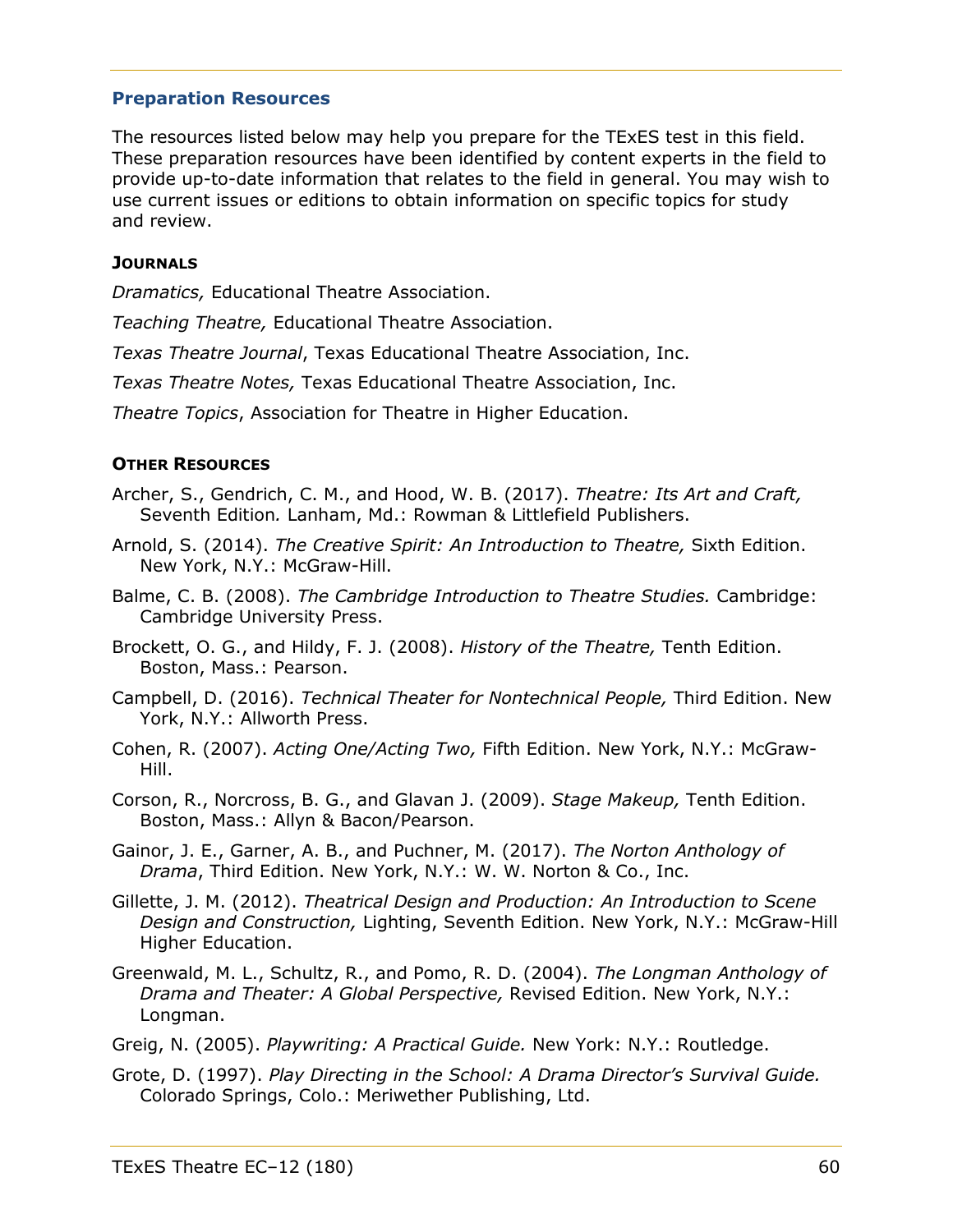- Hagen, U. and Frankel, H. (2008). *Respect for Acting,* Updated Edition. Hoboken, N.J.: John Wiley & Sons, Inc.
- Hischak, T. S. (2016). *Theatre as Human Action: An Introduction to Theatre Arts,* Second Edition*.* Lanham, Md.: Rowman & Littlefield Publishers.
- Hodge, F., and McLain, M . (2016). *Play Directing: Analysis, Communication, and Style,* Seventh Edition. New York: N.Y.: Routledge.
- Johnson, M. F. (2007). *The Drama Teacher's Survival Guide: A Complete Handbook for Play Direction.* Colorado Spring, Colo.: Meriwether Publishing Ltd.
- Johnstone, J. (2015). *Impro: Improvisation and the Theatre.* New York: N.Y.: Routledge.
- McKinney, J., and Butterworth, P. (2009). *The Cambridge Introduction to Scenography.* Cambridge: Cambridge University Press.
- Mitchell, K. (2009). *The Director's Craft: A Handbook for the Theatre.* New York, N.Y.: Routledge.
- Monta, M. F., and Stanley, J. R. (2008). *Directing for Stage and Screen.* New York, N.Y.: Palgrave MacMillan.
- Patterson, J. (2017). *Theatre in the Classroom, Grades 6-12: Methods and Strategies for the Beginning Teacher*, Second Edition. Long Grove, Ill.: Waveland Press, Inc.
- Prince, N., and Jackson, J. (2009). *Exploring Theatre*. Columbus, Ohio: Glencoe/McGraw-Hill.
- Schanker, H. H., and Ommanney, K. A. (2004). *The Stage and the School,* Ninth Edition. Columbus, Ohio: Glencoe/McGraw-Hill.
- Smiley, S., and Bert, N. A. (2005). *Playwriting: The Structure of Action,* Revised Edition. New Haven, Conn.: Yale University Press.
- Spolin, V. (1999). *Improvisation for the Theatre: A Handbook of Teaching and Directing Techniques,* Third Edition. Evanston, Ill.: Northwestern University Press.
- Thomas, J. M. (2014). *Script Analysis for Actors, Directors, and Designers,* Fifth Edition. Burlington, Mass.: Focal Press.
- Wickham, G. (1992). *A History of the Theatre,* Second Edition. London: Phaidon Press, Ltd.
- Wilmeth, D., and Jacobs, L. (Eds.) (2007). *The Cambridge Guide to American Theatre,* Second Edition. Cambridge: Cambridge University Press.
- Wilson, E., and Goldfarb, A. (2017). *Living Theatre: A History of Theatre*, Seventh Edition. New York, N.Y.: W. W. Norton & Co., Inc.
- Wright, M. (2009). *Playwriting in Process: Thinking and Working Theatrically,* Second Edition. Newburyport, Mass: Focus Publishing/R. Pullins Co.